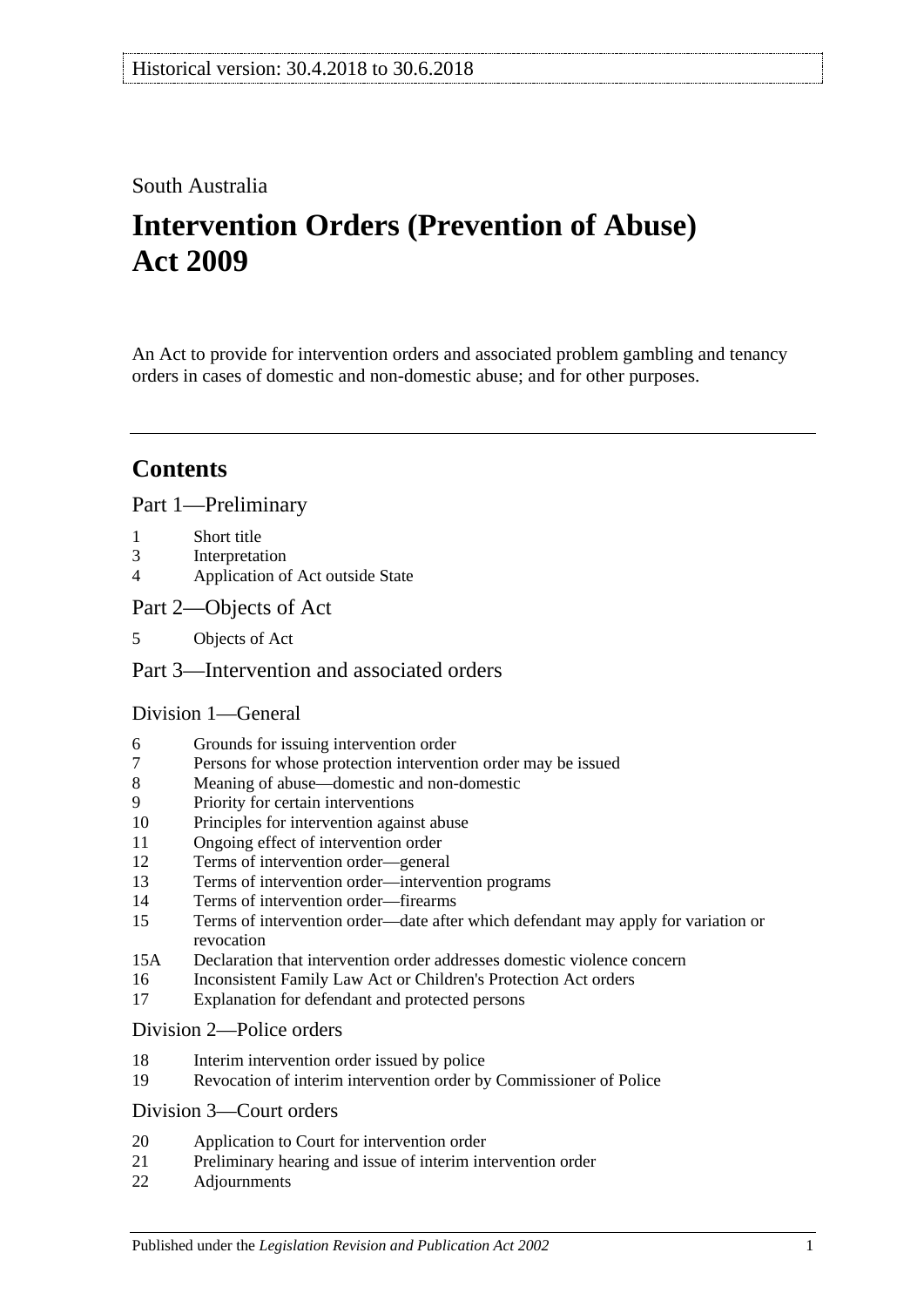- 23 [Determination of application for intervention order](#page-19-1)
- 24 [Problem gambling order](#page-21-0)
- 25 [Tenancy order](#page-22-0)

#### [Division 4—Variation or revocation of orders](#page-23-0)

- 26 [Intervention orders](#page-23-1)
- 27 [Problem gambling orders](#page-25-0)

#### [Division 5—Evidentiary matters](#page-25-1)

- 28 [Burden of proof](#page-25-2)
- 29 [Special arrangements for evidence and cross-examination](#page-25-3)

## [Part 3A—National recognition of domestic violence orders](#page-26-0)

#### Division [1—Preliminary](#page-26-1)

- 29A [Interpretation](#page-26-2)
- 29B [Registered foreign orders](#page-27-0)
- 29C [Domestic violence concern](#page-28-0)

#### Division [2—National recognition of DVOs](#page-28-1)

#### Subdivision [1—General principles](#page-28-2)

- 29D [Recognition of DVOs](#page-28-3)
- 29E [Variations to DVOs](#page-29-0)
- 29F [Revocation of recognised DVO](#page-29-1)
- 29G [Recognised DVO prevails over earlier comparable DVOs](#page-29-2)
- 29H [Making of new orders](#page-30-0)

#### Subdivision [2—Enforcement of recognised DVOs](#page-30-1)

- 29I [Recognised DVOs and variations are enforceable against defendant](#page-30-2)
- 29J [Properly notified—meaning](#page-31-0)
- 29K [Contravention of enforceable recognised DVO](#page-31-1)

#### Subdivision [3—Enforcement of non-local DVOs](#page-31-2)

- 29L [Non-local DVO to be treated as local DVO](#page-31-3)
- 29M [Licences, permits and other authorisations](#page-32-0)<br>29N Recognition of disqualification to hold fire
- [Recognition of disqualification to hold firearms licence](#page-32-1)
- 29O [Orders for costs](#page-32-2)

#### Division [3—Variation and revocation of recognised non-local DVOs](#page-33-0)

- 29P [Power of Court to vary or revoke recognised non-local DVOs](#page-33-1)
- 29Q [Application for variation or revocation of recognised non-local DVO](#page-33-2)
- 29R [Decision about hearing of application](#page-33-3)

#### Division [4—Exchange of information](#page-34-0)

- 29S [Issuing authorities may obtain DVO information](#page-34-1)
- 29T [Issuing authorities must provide DVO information](#page-34-2)
- 29U [Law enforcement agencies may obtain DVO information](#page-35-0)
- 29V [Information to be provided to law enforcement agencies](#page-35-1)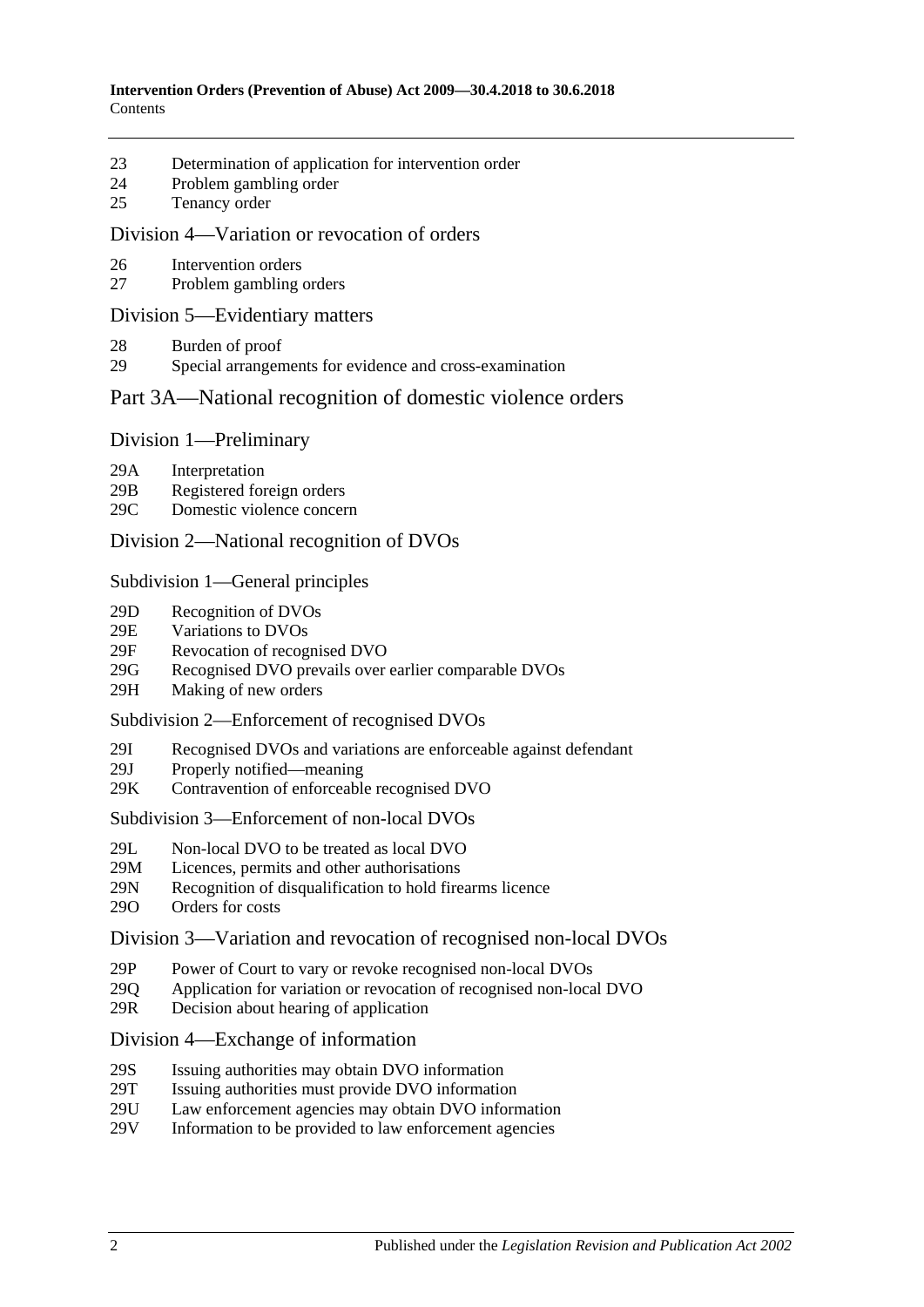Division [5—Miscellaneous](#page-35-2)

#### 29W [Certificate evidence—notification](#page-35-3)

#### Division [6—Transitional provisions](#page-36-0)

#### Subdivision [1—Preliminary](#page-36-1)

#### 29X [Interpretation](#page-36-2)

29Y [Enforcement of DVOs under other provisions](#page-36-3)

#### Subdivision [2—DVOs to which scheme applies](#page-36-4)

- 29Z [DVOs made in this jurisdiction](#page-36-5)
- 29ZA [DVOs made in other jurisdictions](#page-36-6)

#### Subdivision [3—Extension of scheme to older DVOs](#page-37-0)

- 29ZB [DVOs declared to be recognised DVOs](#page-37-1)
- 29ZC [DVOs declared to be recognised in other jurisdictions before commencement date](#page-37-2)

#### Subdivision [4—Power to declare DVO to be recognised](#page-37-3)

- 29ZD [Power to declare DVO to be recognised](#page-37-4)
- 29ZE [Application for order](#page-38-0)
- 29ZF [Declarations relating to general violence orders](#page-38-1)

#### [Part 4—Foreign intervention orders](#page-38-2)

30 [Registration of foreign intervention orders](#page-38-3)

#### [Part 5—Offences and enforcement](#page-39-0)

#### [Division 1—Offences](#page-39-1)

- 31 [Contravention of intervention order](#page-39-2)
- 32 [Landlord not to allow access to excluded defendant](#page-39-3)
- 33 [Publication of report about proceedings or orders](#page-40-0)

#### [Division 2—Special police powers](#page-40-1)

- 34 [Powers facilitating service of intervention order](#page-40-2)
- 35 [Powers following service of intervention order](#page-41-0)
- 36 [Power to arrest and detain for contravention of intervention order](#page-42-0)
- 37 [Power to search for weapons and articles required to be surrendered by intervention order](#page-42-1)

#### [Division 3—Disclosure of information](#page-42-2)

38 [Disclosure to police of information relevant to locating defendant](#page-42-3)

#### [Part 6—Miscellaneous](#page-42-4)

- 39 [Delegation by intervention program manager](#page-42-5)
- 40 [Dealing with items surrendered under intervention order](#page-43-0)
- 41 [Evidentiary provision](#page-43-1)
- 42 [Regulations](#page-43-2)

#### [Schedule 1—Transitional provisions](#page-43-3)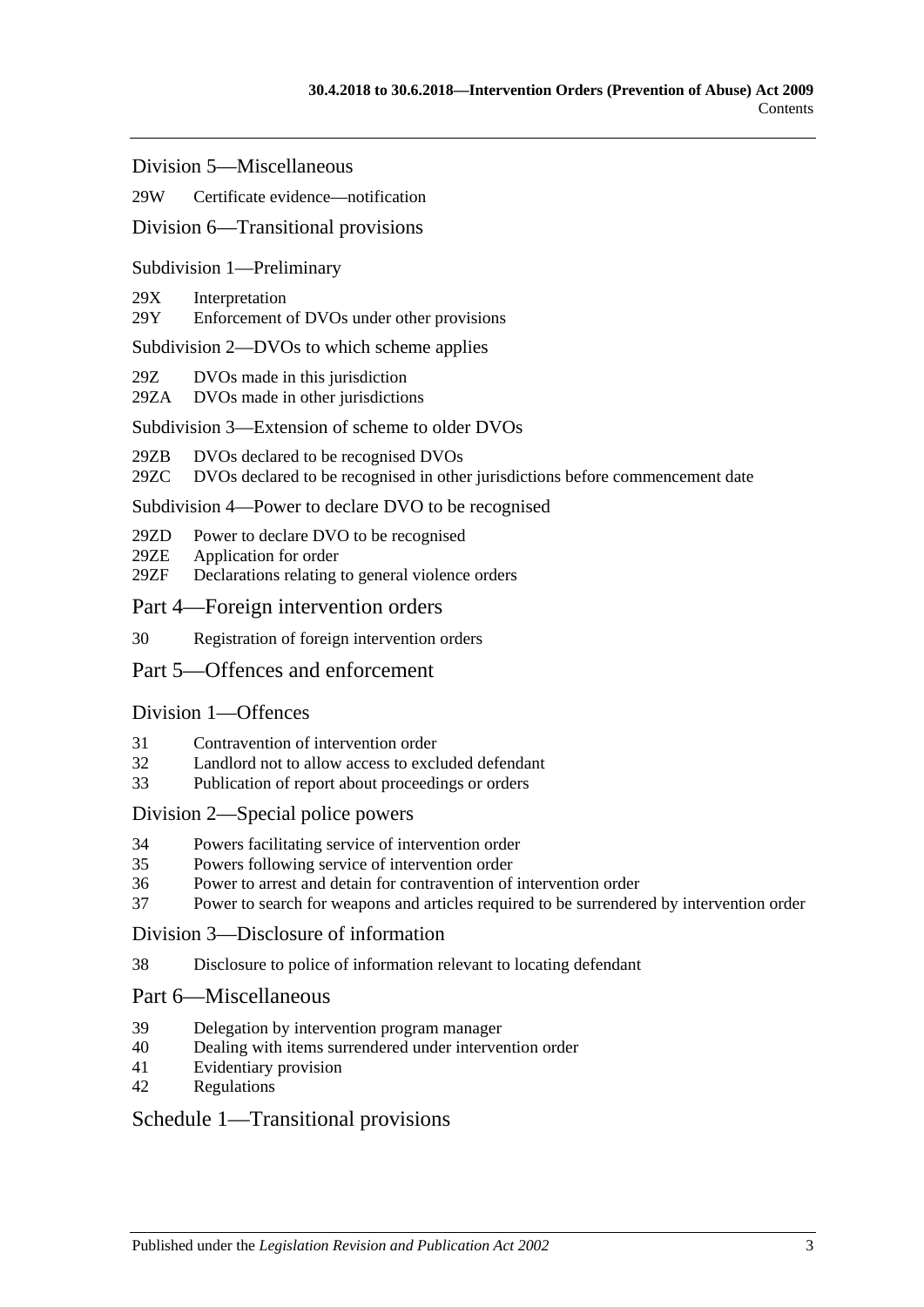#### Part 15—Transitional provisions

- 37 [Continuance of restraining orders](#page-43-4)
- 38 [Continuance of registered foreign restraining orders](#page-43-5)
- 39 [Validation of certain intervention orders in force before commencement of section](#page-44-0) 6 of *[Intervention Orders \(Prevention of Abuse\) \(Miscellaneous\) Amendment Act](#page-44-0) 2015*

[Legislative history](#page-45-0)

## <span id="page-3-0"></span>**The Parliament of South Australia enacts as follows:**

## **Part 1—Preliminary**

## <span id="page-3-1"></span>**1—Short title**

This Act may be cited as the *Intervention Orders (Prevention of Abuse) Act 2009*.

## <span id="page-3-3"></span><span id="page-3-2"></span>**3—Interpretation**

(1) In this Act, unless the contrary intention appears—

*abuse* and *act of abuse*—see [section](#page-7-0) 8;

*ammunition* has the same meaning as in the *[Firearms Act 2015](http://www.legislation.sa.gov.au/index.aspx?action=legref&type=act&legtitle=Firearms%20Act%202015)*;

*associated order* means a problem gambling order or tenancy order made in association with a final intervention order;

*case manager* means a person responsible for supervision of a defendant's participation in an intervention program;

*child* means a person who has not attained 18 years of age;

*Children's Protection Act order* means an order made under the *[Children's Protection](http://www.legislation.sa.gov.au/index.aspx?action=legref&type=act&legtitle=Childrens%20Protection%20Act%201993)  Act [1993](http://www.legislation.sa.gov.au/index.aspx?action=legref&type=act&legtitle=Childrens%20Protection%20Act%201993)*;

*cognitive impairment* includes—

- (a) a developmental disability (including, for example, an intellectual disability, Down syndrome, cerebral palsy or an autistic spectrum disorder);
- (b) an acquired disability as a result of illness or injury (including, for example, dementia, a traumatic brain injury or a neurological disorder);
- (c) a mental illness;

*contravene* includes fail to comply;

*Court* means the Magistrates Court of South Australia;

*defendant*—see [section](#page-6-5) 6;

*domestic abuse*—see [section](#page-9-0) 8(8);

*domestic partner* means a person who is a domestic partner within the meaning of the *[Family Relationships Act](http://www.legislation.sa.gov.au/index.aspx?action=legref&type=act&legtitle=Family%20Relationships%20Act%201975) 1975*, whether declared as such under that Act or not;

*domestic violence concern*—see [sections](#page-14-1) 15A and [29C;](#page-28-0)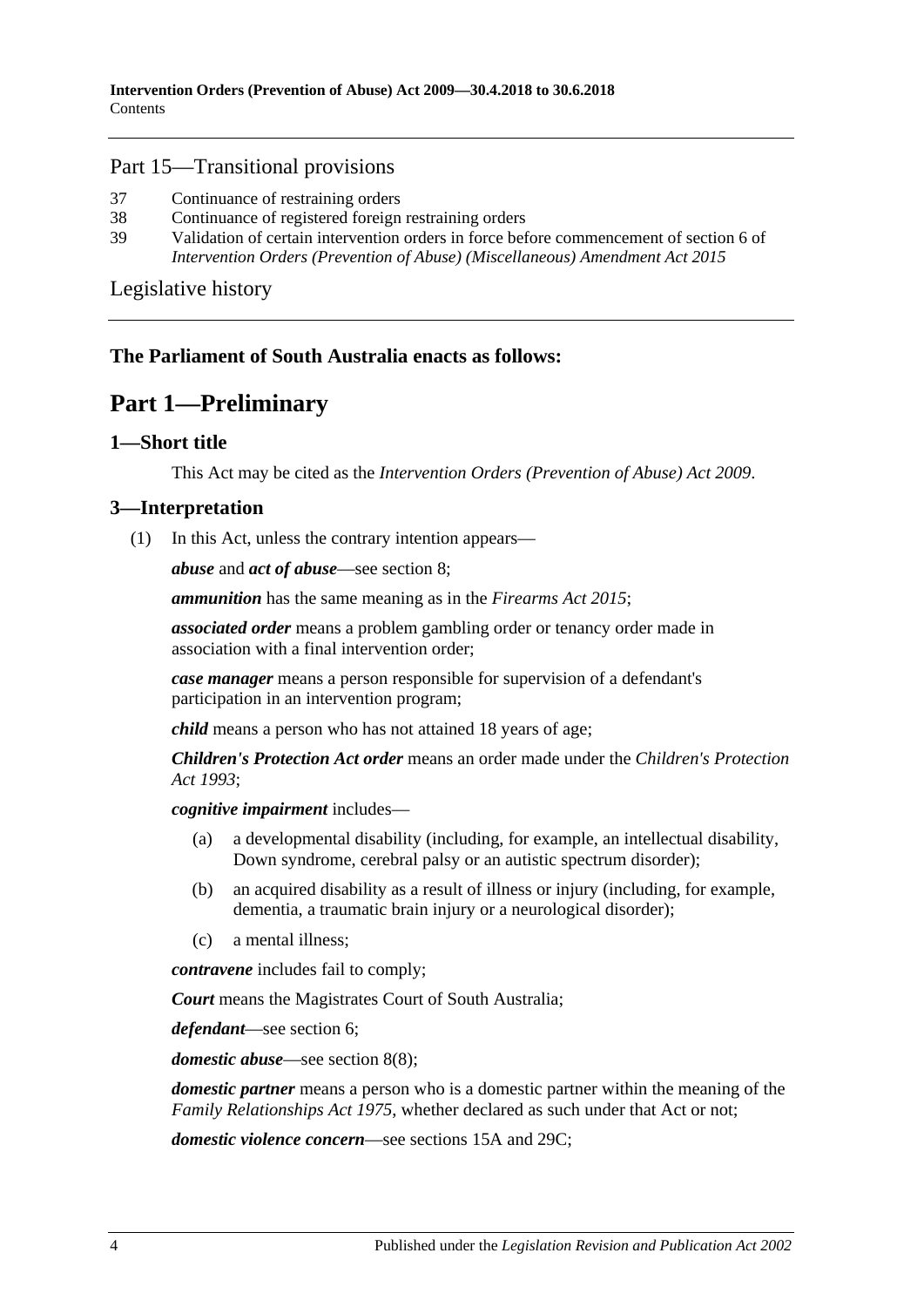*Family Law Act order* means an order, injunction, undertaking, plan, recognisance or other form of obligation imposed or agreement made under the *Family Law Act 1975* of the Commonwealth;

*final intervention order* means—

- (a) an interim intervention order (whether issued by a police officer or the Court) confirmed as a final intervention order by the Court under [section](#page-19-1) 23; or
- (b) a final intervention order issued by the Court under [section](#page-19-1) 23 in substitution for an interim intervention order;

*firearm* has the same meaning as in the *[Firearms Act](http://www.legislation.sa.gov.au/index.aspx?action=legref&type=act&legtitle=Firearms%20Act%202015) 2015*;

*firearms terms*—see [section](#page-13-1) 14;

*foreign intervention order* means an order, notice or other form of requirement under the law of another State, a Territory of the Commonwealth or New Zealand declared by regulation to be a foreign intervention order;

*interim intervention order* means—

- (a) an interim intervention order issued by a police officer under [section](#page-15-1) 18; or
- (b) an interim intervention order issued by the Court under [section](#page-17-0) 21;

#### *intervention order* means—

- (a) an interim intervention order; or
- (b) a final intervention order,

as the case requires;

*intervention program* means a program that provides—

- (a) supervised treatment; or
- (b) supervised rehabilitation; or
- (c) supervised behaviour management; or
- (d) supervised access to support services; or
- (e) a combination of any 1 or more of the above,

designed to address behavioural problems (including problem gambling), substance abuse or mental impairment;

*intervention program manager* means a person employed by the South Australian Courts Administration Authority to have general oversight of intervention programs and coordinate the implementation of relevant court orders (and includes a delegate of such a person);

#### *issuing authority*—

- (a) in relation to an interim intervention order—means the police officer who, or the Court that, issues the interim intervention order; and
- (b) in relation to a final intervention order—means the Court—
	- (i) that confirms the interim intervention order as a final intervention order under [section](#page-19-1) 23; or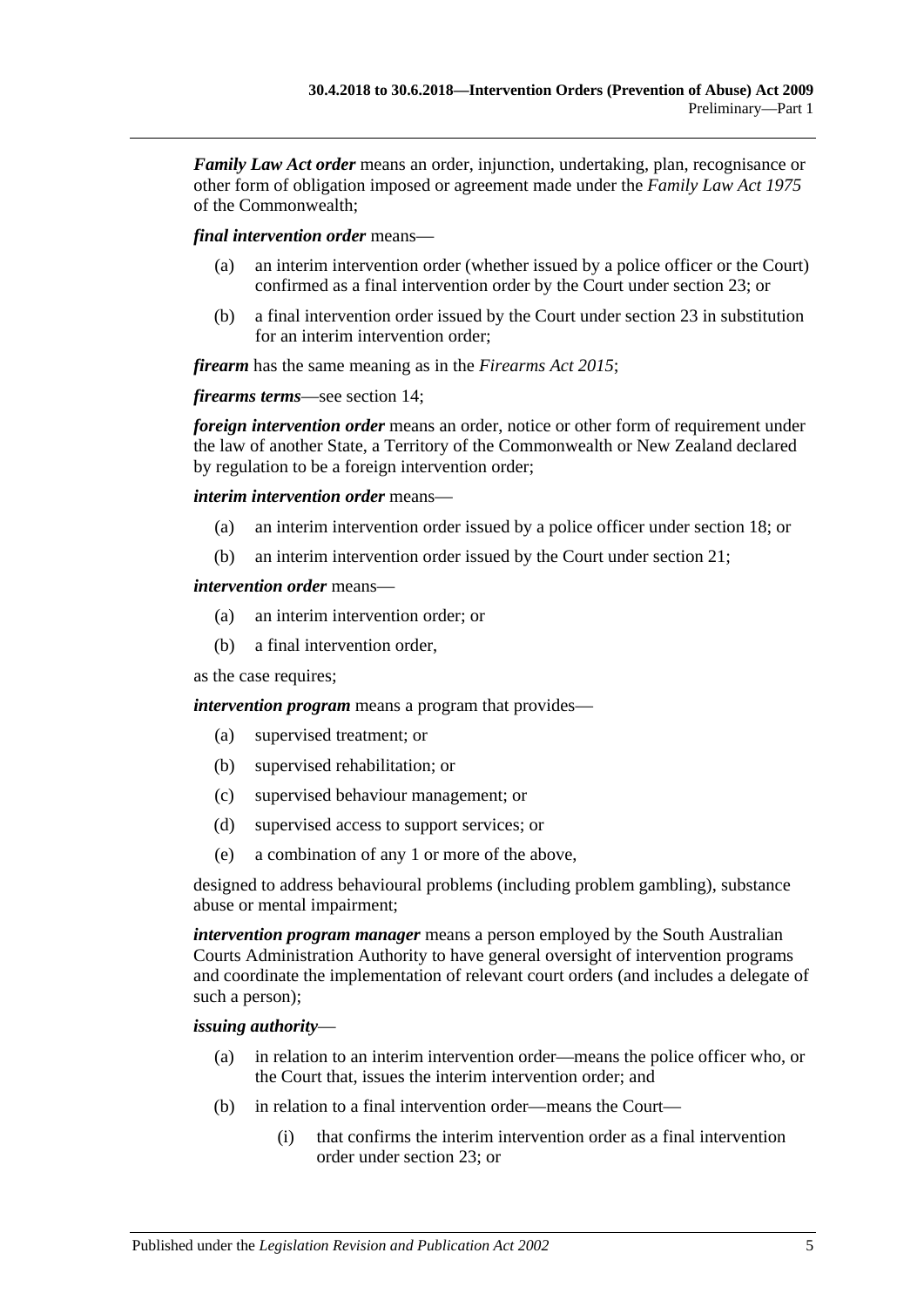(ii) that issues the final intervention order under [section](#page-19-1) 23 in substitution for an interim intervention order,

(as the case may be);

*non-domestic abuse*—see [section](#page-10-2) 8(9);

*offensive material*—see [subsection](#page-5-0) (2);

*Principal Registrar* means the Principal Registrar of the Court;

*problem gambling order*—see [section](#page-21-0) 24;

*protected person* means a person for whose protection an intervention order is issued;

*public sector agency* has the same meaning as in the *[Public Sector Act](http://www.legislation.sa.gov.au/index.aspx?action=legref&type=act&legtitle=Public%20Sector%20Act%202009) 2009*, but does not include the Legal Services Commission;

*relevant public sector agency* means—

- (a) the chief executive of the administrative unit of the Public Service that is, under a Minister, responsible for the administration of the *[Children's](http://www.legislation.sa.gov.au/index.aspx?action=legref&type=act&legtitle=Childrens%20Protection%20Act%201993)  [Protection Act](http://www.legislation.sa.gov.au/index.aspx?action=legref&type=act&legtitle=Childrens%20Protection%20Act%201993) 1993*; or
- (b) the chief executive of the administrative unit of the Public Service that is, under a Minister, responsible for the administration of the *[Education and](http://www.legislation.sa.gov.au/index.aspx?action=legref&type=act&legtitle=Education%20and%20Early%20Childhood%20Services%20(Registration%20and%20Standards)%20Act%202011)  [Early Childhood Services \(Registration and Standards\) Act](http://www.legislation.sa.gov.au/index.aspx?action=legref&type=act&legtitle=Education%20and%20Early%20Childhood%20Services%20(Registration%20and%20Standards)%20Act%202011) 2011*; or
- (c) the chief executive of the administrative unit of the Public Service that is, under a Minister, responsible for the administration of the *[Family and](http://www.legislation.sa.gov.au/index.aspx?action=legref&type=act&legtitle=Family%20and%20Community%20Services%20Act%201972)  [Community Services Act](http://www.legislation.sa.gov.au/index.aspx?action=legref&type=act&legtitle=Family%20and%20Community%20Services%20Act%201972) 1972*; or
- (d) the South Australian Housing Trust; or
- (e) the chief executive of the administrative unit of the Public Service that is, under a Minister, responsible for the administration of the *[Disability Services](http://www.legislation.sa.gov.au/index.aspx?action=legref&type=act&legtitle=Disability%20Services%20Act%201993)  Act [1993](http://www.legislation.sa.gov.au/index.aspx?action=legref&type=act&legtitle=Disability%20Services%20Act%201993)*; or
- (f) the chief executive of the administrative unit of the Public Service that is, under a Minister, responsible for the administration of the *[Supported](http://www.legislation.sa.gov.au/index.aspx?action=legref&type=act&legtitle=Supported%20Residential%20Facilities%20Act%201992)  [Residential Facilities Act](http://www.legislation.sa.gov.au/index.aspx?action=legref&type=act&legtitle=Supported%20Residential%20Facilities%20Act%201992) 1992*; or
- (g) the chief executive of the administrative unit of the Public Service that is, under a Minister, responsible for the administration of the *[Correctional](http://www.legislation.sa.gov.au/index.aspx?action=legref&type=act&legtitle=Correctional%20Services%20Act%201982)  [Services Act](http://www.legislation.sa.gov.au/index.aspx?action=legref&type=act&legtitle=Correctional%20Services%20Act%201982) 1982*;

*tenancy agreement* means an agreement under which a person grants another person, for valuable consideration, a right (which may, but need not be, an exclusive right) to occupy premises for residential purposes, and includes a residential parks agreement within the meaning of the *[Residential Parks Act](http://www.legislation.sa.gov.au/index.aspx?action=legref&type=act&legtitle=Residential%20Parks%20Act%202007) 2007*;

*tenancy order*—see [section](#page-22-0) 25.

<span id="page-5-0"></span>(2) For the purposes of determining whether material is *offensive material*, the circumstances of a dealing with the material may be taken into account but, if material was inherently offensive material, the circumstances of a dealing with the material cannot be taken to have deprived it of that character.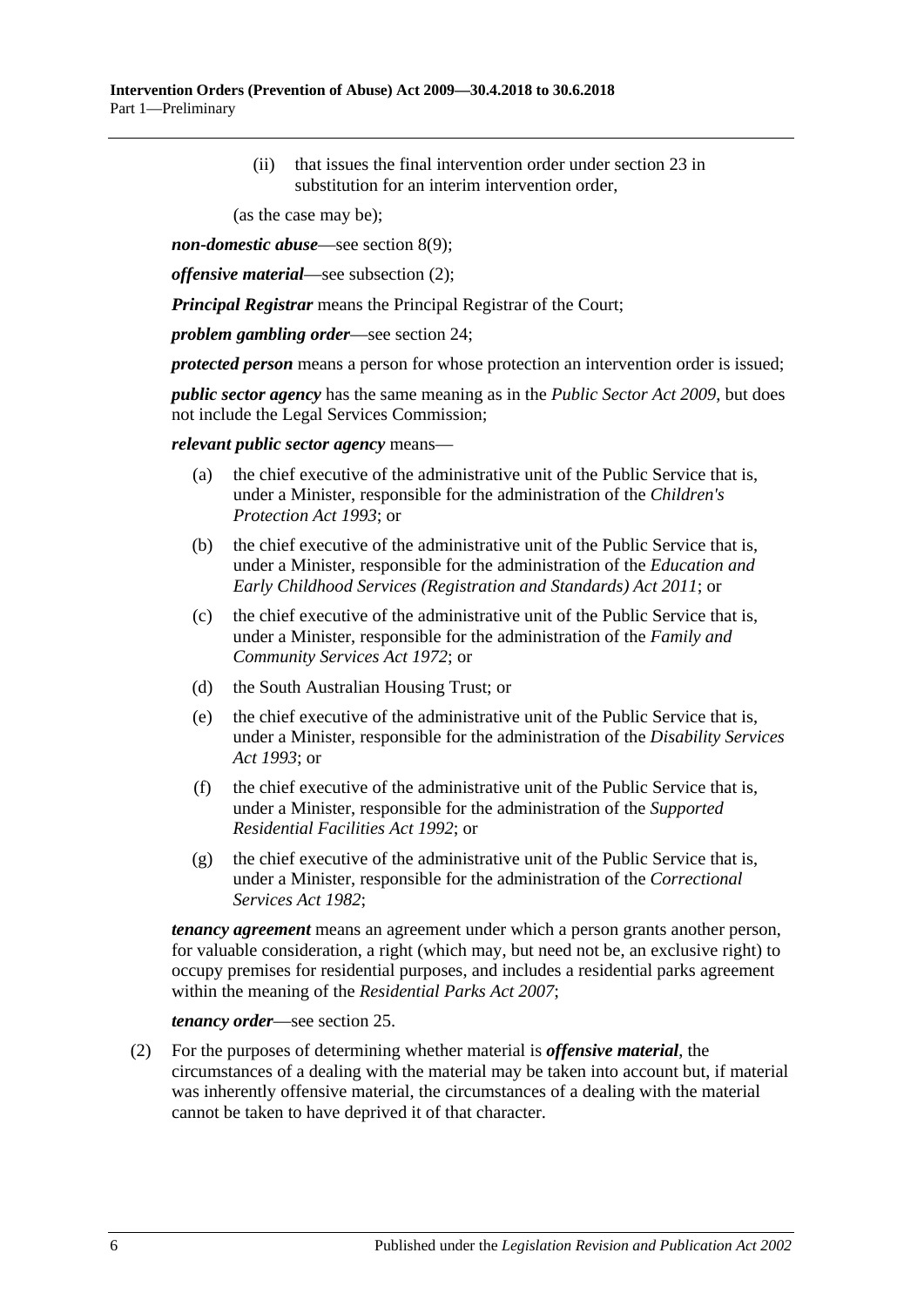## <span id="page-6-0"></span>**4—Application of Act outside State**

This Act applies to an act of abuse whether it takes place in or outside this State and an intervention order may be issued against a person resident in or outside this State.

## <span id="page-6-1"></span>**Part 2—Objects of Act**

## <span id="page-6-2"></span>**5—Objects of Act**

The objects of this Act are—

- (a) to assist in preventing domestic and non-domestic abuse, and the exposure of children to the effects of domestic and non-domestic abuse, by providing for—
	- (i) the issuing of intervention orders; and
	- (ii) the issuing of associated orders relating to problem gambling and tenancy agreements; and
	- (iii) the registration of foreign intervention orders; and
	- (iv) the enforcement of South Australian and foreign intervention orders; and
- (b) to provide special police powers of arrest, detention and search in connection with issuing, serving and enforcing intervention orders; and
- (c) to further protect persons suffering or witnessing domestic or non-domestic abuse by—
	- (i) providing for special arrangements for witnesses in proceedings under this Act; and
	- (ii) imposing limitations on publishing reports about proceedings or orders under this Act.

## <span id="page-6-4"></span><span id="page-6-3"></span>**Part 3—Intervention and associated orders**

## **Division 1—General**

## <span id="page-6-5"></span>**6—Grounds for issuing intervention order**

There are grounds for issuing an intervention order against a person (the *defendant*) if—

- (a) it is reasonable to suspect that the defendant will, without intervention, commit an act of abuse against a person; and
- (b) the issuing of the order is appropriate in the circumstances.

#### <span id="page-6-6"></span>**7—Persons for whose protection intervention order may be issued**

- (1) An intervention order may be issued for the protection of—
	- (a) any person against whom it is suspected the defendant will commit an act of abuse; or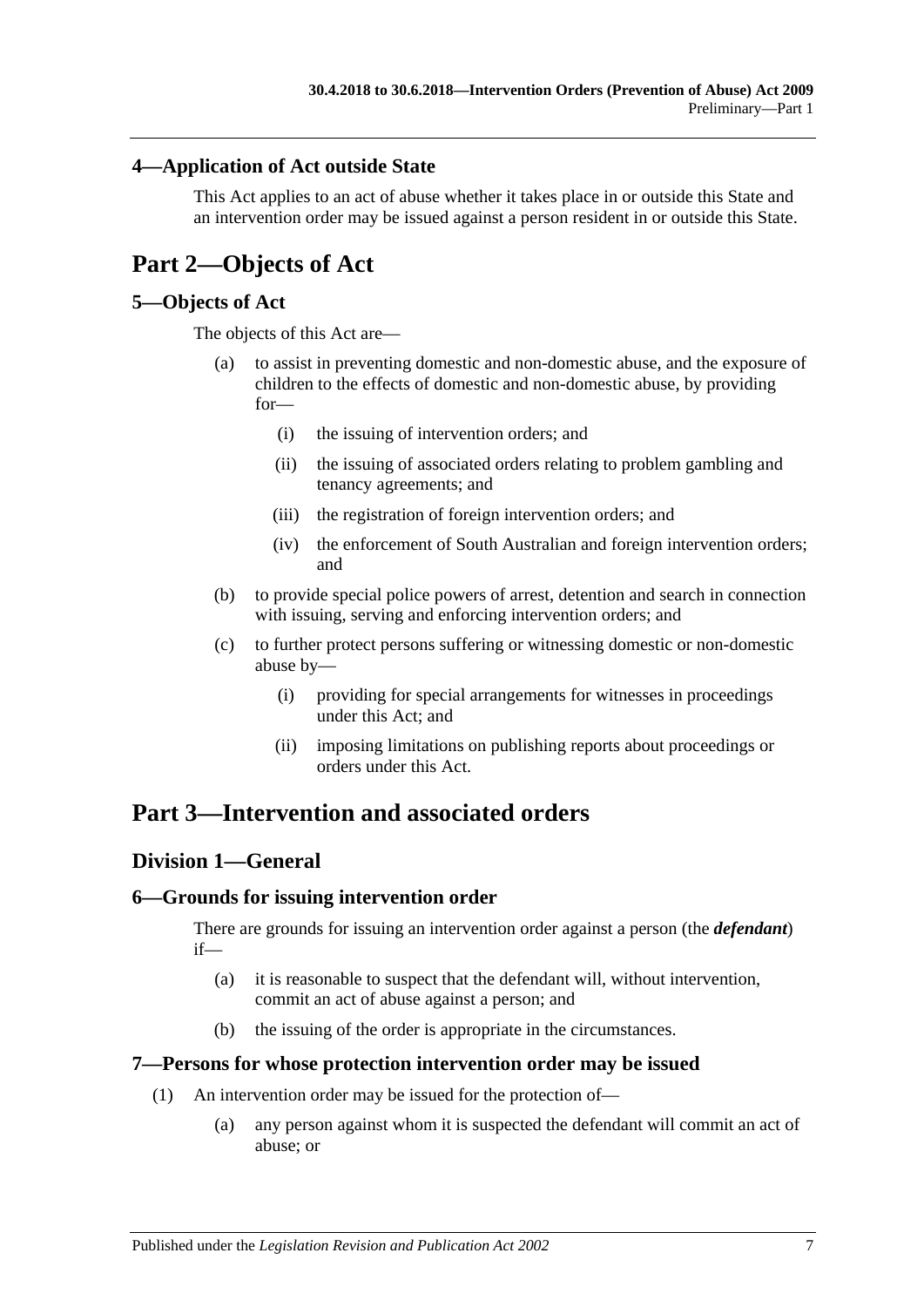- (b) any child who may hear or witness, or otherwise be exposed to the effects of, an act of abuse committed by the defendant against a person.
- (2) An intervention order may be issued for the protection of a person even if that person is not an applicant for the order and the application is not made on his or her behalf.
- (3) If an issuing authority proposes to intervene against a defendant for the protection of more than 1 person, it may do so by issuing a single intervention order or by issuing multiple intervention orders, as it considers appropriate in the circumstances.

#### <span id="page-7-0"></span>**8—Meaning of abuse—domestic and non-domestic**

- (1) *Abuse* may take many forms including physical, sexual, emotional, psychological or economic abuse.
- <span id="page-7-2"></span><span id="page-7-1"></span>(2) An act is an *act of abuse* against a person if it results in or is intended to result in—
	- (a) physical injury; or
	- (b) emotional or psychological harm; or
	- (c) an unreasonable and non-consensual denial of financial, social or personal autonomy; or
	- (d) damage to property in the ownership or possession of the person or used or otherwise enjoyed by the person.
- (3) *Emotional or psychological harm* includes—
	- (a) mental illness; and
	- (b) nervous shock; and
	- (c) distress, anxiety, or fear, that is more than trivial.

#### (4) **Emotional or psychological harm—examples**

Without limiting [subsection](#page-7-1) (2)(b), an act of abuse against a person resulting in emotional or psychological harm may be comprised of any of the following:

- (a) sexually assaulting the person or engaging in behaviour designed to coerce the person to engage in sexual activity;
- (b) unlawfully depriving the person of his or her liberty;
- (c) driving a vehicle in a reckless or dangerous manner while the person is a passenger in the vehicle;
- (d) causing the death of, or injury to, an animal;
- (e) following the person;
- (f) loitering outside the place of residence of the person or some other place frequented by the person;
- (g) entering or interfering with property in the possession of the person;
- (h) giving or sending offensive material to the person, or leaving offensive material where it will be found by, given to or brought to the attention of the person;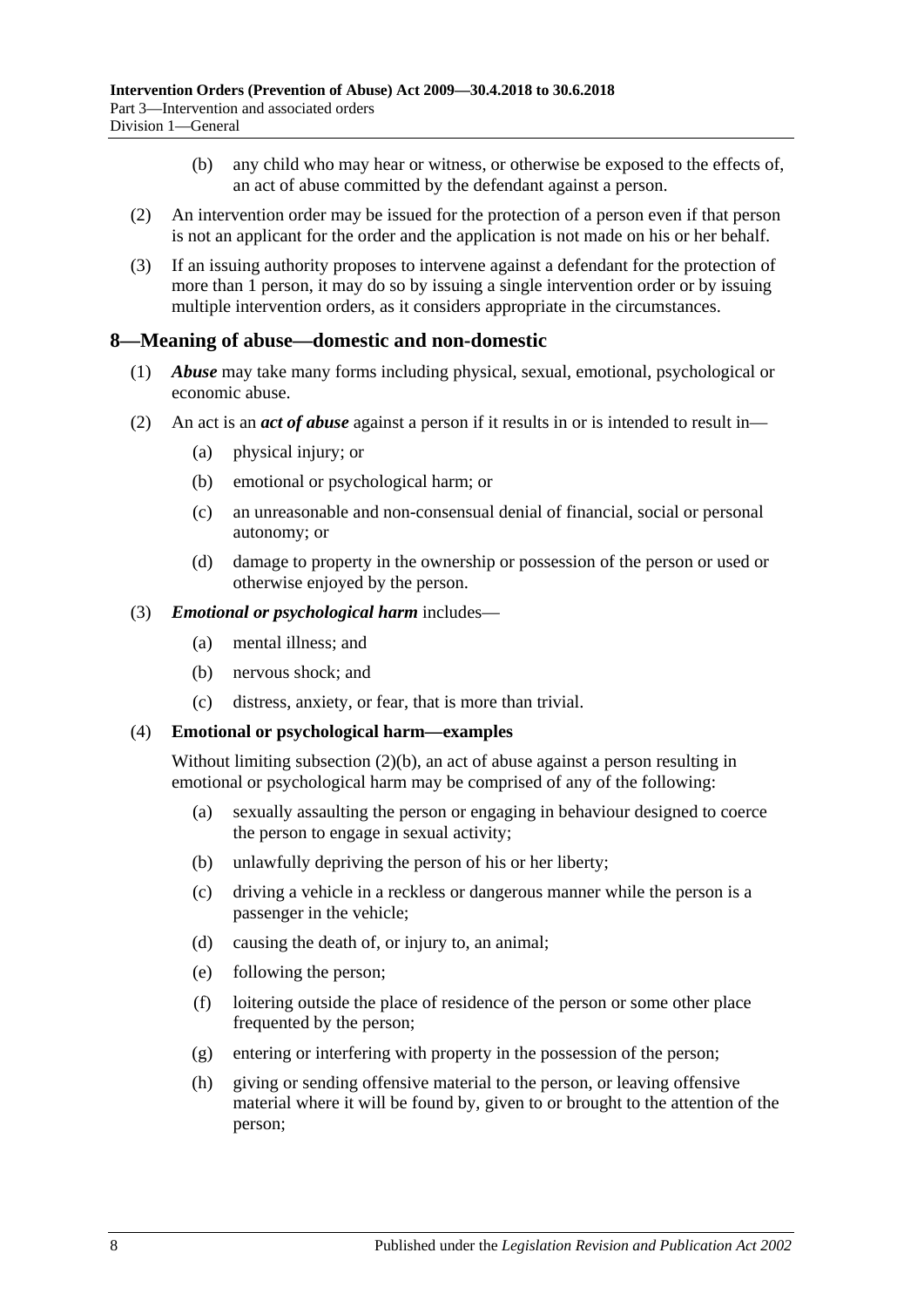- (i) publishing or transmitting offensive material by means of the Internet or some other form of electronic communication in such a way that the offensive material will be found by, or brought to the attention of, the person;
- (j) communicating with the person, or to others about the person, by way of mail, telephone (including associated technology), fax or the Internet or some other form of electronic communication in a manner that could reasonably be expected to cause emotional or psychological harm to the person;
- (k) keeping the person under surveillance;
- (l) directing racial or other derogatory taunts at the person;
- (m) threatening to withhold the person's medication or prevent the person accessing necessary medical equipment or treatment;
- (n) threatening to institutionalise the person;
- (o) threatening to withdraw care on which the person is dependent;
- (p) otherwise threatening to cause the person physical injury, emotional or psychological harm or an unreasonable and non-consensual denial of financial, social or domestic autonomy or to cause damage to property in the ownership or possession of the person or used or otherwise enjoyed by the person.

#### (5) **Unreasonable and non-consensual denial of financial, social or personal autonomy—examples**

Without limiting [subsection](#page-7-2)  $(2)(c)$ , an act of abuse against a person resulting in an unreasonable and non-consensual denial of financial, social or personal autonomy may be comprised of any of the following:

- (a) denying the person the financial autonomy that the person would have had but for the act of abuse;
- (b) withholding the financial support necessary for meeting the reasonable living expenses of the person (or any other person living with, or dependent on, the person) in circumstances in which the person is dependent on the financial support to meet those living expenses;
- (c) without lawful excuse, preventing the person from having access to joint financial assets for the purposes of meeting normal household expenses;
- (d) preventing the person from seeking or keeping employment;
- (e) causing the person through coercion or deception to—
	- (i) relinquish control over assets or income; or
	- (ii) claim social security payments; or
	- (iii) sign a power of attorney enabling the person's finances to be managed by another person; or
	- (iv) sign a contract for the purchase of goods or services; or
	- (v) sign a contract for the provision of finance; or
	- (vi) sign a contract of guarantee; or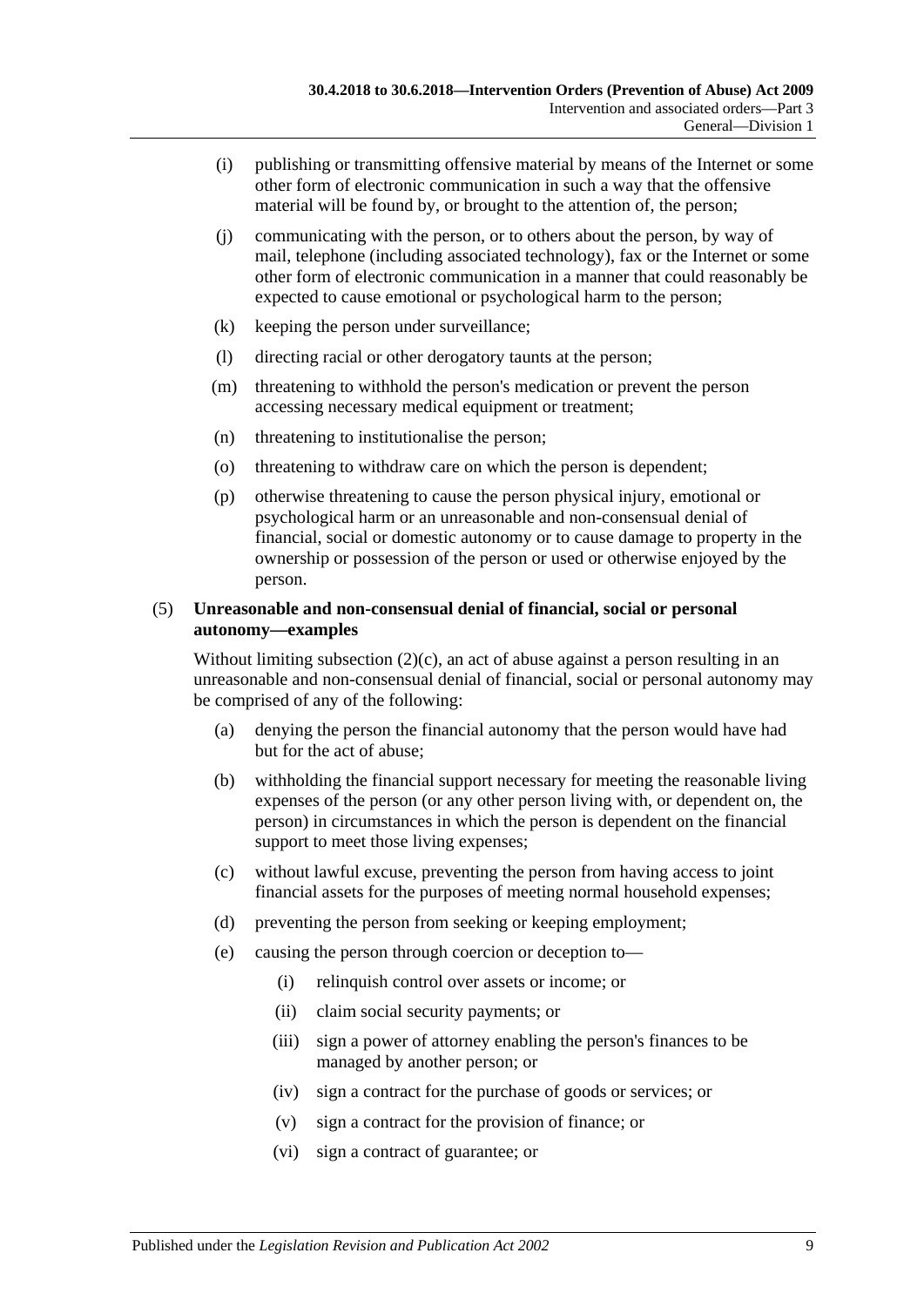- (vii) sign any legal document for the establishment or operation of a business;
- (f) without permission, removing or keeping property that is in the ownership or possession of the person or used or otherwise enjoyed by the person;
- (g) disposing of property owned by the person, or owned jointly with the person, against the person's wishes and without lawful excuse;
- (h) preventing the person from making or keeping connections with the person's family, friends or cultural group, from participating in cultural or spiritual ceremonies or practices, or from expressing the person's cultural identity;
- (i) exercising an unreasonable level of control and domination over the daily life of the person.
- (6) If a defendant commits an act of abuse against a person, or threatens to do so, in order to cause emotional or psychological harm to another person or to deny another person financial, social or personal autonomy, the defendant commits an act of abuse against that other person.
- (7) A defendant may commit an act of abuse by causing or allowing another person to commit the act or to take part in the commission of the act.
- <span id="page-9-3"></span><span id="page-9-2"></span><span id="page-9-1"></span><span id="page-9-0"></span>(8) If the act of abuse is committed by a defendant against a person with whom the defendant is or was formerly in a relationship, it is referred to in this Act as an act of *domestic abuse*; and for that purpose, 2 persons are in a relationship if—
	- (a) they are married to each other; or
	- (b) they are domestic partners; or
	- (c) they are in some other form of intimate personal relationship in which their lives are interrelated and the actions of 1 affects the other; or
	- (d) 1 is the child, stepchild or grandchild, or is under the guardianship, of the other (regardless of age); or
	- (e) 1 is a child, stepchild or grandchild, or is under the guardianship, of a person who is or was formerly in a relationship with the other under [paragraph](#page-9-1) (a), [\(b\)](#page-9-2) or [\(c\)](#page-9-3) (regardless of age); or
	- (f) 1 is a child and the other is a person who acts in *loco parentis* in relation to the child; or
	- (g) 1 is a child who normally or regularly resides or stays with the other; or
	- (h) they are brothers or sisters or brother and sister; or
	- (i) they are otherwise related to each other by or through blood, marriage, a domestic partnership or adoption; or
	- (j) they are related according to Aboriginal or Torres Strait Islander kinship rules or are both members of some other culturally recognised family group; or
	- (k) 1 is the carer (within the meaning of the *[Carers Recognition Act](http://www.legislation.sa.gov.au/index.aspx?action=legref&type=act&legtitle=Carers%20Recognition%20Act%202005) 2005*) of the other.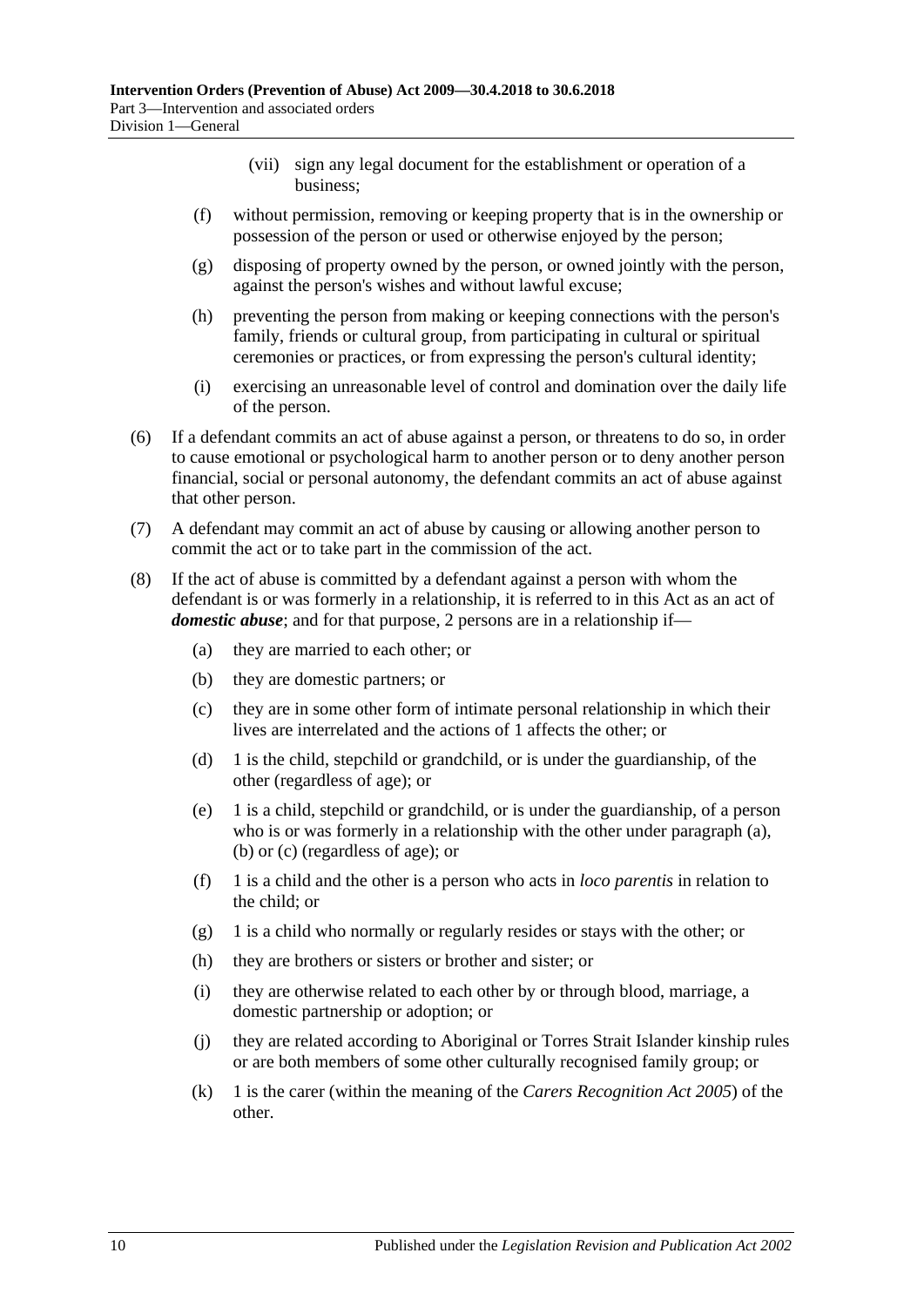<span id="page-10-2"></span>(9) An act of abuse may be committed by a defendant against a person with whom the defendant is not, and was not formerly, in a relationship (including in circumstances where the defendant imagines such a relationship) and such an act of abuse is referred to in this Act as an act of *non-domestic abuse*.

## <span id="page-10-0"></span>**9—Priority for certain interventions**

Proceedings relating to intervention against domestic abuse and proceedings brought by a bail authority under section 23A of the *[Bail Act](http://www.legislation.sa.gov.au/index.aspx?action=legref&type=act&legtitle=Bail%20Act%201985) 1985* must, as far as practicable, be dealt with as a matter of priority.

## <span id="page-10-1"></span>**10—Principles for intervention against abuse**

- (1) The following must be recognised and taken into account in determining whether it is appropriate to issue an intervention order and in determining the terms of an intervention order:
	- (a) abuse occurs in all areas of society, regardless of socio-economic status, health, age, culture, gender, sexuality, ability, ethnicity and religion;
	- (b) abuse may involve overt or subtle exploitation of power imbalances and may consist of isolated incidents or patterns of behaviour;
	- (c) it is of primary importance to prevent abuse and to prevent children from being exposed to the effects of abuse;
	- (d) as far as is practicable, intervention should be designed—
		- (i) to encourage defendants who it is suspected will, without intervention, commit abuse to accept responsibility and take steps to avoid committing abuse; and
		- (ii) to minimise disruption to protected persons and any child living with a protected person and to maintain social connections and support for protected persons; and
		- (iii) to ensure continuity and stability in the care of any child living with a protected person; and
		- (iv) to allow education, training and employment of a protected person and any child living with a protected person, and arrangements for the care of such a child, to continue without interruption; and
		- (v) if the defendant is a child—
			- (A) to ensure the child has appropriate accommodation, care and supervision; and
			- (B) to ensure the child has access to appropriate educational and health services; and
			- (C) to allow the education, training and employment of the child to continue without interruption.
- (2) The following must also be taken into account in determining whether it is appropriate to issue an intervention order and in determining the terms of an intervention order:
	- (a) any relevant Family Law Act order or Children's Protection Act order of which the issuing authority has been informed;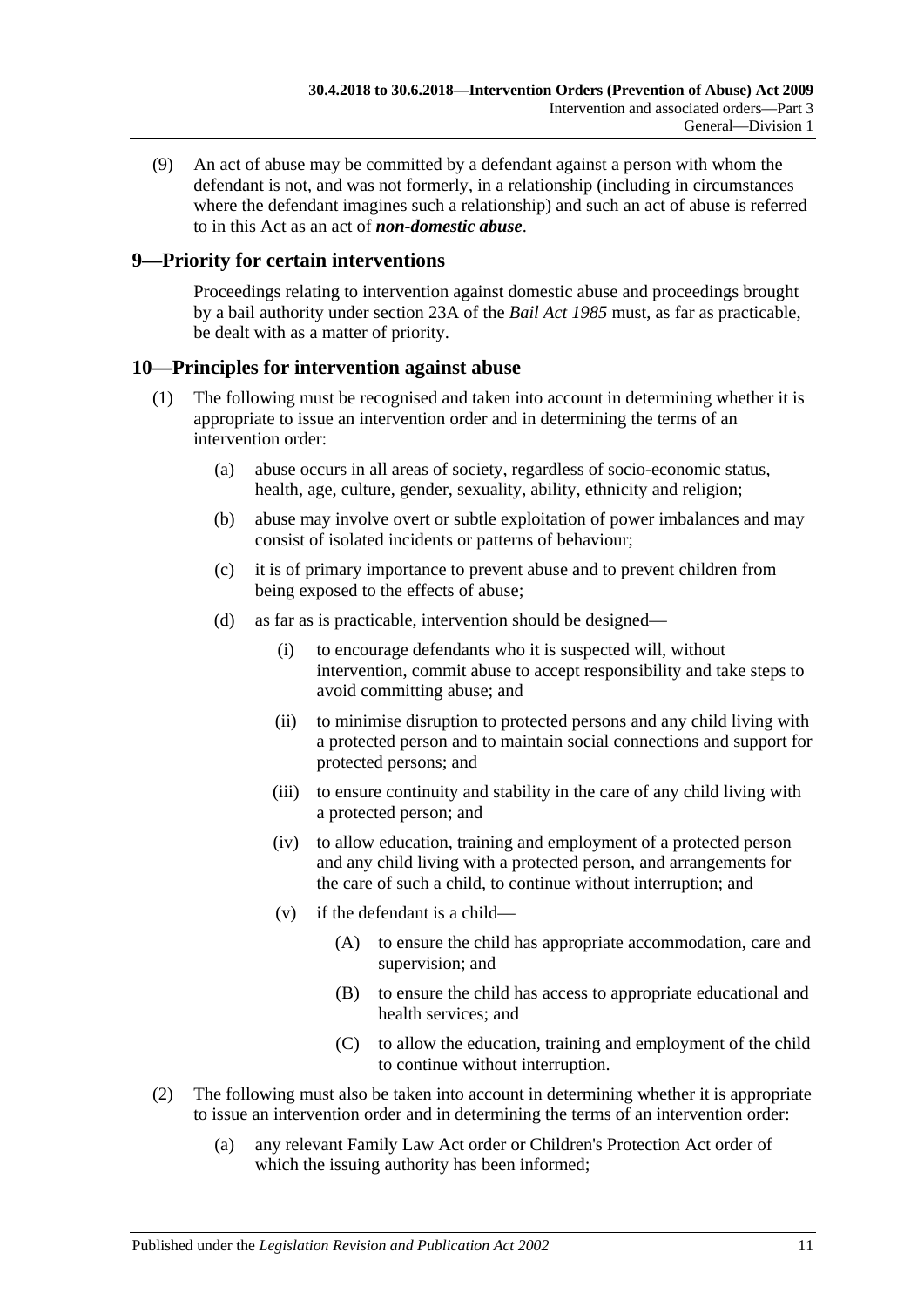- (b) how the intervention order would be likely to affect contact (in accordance with a relevant Family Law Act order or Children's Protection Act order or otherwise) between—
	- (i) the protected person or the defendant; and
	- (ii) any child of, or in the care of, either of those persons;
- (c) any relevant agreement or order for the division of property under the *Family Law Act 1975* of the Commonwealth, or the *[Domestic Partners Property](http://www.legislation.sa.gov.au/index.aspx?action=legref&type=act&legtitle=Domestic%20Partners%20Property%20Act%201996)  Act [1996](http://www.legislation.sa.gov.au/index.aspx?action=legref&type=act&legtitle=Domestic%20Partners%20Property%20Act%201996)* or a corresponding law of another jurisdiction, of which the issuing authority has been informed;
- (d) if considering whether to prohibit the defendant from taking possession of property or to require the defendant to return property to a protected person or to allow a protected person to recover or have access to or make use of property—the income, assets and liabilities of the defendant and the protected person (to the extent that the issuing authority has been informed of those matters);
- (e) any other legal proceedings between the defendant and protected person of which the issuing authority has been informed.
- (3) Before issuing an intervention order the issuing authority must consider whether, if the whereabouts of a person proposed to be protected by the order are not known to the defendant, the issuing of the order would be counterproductive.
- (4) An issuing authority may take into account any other factor the authority considers relevant in the circumstances.

## <span id="page-11-0"></span>**11—Ongoing effect of intervention order**

- (1) An intervention order is ongoing and continues in force (subject to any variation or substitution of the order under this Act) until it is revoked.
- (2) Consequently, an issuing authority may not fix a date for the expiry of an intervention order or otherwise limit the duration of an intervention order.

## <span id="page-11-1"></span>**12—Terms of intervention order—general**

- <span id="page-11-2"></span>(1) An intervention order may do any 1 or more of the following:
	- (a) prohibit the defendant from being on, or within the vicinity of, premises at which a protected person resides or works;
	- (b) prohibit the defendant from being on, or within the vicinity of, specified premises frequented by a protected person;
	- (c) prohibit the defendant from being in a specified locality;
	- (d) prohibit the defendant from approaching within a specified distance of a protected person;
	- (e) prohibit the defendant from contacting, harassing, threatening or intimidating a protected person or any other person at a place where the protected person resides or works;
	- (f) prohibit the defendant from damaging specified property;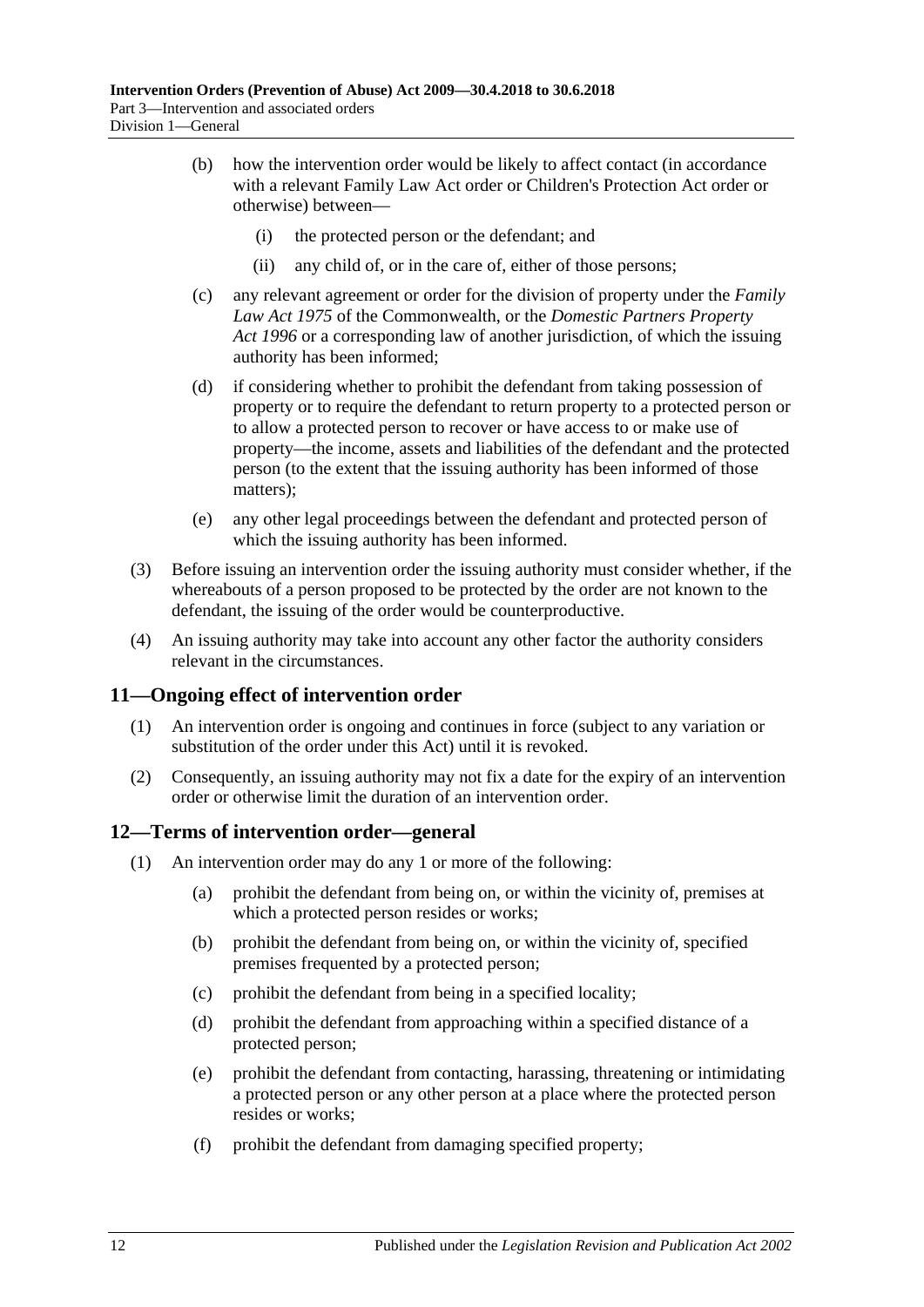- <span id="page-12-0"></span>(g) prohibit the defendant from taking possession of specified personal property reasonably needed by a protected person;
- (h) prohibit the defendant from causing or allowing another person to engage in the conduct referred to in any of [paragraphs](#page-11-2) (e) to  $(g)$ ;
- (i) require the defendant to surrender specified weapons or articles that have been used, or that there is some reason to believe might be used, by the defendant to commit an act of abuse against a protected person;
- (j) require the defendant to return specified personal property to a protected person;
- (k) require the defendant to allow a protected person to recover or have access to or make use of specified personal property and to allow the person to be accompanied by a police officer or other specified person while doing so;
- (l) impose any other requirement on the defendant to take, or to refrain from taking, specified action.
- (2) An intervention order may specify—
	- (a) conditions under which a prohibition imposed by the order does not apply; and
	- (b) conditions that must be complied with in relation to a requirement imposed by the order.
- (3) If an intervention order is designed to prevent a form of abuse involving the use or threatened use of particular weapons or articles, the terms of the order should, as far as is practicable, include surrender of the weapons or articles or other measures designed to minimise the risk of the defendant using or threatening to use the weapons or articles to commit an act of abuse against the protected person.
- (4) If an interim intervention order requires the surrender of specified weapons or articles, the order must provide for their safe keeping until the determination of proceedings under [section](#page-19-1) 23, but otherwise an intervention order may specify how surrendered weapons or articles are to be dealt with or disposed of.
- (5) An intervention order may be issued against the defendant in relation to premises or property despite the fact that the defendant has a legal or equitable interest in the premises or property.
- (6) If an intervention order prohibits the defendant from being on, or within the vicinity of, premises at which a protected person resides—
	- (a) the protected person may, despite any other Act or law, change any external door or window lock of the premises (and, if the premises are rented and a lock is so changed, the protected person must give a key to the lock to the landlord, except if the defendant is the landlord); and
	- (b) if the defendant is a party to a tenancy agreement for the premises—the defendant may not, despite any other Act or law, take any action to terminate the tenancy agreement before the determination of the proceedings under [section](#page-19-1) 23.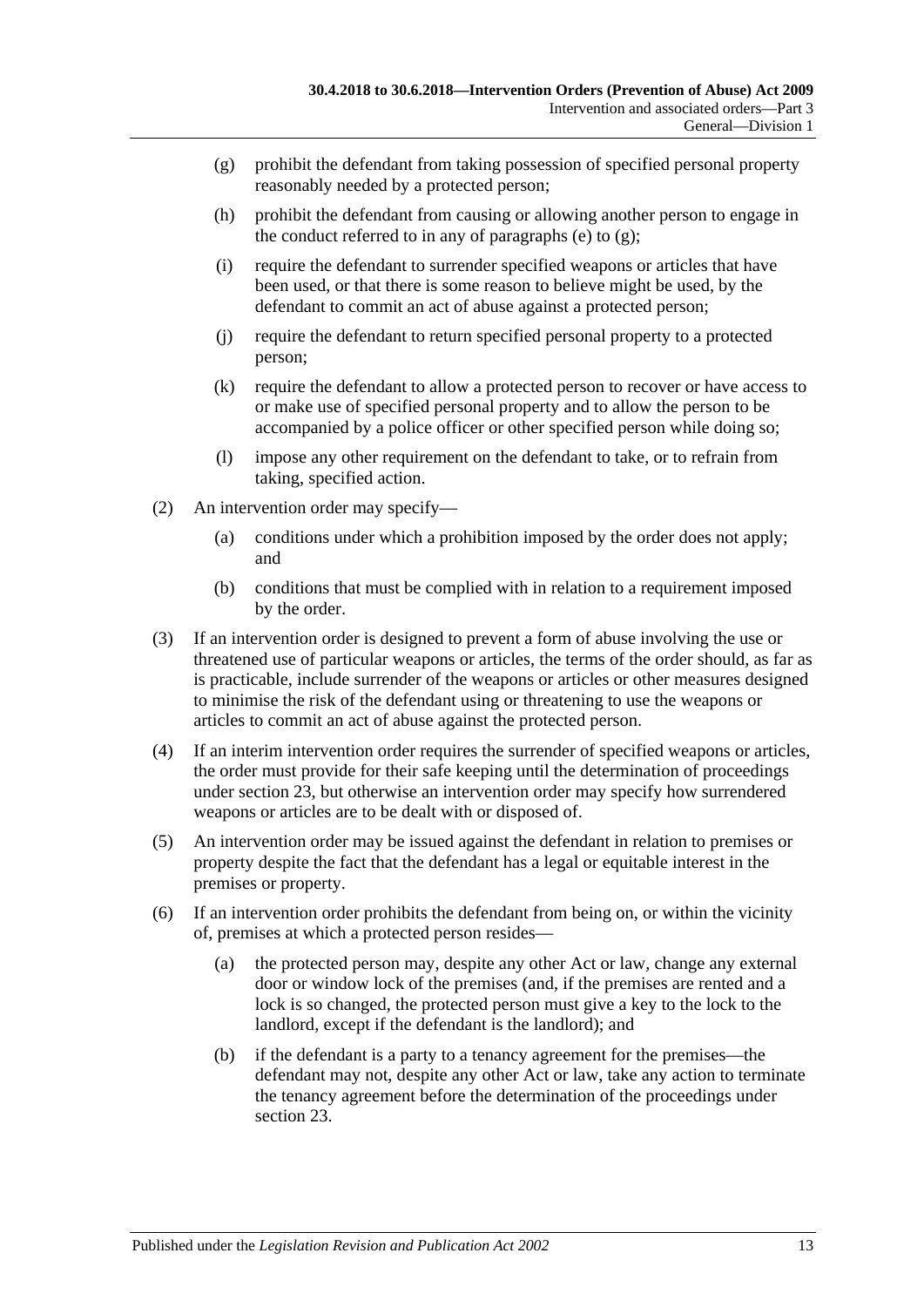#### <span id="page-13-0"></span>**13—Terms of intervention order—intervention programs**

- (1) An intervention order may require the defendant to undergo an assessment by the intervention program manager to determine—
	- (a) a form of intervention program that is appropriate for the defendant; and
	- (b) the defendant's eligibility for the services included on the program.
- (2) An intervention order issued by the Court may require the defendant to undertake an intervention program if the intervention program manager has advised the Court that—
	- (a) the defendant is eligible for the services to be included on the program in accordance with applicable eligibility criteria (if any); and
	- (b) those services are available for the defendant at a suitable time and place.
- <span id="page-13-2"></span>(3) If an intervention order contains a requirement under this section, the defendant must comply with requirements regulating his or her participation in the assessment or intervention program notified from time to time by the defendant's case manager.
- (4) The Court must endeavour to ensure that the defendant understands that—
	- (a) failure to comply with a requirement referred to in [subsection](#page-13-2) (3) constitutes a contravention of the term of the intervention order imposed under this section; and
	- (b) the Court may, if the person is found guilty of any such contravention, order the defendant to make a payment of not more than the prescribed amount toward the cost of any intervention program the defendant may be required to undertake in accordance with the intervention order,

(but failure to comply with this subsection will not make an order under this section invalid).

#### <span id="page-13-1"></span>**14—Terms of intervention order—firearms**

- (1) Subject to this section, an intervention order must include the following terms (the *firearms terms*):
	- (a) any firearm, ammunition or part of a firearm in the possession of the defendant and any licence or permit held by the defendant authorising possession of a firearm must be surrendered to the Registrar of Firearms;
	- (b) while an intervention order remains in force against the defendant—
		- (i) any licence or permit held by the defendant authorising possession of a firearm is suspended; and
		- (ii) the defendant is disqualified from holding or obtaining a licence or permit authorising possession of a firearm; and
		- (iii) the defendant is prohibited from possessing a firearm, ammunition or part of a firearm in the course of his or her employment.
- (2) The Court need not include the firearms terms in a final intervention order if satisfied that the defendant has never been guilty of violent or intimidatory conduct and needs to have a firearm for purposes related to earning a livelihood.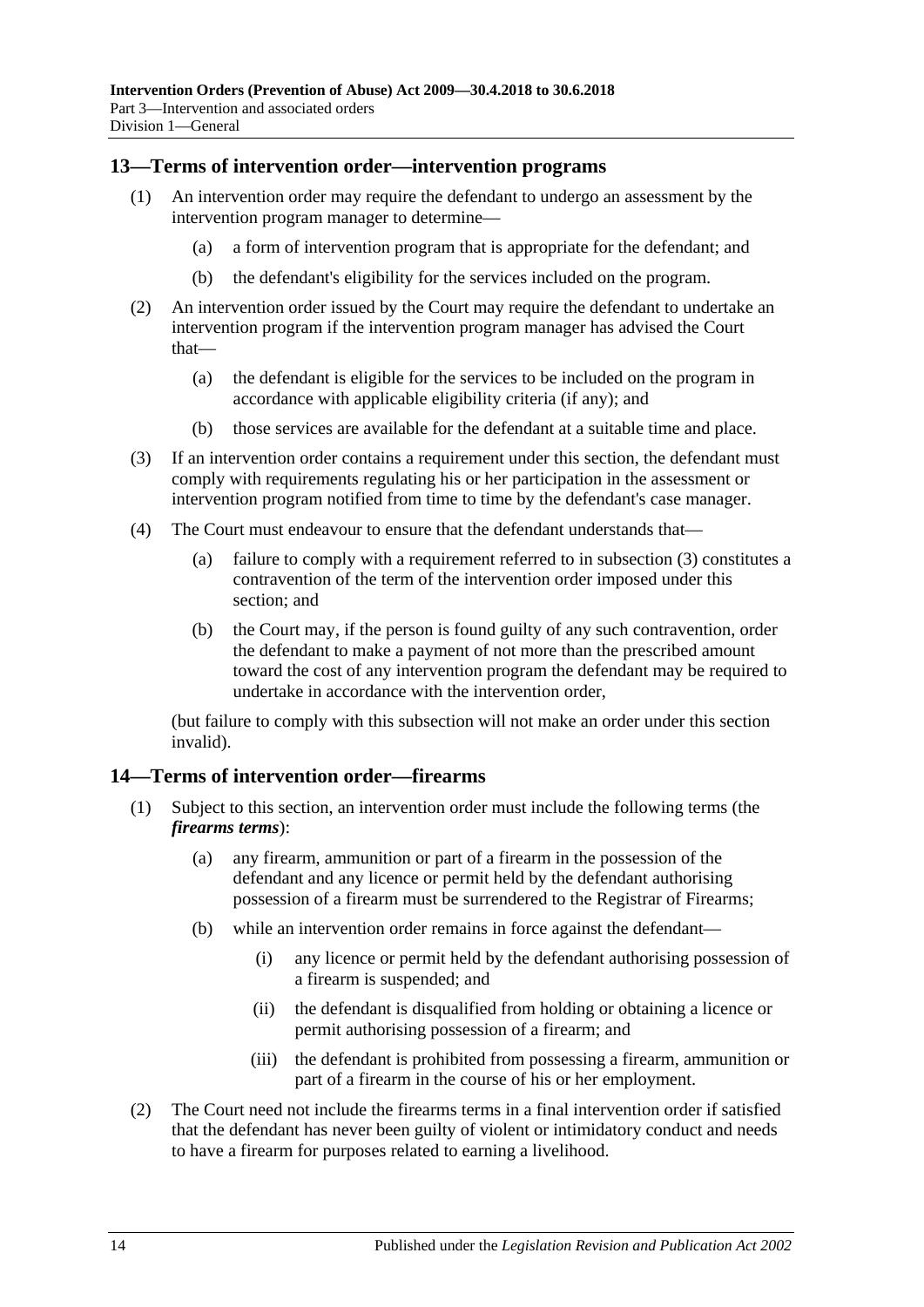## <span id="page-14-0"></span>**15—Terms of intervention order—date after which defendant may apply for variation or revocation**

- <span id="page-14-4"></span>(1) The Court may, when issuing or varying a final intervention order, include a term fixing a date after which the defendant may apply for variation (or further variation) or revocation of the order.
- (2) The date must fall at least 12 months after the date of issue or variation of the order.
- (3) If the Court does not include in a final intervention order a term under [subsection](#page-14-4) (1), the order will be taken to include a term fixing the date falling 12 months after the date of issue or variation of the order as the date after which the defendant may apply for variation (or further variation) or revocation of the order.

## <span id="page-14-1"></span>**15A—Declaration that intervention order addresses domestic violence concern**

- (1) Whenever an issuing authority issues an intervention order, the issuing authority must decide whether the order addresses a domestic violence concern.
- (2) If the order does address a domestic violence concern, the issuing authority must declare the order to be an order that addresses a domestic violence concern.
- (3) The declaration must be included in the order.
- (4) An intervention order will be taken to address a domestic violence concern for the purposes of [Part 3A](#page-26-0) if the order is made because the defendant has committed, or because it is feared the defendant will commit, an act of domestic abuse.

## <span id="page-14-2"></span>**16—Inconsistent Family Law Act or Children's Protection Act orders**

- (1) An intervention order is invalid to the extent of any inconsistency with a Family Law Act order of a kind referred to in section 68R of the *Family Law Act 1975* of the Commonwealth (but the Court may resolve the inconsistency by exercising its power to revive, vary, discharge or suspend the Family Law Act order under that section).
- (2) An intervention order prevails over an order under section 38 of the *[Children's](http://www.legislation.sa.gov.au/index.aspx?action=legref&type=act&legtitle=Childrens%20Protection%20Act%201993)  [Protection Act](http://www.legislation.sa.gov.au/index.aspx?action=legref&type=act&legtitle=Childrens%20Protection%20Act%201993) 1993* to the extent of any inconsistency (but the Youth Court may resolve the inconsistency by varying or revoking the order under that section on application under that Act).

## <span id="page-14-3"></span>**17—Explanation for defendant and protected persons**

An issuing authority must endeavour to ensure that the defendant and protected persons understand—

- (a) the terms and effect of an intervention order and any associated order, including, in the case of an interim intervention order, that the order acts as a summons; and
- (b) if relevant, the effect of [section](#page-14-2) 16; and
- (c) that a protected person cannot give permission for contravention of an order,

(but failure to do so will not make an order invalid).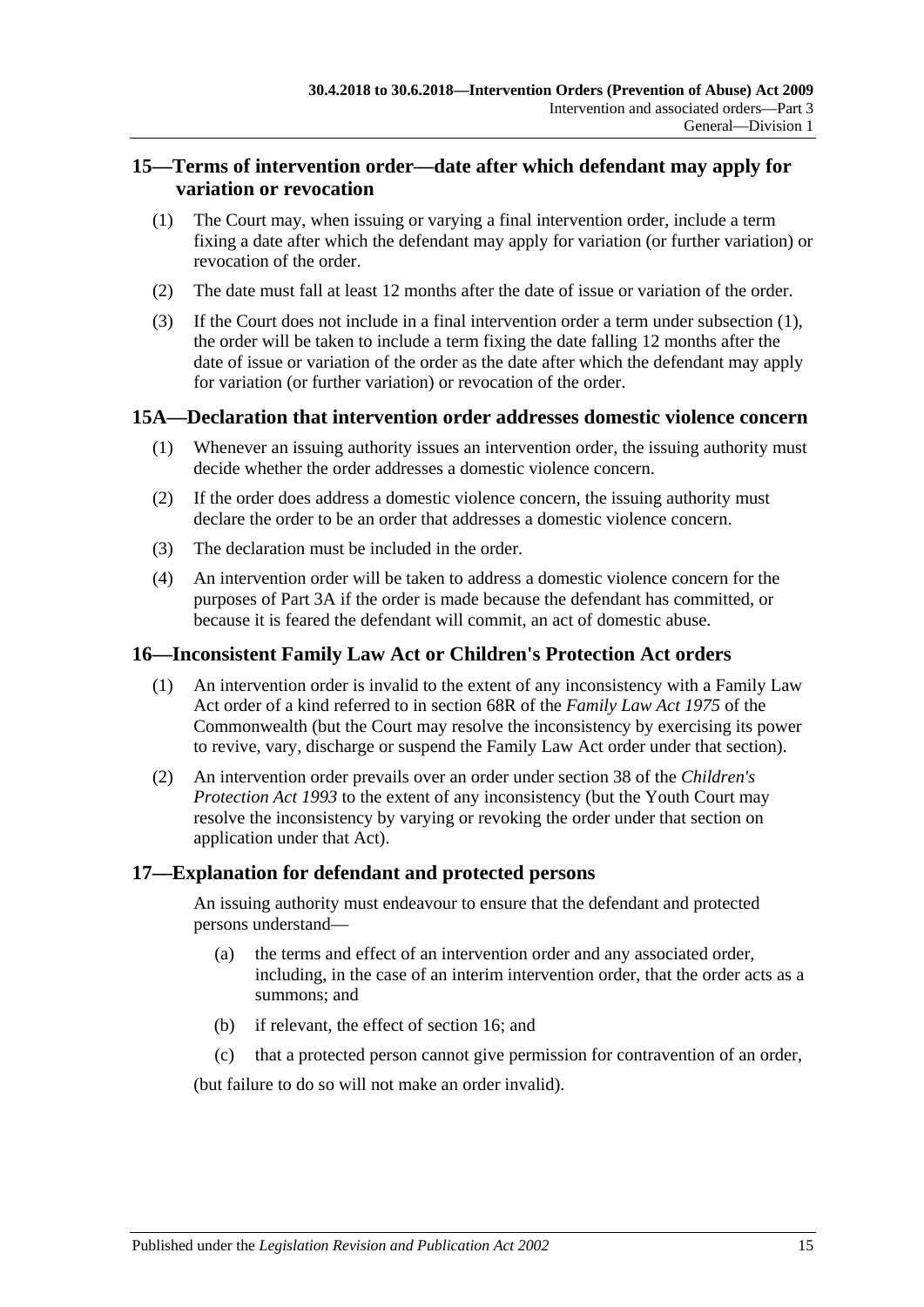## <span id="page-15-0"></span>**Division 2—Police orders**

## <span id="page-15-1"></span>**18—Interim intervention order issued by police**

- (1) Subject to [subsection](#page-15-2) (2), a police officer may issue an interim intervention order against a defendant if it appears to the police officer that there are grounds for issuing the order and the defendant is present before the police officer or in custody.
- <span id="page-15-2"></span>(2) If the police officer issuing the order is not of or above the rank of sergeant, the officer must, before issuing the order, obtain the authorisation (either orally or in writing) of a police officer of or above that rank.
- (3) An interim intervention order issued by a police officer must—
	- (a) be in a form approved by the Commissioner of Police; and
	- (b) identify the defendant and the persons protected by the order; and
	- (c) specify the prohibitions and requirements imposed by the order; and
	- (d) require the defendant to appear before the Court at a specified time and place (within 8 days after the date of the order or, if the Court will not be sitting at the place within that period, within 2 days after the Court next commences sitting at the place).
- (4) An interim intervention order issued by a police officer comes into force against the defendant when served on the defendant personally.
- (5) On an interim intervention order issued by a police officer being served on the defendant, the police officer issuing the order will be taken to have made an application to the Court for an intervention order and the defendant will be taken to have been issued a summons to appear before the Court as specified in the order for the purposes of the hearing and determination of the application under [section](#page-19-1) 23.
- (6) The Commissioner of Police must—
	- (a) give a copy of an interim intervention order issued by a police officer to each person protected by the order; and
	- (b) either—
		- (i) notify the Principal Registrar in writing of the prescribed details of the order; or
		- (ii) give a copy of the order to the Principal Registrar.
- <span id="page-15-3"></span>(7) A person against whom an interim intervention order is issued by a police officer must notify the Commissioner of Police in writing of an address for service.
- (7a) A person who is required under [subsection](#page-15-3) (7) to notify the Commissioner of Police of an address for service—
	- (a) who fails to provide the address within 7 days after being so requested; or
	- (b) who provides an address that is false,

is guilty of an offence.

Maximum penalty: \$750.

Expiation fee: \$105.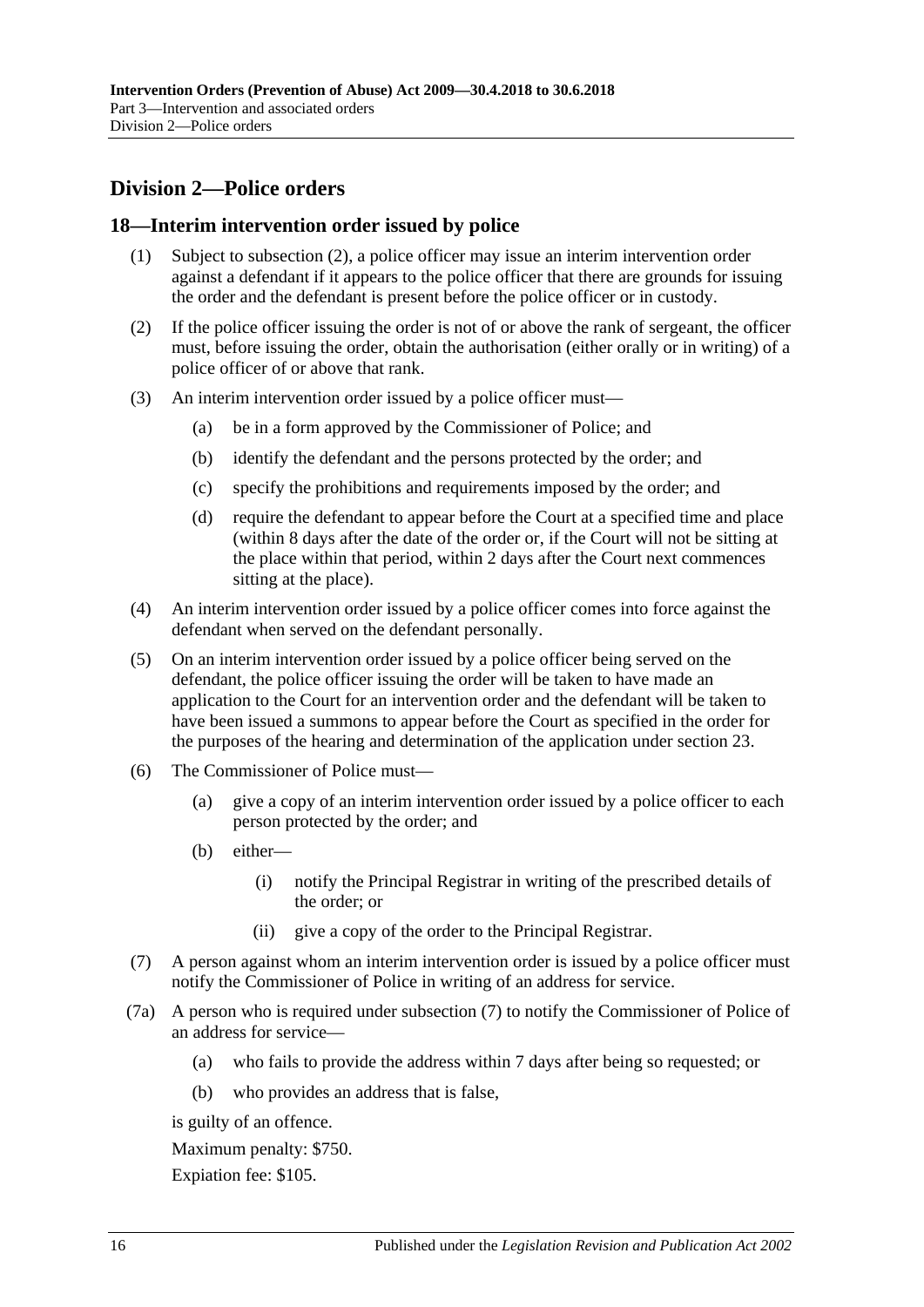- (8) The Commissioner of Police must notify the Principal Registrar of any address for service provided under [subsection](#page-15-3) (7).
- (9) The Principal Registrar must notify the relevant public sector agencies in writing of the prescribed details of interim intervention orders issued by police officers.

## <span id="page-16-0"></span>**19—Revocation of interim intervention order by Commissioner of Police**

- (1) The Commissioner of Police may revoke an interim intervention order issued by a police officer by written notice served on the defendant personally or by post at the address for service provided by the defendant under this Act.
- (2) The Commissioner of Police must—
	- (a) give a copy of a notice of revocation of an interim intervention order issued by a police officer to each person protected by the order; and
	- (b) notify the Principal Registrar that the order has been revoked.
- (3) The Principal Registrar must notify the relevant public sector agencies of the revocation of interim intervention orders by the Commissioner of Police.

## <span id="page-16-1"></span>**Division 3—Court orders**

## <span id="page-16-2"></span>**20—Application to Court for intervention order**

- (1) The following persons may make an application to the Court for an intervention order:
	- (a) a police officer;
	- (b) a person against whom it is alleged the defendant may commit an act of abuse or a suitable representative of such a person given permission to apply by the Court;
	- (c) a child who it is alleged may hear or witness, or otherwise be exposed to the effects of, an act of abuse committed by the defendant against a person;
	- (d) if the defendant or a person proposed to be protected by the order is a child and there is a Children's Protection Act order under section 38 of the *[Children's Protection Act](http://www.legislation.sa.gov.au/index.aspx?action=legref&type=act&legtitle=Childrens%20Protection%20Act%201993) 1993* in force in respect of the child—the Minister responsible for the administration of that Act.
- (2) If the person entitled to apply is a child, the application may be made—
	- (a) by the child with the permission of the Court, if the child has attained the age of 14 years; or
	- (b) on behalf of the child by—
		- (i) a parent or guardian of the child; or
		- (ii) a person with whom the child normally or regularly resides; or
		- (iii) some other suitable representative of the child given permission to apply by the Court.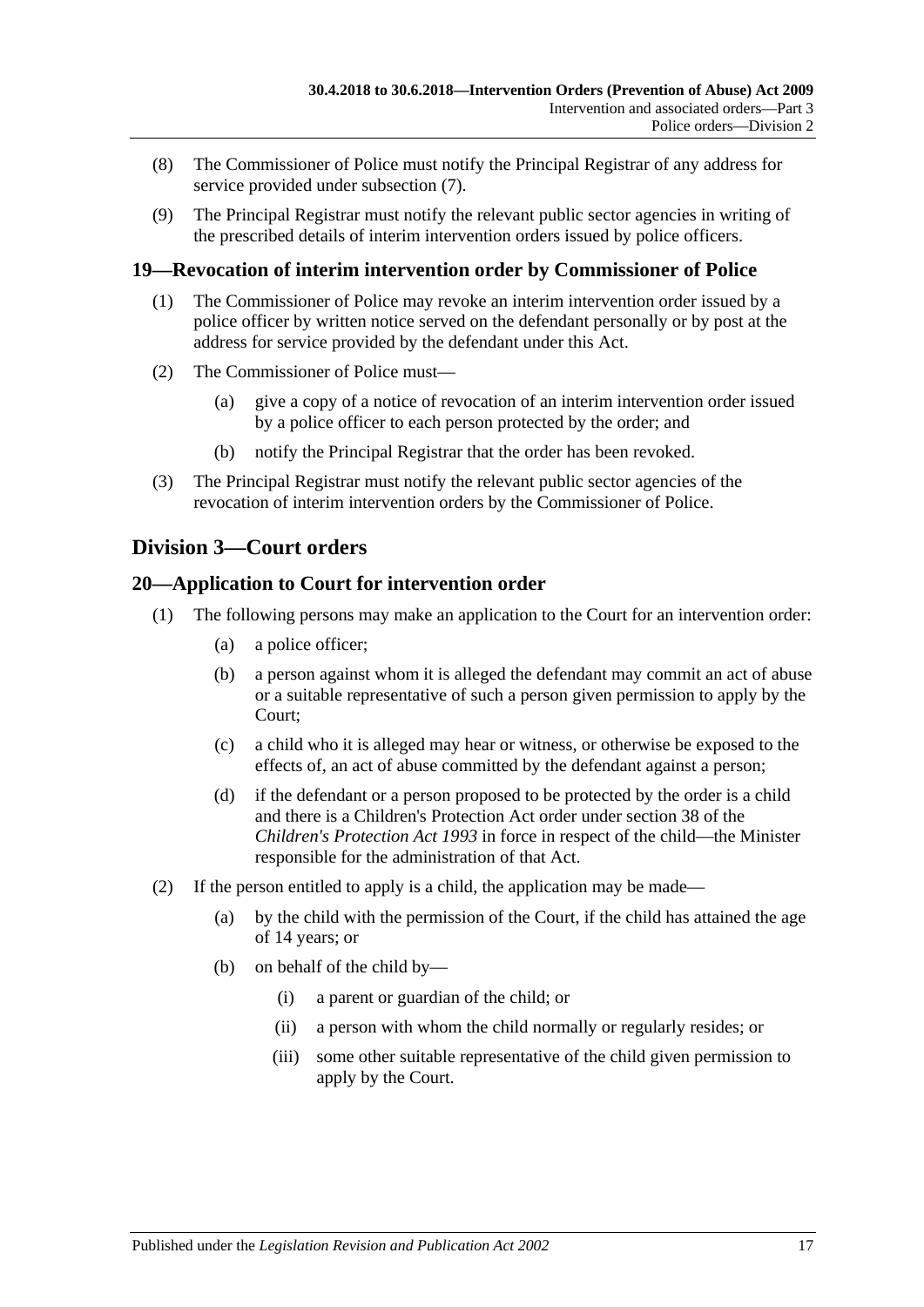- (3) The applicant must inform the Court of any relevant Family Law Act order, Children's Protection Act order or agreement or order for the division of property under the *Family Law Act 1975* of the Commonwealth, or the *[Domestic Partners Property](http://www.legislation.sa.gov.au/index.aspx?action=legref&type=act&legtitle=Domestic%20Partners%20Property%20Act%201996)  Act [1996](http://www.legislation.sa.gov.au/index.aspx?action=legref&type=act&legtitle=Domestic%20Partners%20Property%20Act%201996)* or a corresponding law of another jurisdiction, any pending application for such an order, and any other legal proceedings between a person proposed to be protected by the order and the defendant, of which the applicant is aware (but an intervention order is not invalid merely because the applicant fails to so inform the Court).
- (4) A single application relating to the same defendant may be made by any number of persons.

## <span id="page-17-0"></span>**21—Preliminary hearing and issue of interim intervention order**

- (1) On an application for an intervention order in circumstances in which an interim intervention order has not been issued by a police officer, the Court must hold a preliminary hearing as soon as practicable and without summoning the defendant to appear.
- (2) If the application is made by telephone or other electronic means in accordance with rules of Court—
	- (a) the preliminary hearing may occur by oral questioning of the applicant and any other available witness or by other means contemplated by the rules; and
	- (b) if the Court is not satisfied that it is an appropriate case for completing the preliminary hearing without requiring the personal attendance of the applicant, the Court may adjourn the hearing to a time and place fixed by the Court and inform the applicant of the time and place so fixed.
- (3) At the preliminary hearing, the Court may—
	- (a) issue an interim intervention order against a defendant if it appears to the Court that there are grounds for issuing the order; or
	- (b) dismiss the application on the grounds that the application is frivolous, vexatious, without substance or has no reasonable prospect of success or on any other ground considered sufficient by the Court.
- (4) If the applicant alleges non-domestic abuse and is a person other than a police officer, the Court must, in determining whether to exercise the discretion to dismiss the application, take into account—
	- (a) whether it might be appropriate and practicable for the parties to attempt to resolve the matter through mediation or by some other means; and
	- (b) whether the application is in the nature of a cross application; and
	- (c) any other matters that the Court considers relevant.
- (4a) If the applicant is a police officer—
	- (a) the Court is not bound by the rules of evidence but may inform itself as it thinks fit; and
	- (b) the Court must act according to equity, good conscience and the substantial merits of the case without regard to technicalities and legal forms.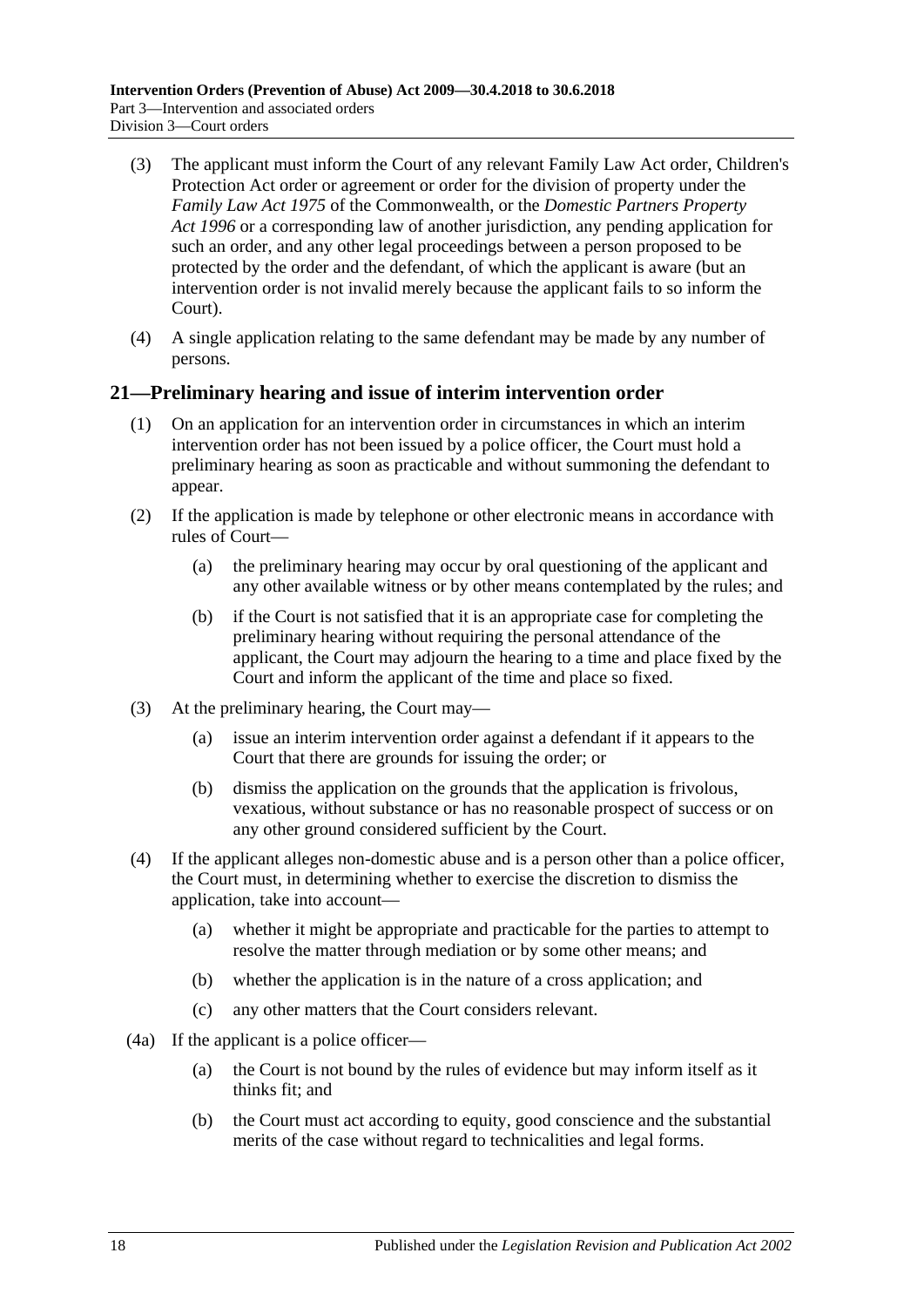- (5) There is a presumption against exercising the discretion to dismiss the application if the applicant alleges an offence involving personal violence or an offence of stalking under section 19AA of the *[Criminal Law Consolidation Act](http://www.legislation.sa.gov.au/index.aspx?action=legref&type=act&legtitle=Criminal%20Law%20Consolidation%20Act%201935) 1935*.
- (6) The Court may issue an interim intervention order on the basis of evidence received in the form of an affidavit if the application is made by a police officer or a person introduced by a police officer but, in that case—
	- (a) the deponent must, if the defendant so requires, appear personally at the proceedings for the determination of the application to give oral evidence of the matters referred to in the affidavit; and
	- (b) if the deponent does not appear personally to give evidence as so required—the Court may not rely on the evidence contained in the affidavit for the purpose of determining the application.
- (7) An interim intervention order issued by the Court must—
	- (a) identify the defendant and the persons protected by the order; and
	- (b) specify the prohibitions and requirements imposed by the order; and
	- (c) require the defendant to appear before the Court at a specified time and place (within 8 days after the date of the order or, if the Court will not be sitting at the place within that period, within 2 days after the Court next commences sitting at the place).
- <span id="page-18-0"></span>(8) An interim intervention order issued by the Court comes into force against the defendant when served on the defendant in accordance with this section.
- (8a) For the purposes of [subsection](#page-18-0) (8), an interim intervention order is served on the defendant if—
	- (a) the order is served on the defendant personally; or
	- (b) the order is served on the defendant in some other manner authorised by the Court; or
	- (c) the defendant is present in the Court when the order is made.
- (9) On an interim intervention order issued by the Court being served on the defendant, the defendant will be taken to have been issued a summons to appear before the Court as specified in the order for the purposes of hearing and determining an application for a final intervention order under [section](#page-19-1) 23.
- (10) The Principal Registrar must—
	- (a) give a copy of an interim intervention order issued by the Court to—
		- (i) each person protected by the order; and
		- (ii) if the applicant is not a police officer or a person protected by the order—the applicant; and
	- (b) either—
		- (i) notify the Commissioner of Police in writing of the prescribed details of the order; or
		- (ii) give a copy of the order to the Commissioner of Police.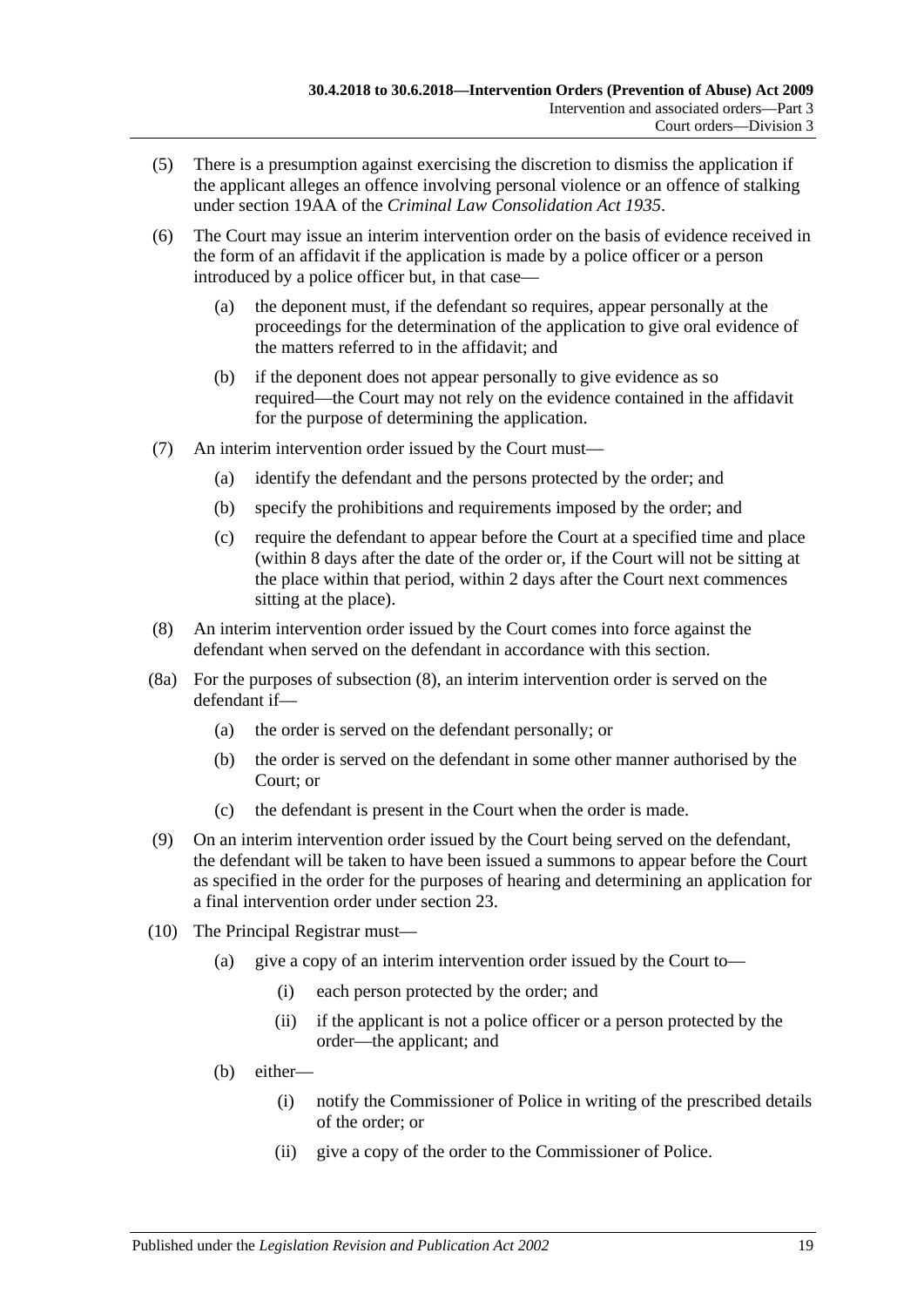- (11) The Principal Registrar must notify the relevant public sector agencies in writing of the prescribed details of interim intervention orders issued by the Court.
- (12) A person against whom an interim intervention order is issued by the Court must notify the Principal Registrar in writing of an address for service.
- (13) If a hearing is adjourned under this section, the Court need not be constituted at the adjourned hearing of the same judicial officer as ordered the adjournment.

#### <span id="page-19-0"></span>**22—Adjournments**

- (1) The Court may, from time to time without requiring the attendance of any party, adjourn the hearing of an application for an intervention order at which a defendant is required by an interim intervention order to appear to a later date if satisfied that the interim intervention order has not been served or that there is other adequate reason for the adjournment.
- (2) The date fixed for an adjourned hearing must be within 8 days after the date on which the adjournment is ordered, unless the Court is satisfied—
	- (a) that a later date is required to enable the interim intervention order to be served; or
	- (b) that there is other adequate reason for fixing a later date.
- (3) If a hearing is adjourned under this section, the Court need not be constituted at the adjourned hearing of the same judicial officer as ordered the adjournment.

#### <span id="page-19-2"></span><span id="page-19-1"></span>**23—Determination of application for intervention order**

- (1) Subject to this section, on the hearing of an application for a final intervention order, the Court may—
	- (a) confirm the interim intervention order issued against the defendant as a final intervention order; or
	- (b) issue a final intervention order in substitution for an interim intervention order issued against the defendant; or
	- (c) dismiss the application and revoke the interim intervention order issued against the defendant.
- (1a) If the Court determines that it is appropriate to confirm an interim intervention order as a final intervention order or to issue a final intervention order in substitution for an interim intervention order under [subsection](#page-19-2) (1) and the defendant, or a person protected by the order, is a child or the parent of a child, the Court—
	- (a) must make the following inquiries:
		- (i) whether there is any relevant Family Law Act order or Children's Protection Act order;
		- (ii) how the final intervention order would be likely to affect contact (in accordance with a relevant Family Law Act order or Children's Protection Act order or otherwise) between—
			- (A) the protected person or the defendant; and
			- (B) any child of, or in the care of, either of those persons; and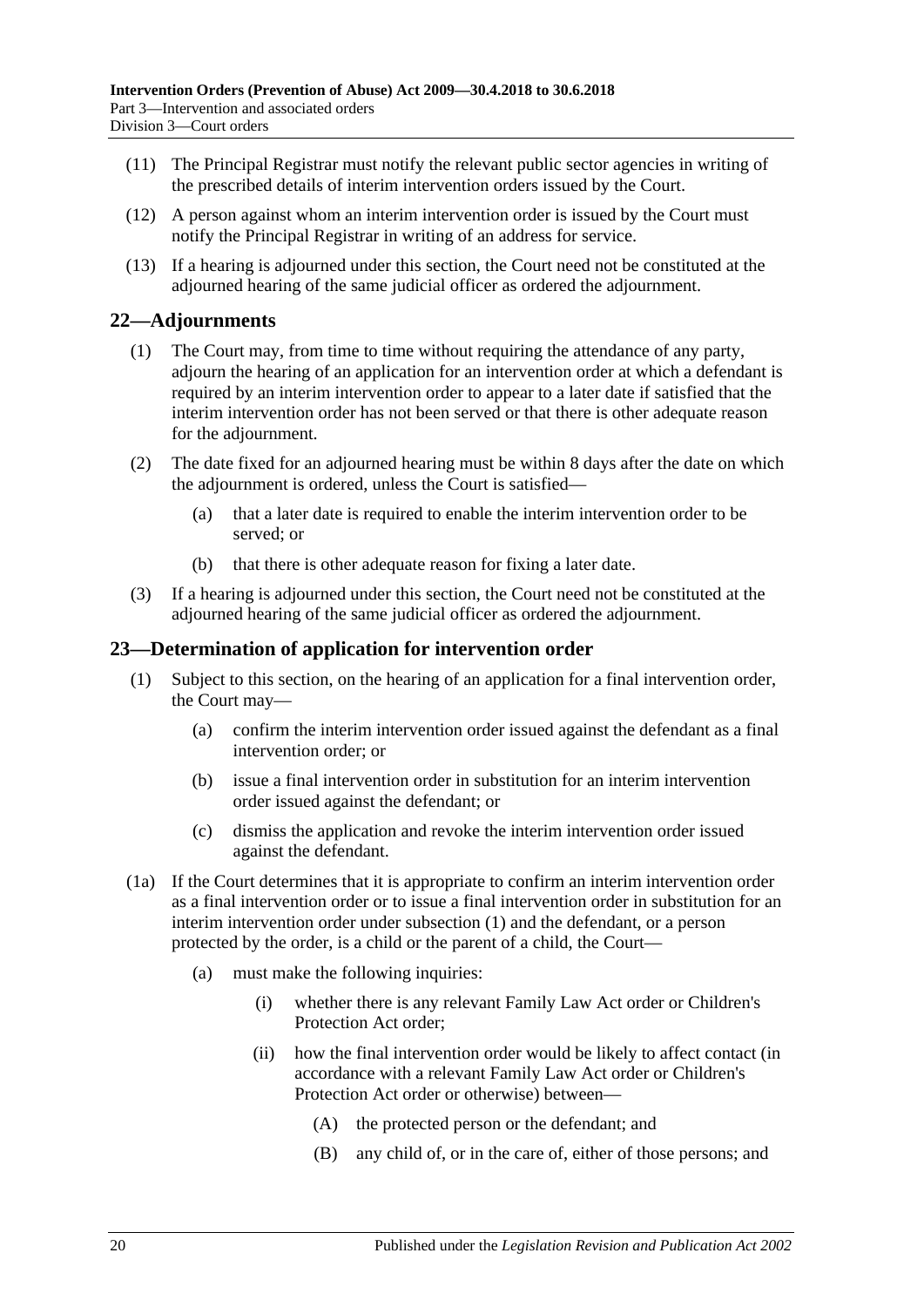- (b) must take such steps as the Court considers necessary so as to avoid inconsistency between the order and any Family Law Act order or Children's Protection Act order of which the Court has knowledge (whether on its own inquiry or having been so informed).
- (2) An interim intervention order issued against a defendant may be confirmed as a final intervention order, or a final intervention order may be issued in substitution for an interim intervention order issued against a defendant, in the absence of the defendant if the defendant failed to appear at the hearing of the application as required by the interim intervention order or by conditions of bail.
- (3) If a defendant disputes some or all of the grounds on which a final intervention order is sought but consents to the order, the Court may confirm the interim intervention order issued against the defendant as a final intervention order, or issue a final intervention order in substitution for the interim intervention order issued against the defendant, without receiving any further submissions or evidence as to the grounds.
- (4) If an interim intervention order is confirmed, the order continues in force against the defendant as a final intervention order without any further requirement for service.
- <span id="page-20-0"></span>(5) A final intervention order that is issued in substitution for an interim intervention order comes into force against the defendant when served on the defendant in accordance with this section (and until the order is so served the interim intervention order continues in force against the defendant).
- (5a) For the purposes of [subsection](#page-20-0) (5), a final intervention order is served on the defendant if—
	- (a) the order is served on the defendant personally; or
	- (b) the order is served on the defendant in some other manner authorised by the Court; or
	- (c) the defendant is present in the Court when the order is made.
- (6) If an interim intervention order is revoked, the Principal Registrar must serve written notice of the revocation on the defendant personally or by post at the address for service provided by the defendant under this Act or in some other manner authorised by the Court.
- (7) The Principal Registrar must—
	- (a) give a copy of a final intervention order, or notice of revocation of an interim intervention order, to—
		- (i) each person protected by the order; and
		- (ii) if the applicant is not a police officer or a person protected by the order—the applicant; and
	- (b) either—
		- (i) notify the Commissioner of Police in writing—
			- (A) of the prescribed details of a final intervention order; or
			- (B) that an interim intervention order (whether issued by a police officer or the Court) has been revoked; or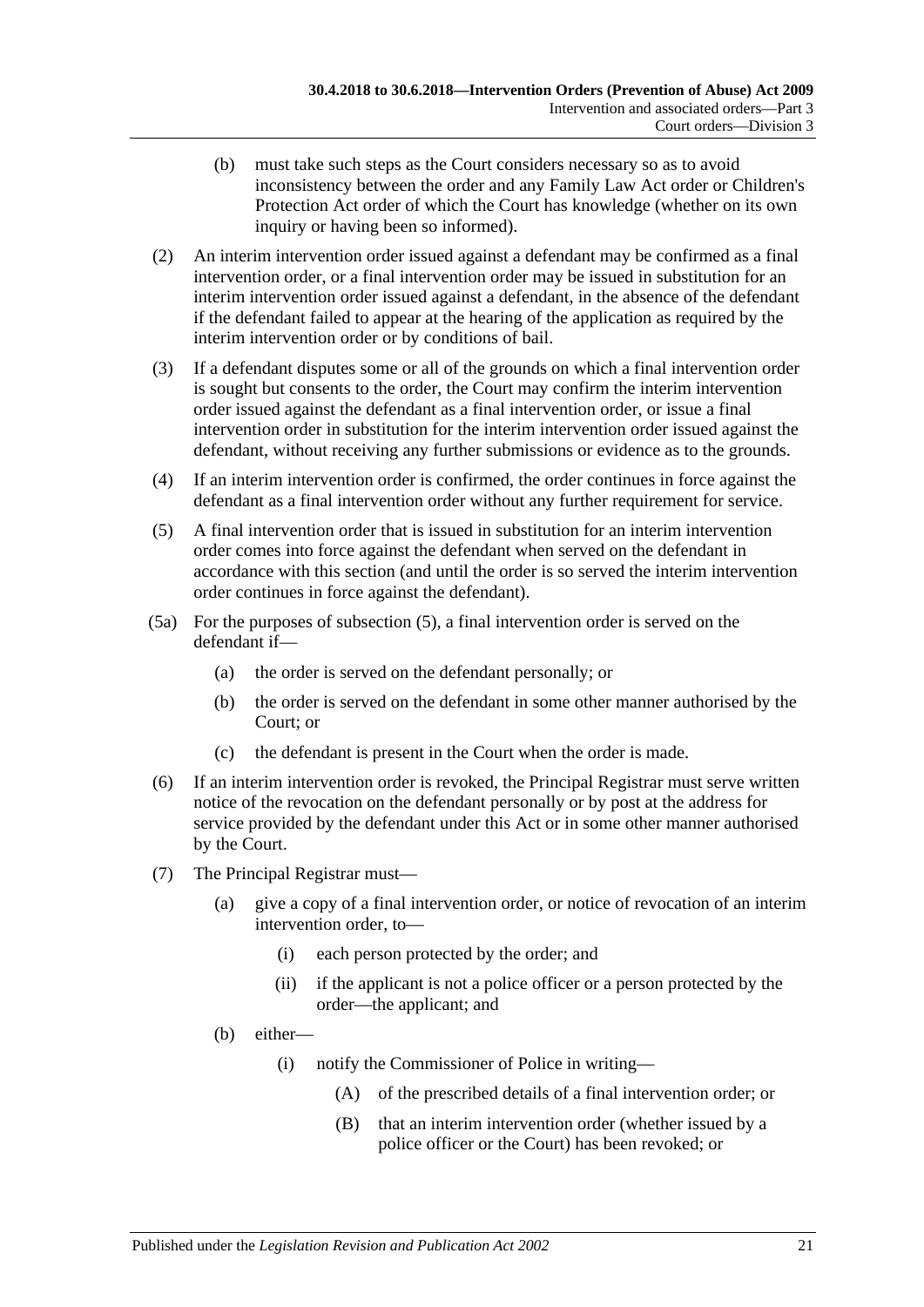- (ii) give a copy of the final intervention order, or notice of revocation of an interim intervention order, to the Commissioner of Police.
- (8) The Principal Registrar must notify the relevant public sector agencies in writing of the prescribed details of final intervention orders issued by the Court and of the revocation of interim intervention orders by the Court.

## <span id="page-21-0"></span>**24—Problem gambling order**

- (1) If the Court confirms an interim intervention order as a final intervention order against a defendant or issues a final intervention order against a defendant in substitution for an interim intervention order, the Court may make an order (a *problem gambling order*) that the defendant is subject to a problem gambling family protection order under the *[Problem Gambling Family Protection Orders Act](http://www.legislation.sa.gov.au/index.aspx?action=legref&type=act&legtitle=Problem%20Gambling%20Family%20Protection%20Orders%20Act%202004) 2004* imposing specified requirements or orders of a kind that could be imposed by the Independent Gambling Authority under that Act.
- <span id="page-21-1"></span>(2) A problem gambling order must be served on the defendant in accordance with this section and is not binding on the defendant until so served.
- (2a) For the purposes of [subsection](#page-21-1) (2), a problem gambling order is served on the defendant if—
	- (a) the order is served on the defendant personally; or
	- (b) the order is served on the defendant in some other manner authorised by the Court; or
	- (c) the defendant is present in the Court when the order is made.
- (3) If the problem gambling family protection order to which the defendant is subject includes an attachment order (within the meaning of the *[Problem Gambling Family](http://www.legislation.sa.gov.au/index.aspx?action=legref&type=act&legtitle=Problem%20Gambling%20Family%20Protection%20Orders%20Act%202004)  [Protection Orders Act](http://www.legislation.sa.gov.au/index.aspx?action=legref&type=act&legtitle=Problem%20Gambling%20Family%20Protection%20Orders%20Act%202004) 2004*), the attachment order must be served on the third person specified in the order personally or in some other manner authorised by the Court and is not binding on the third person until so served.
- (4) A problem gambling order continues in force (subject to any variation of the order under this Act) until it is revoked.
- <span id="page-21-2"></span>(5) If the Court orders that the defendant is subject to a problem gambling family protection order, the Principal Registrar must—
	- (a) give a copy of the order to—
		- (i) each person for whose benefit the order is made; and
		- (ii) if the applicant for the order is not a police officer or a person protected by the order—the applicant; and
	- (b) either—
		- (i) notify a person listed below in writing of the prescribed details of the order:
			- (A) the Independent Gambling Authority;
			- (B) the Commissioner of Police;
			- (C) the proprietor or licensee of any premises specified in the order; or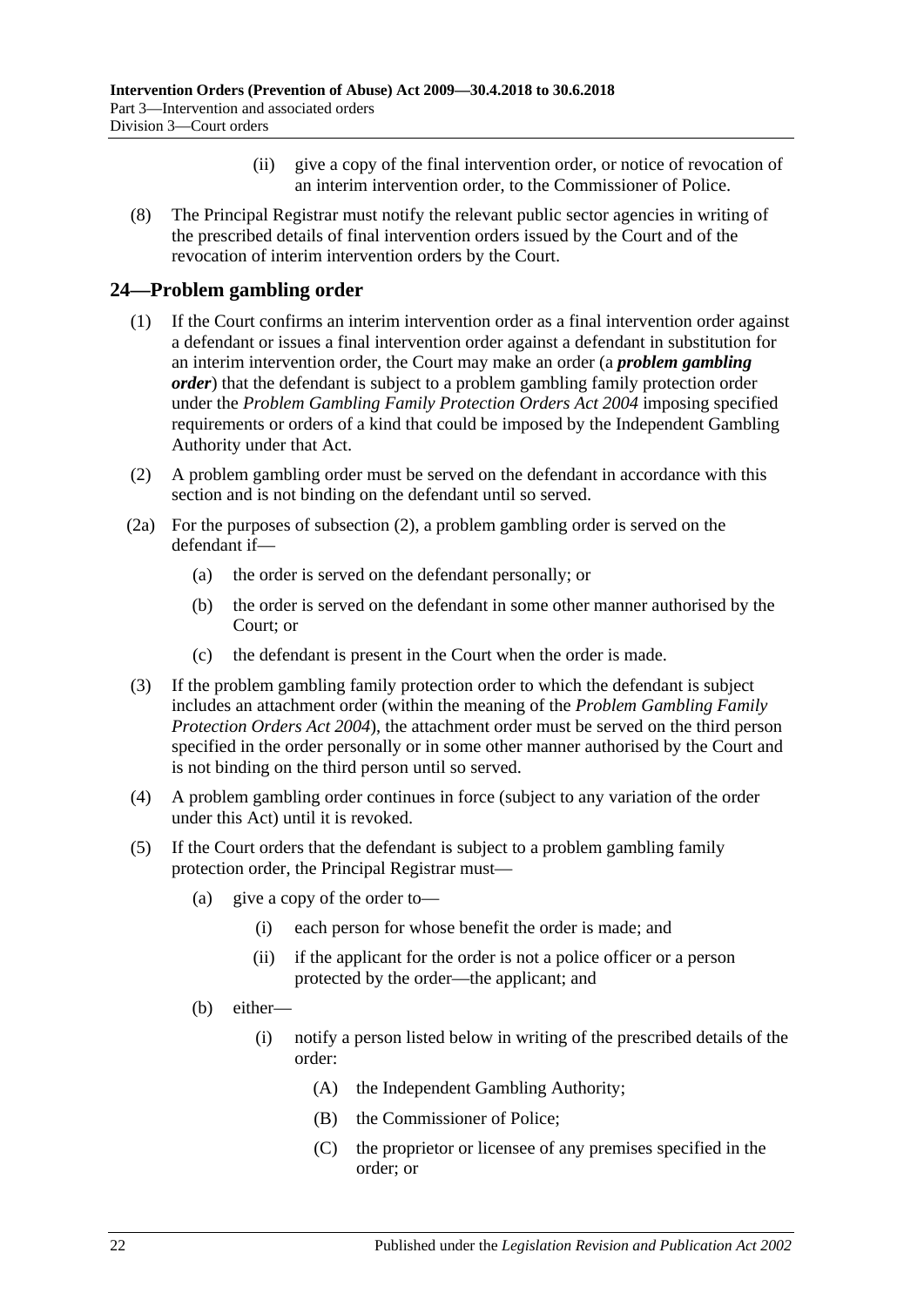(ii) give a copy of the order to a person referred to in [subparagraph](#page-21-2) (i).

## <span id="page-22-0"></span>**25—Tenancy order**

- $(1)$  If—
	- (a) the Court confirms an interim intervention order as a final intervention order against a defendant or issues a final intervention order against a defendant in substitution for an interim intervention order; and
	- (b) the final intervention order prohibits the defendant from being on premises at which a protected person resides; and
	- (c) the defendant and protected person previously resided together on the premises; and
	- (d) the premises are subject to a tenancy agreement to which the defendant is a party,

the Court may make an order (a *tenancy order*) that the defendant will be taken to have assigned the defendant's interest in the tenancy agreement to a specified person or persons with the landlord's consent.

- (2) However, a tenancy order may only be made if the Court is satisfied that the assignee consents to the assignment and—
	- (a) in a case where—
		- (i) the landlord is a community housing provider registered under the *Community Housing Providers National Law*; and
		- (ii) the premises constitute community housing within the meaning of that Law,

the assignee meets the eligibility requirements for such community housing and any membership or other requirements of the landlord associated with occupation of those premises; and

- (b) in a case where the landlord is the South Australian Housing Trust or a subsidiary of the South Australian Housing Trust—the assignee meets the eligibility requirements of the Trust; and
- (c) in any case—the assignee could reasonably be expected to comply with the obligations under the tenancy agreement,

(so that it would be unreasonable for the landlord to withhold consent to the assignment).

- (3) A tenancy order takes effect on the day on which it is made or on such later day as is specified in the order.
- (4) If a tenancy order is made—
	- (a) the effect of the assignment is that the assignee is substituted for the assignor as tenant under the tenancy agreement (but the assignor remains responsible for liabilities that accrued before the date of the assignment); and
	- (b) the assignee is liable to indemnify the assignor for liabilities incurred by the assignor to the landlord because of a breach of the tenancy agreement by the assignee; and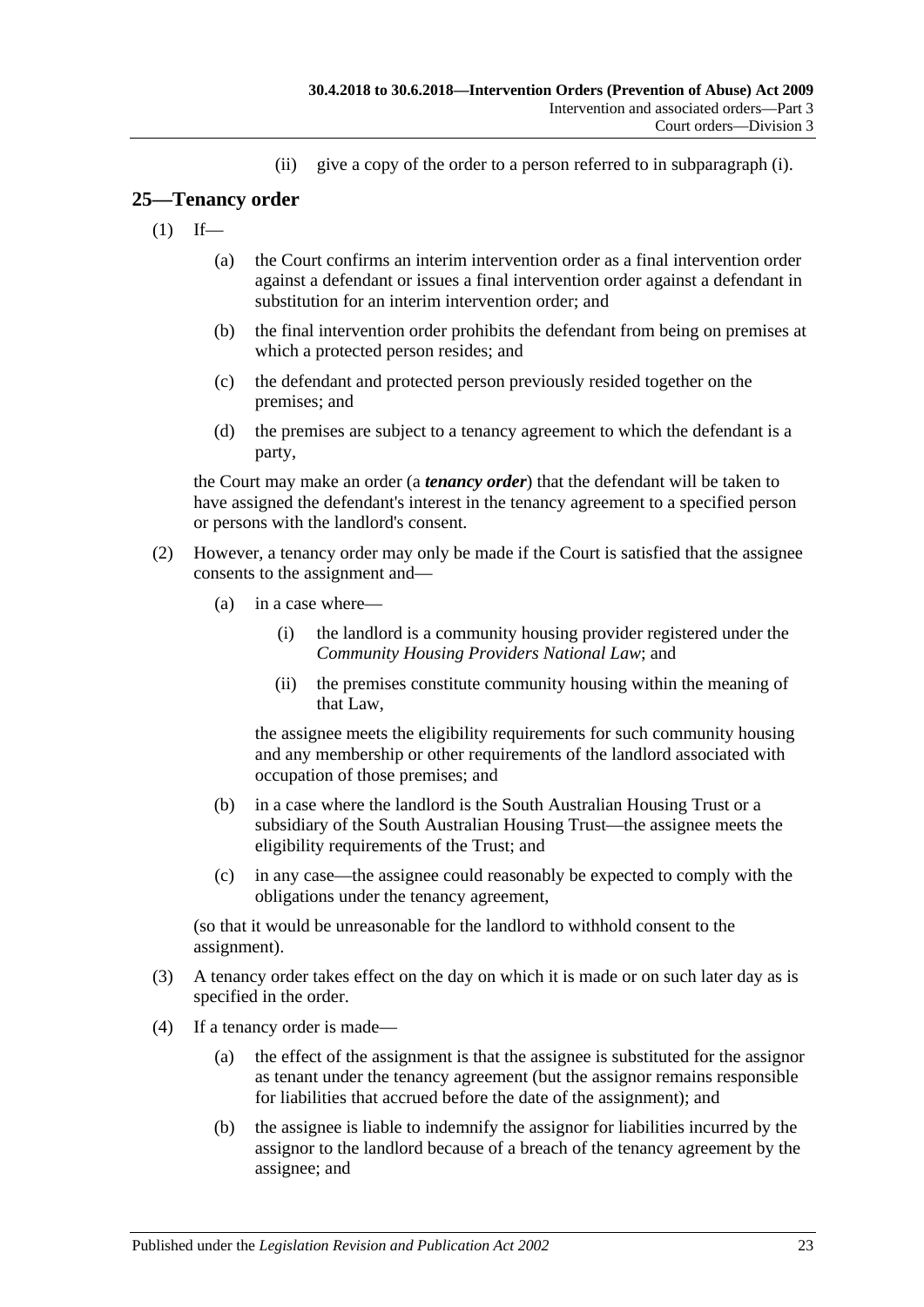- (c) an amount paid by the assignor and held by way of security for the performance of obligations under the tenancy agreement will (unless the parties agree to the contrary) continue to be held as security for the proper performance by the assignee of obligations under the tenancy agreement.
- (5) The Registrar must give a copy of a tenancy order to—
	- (a) the protected person; and
	- (b) the defendant; and
	- (c) the landlord; and
	- (d) if the assignee is not the protected person—the assignee; and
	- (e) the Registrar of the South Australian Civil and Administrative Tribunal.

## <span id="page-23-0"></span>**Division 4—Variation or revocation of orders**

#### <span id="page-23-1"></span>**26—Intervention orders**

- (1) The Court may vary or revoke an intervention order on application by—
	- (a) a police officer; or
	- (b) a person protected by the order or a suitable representative of such a person given permission to apply by the Court; or
	- (c) if the defendant or a person protected by the order is a child and there is a Children's Protection Act order under section 38 of the *[Children's Protection](http://www.legislation.sa.gov.au/index.aspx?action=legref&type=act&legtitle=Childrens%20Protection%20Act%201993)  Act [1993](http://www.legislation.sa.gov.au/index.aspx?action=legref&type=act&legtitle=Childrens%20Protection%20Act%201993)* in force in respect of the child—the Minister responsible for the administration of that Act; or
	- (d) the defendant.
- (2) If the person entitled to apply is a child, the application may be made—
	- (a) by the child with the permission of the Court, if the child has attained the age of 14 years; or
	- (b) on behalf of the child by—
		- (i) a parent or guardian of the child; or
		- (ii) a person with whom the child normally or regularly resides; or
		- (iii) any other suitable representative of the child with the permission of the Court.
- (3) An application for variation or revocation of a final intervention order may only be made by the defendant after the date fixed by the order.
- (4) On an application for variation or revocation of a final intervention order by the defendant, the Court may, without receiving submissions or evidence from the protected person, dismiss the application—
	- (a) if satisfied that the application is frivolous or vexatious; or
	- (b) if not satisfied that there has been a substantial change in the relevant circumstances since the order was issued or last varied.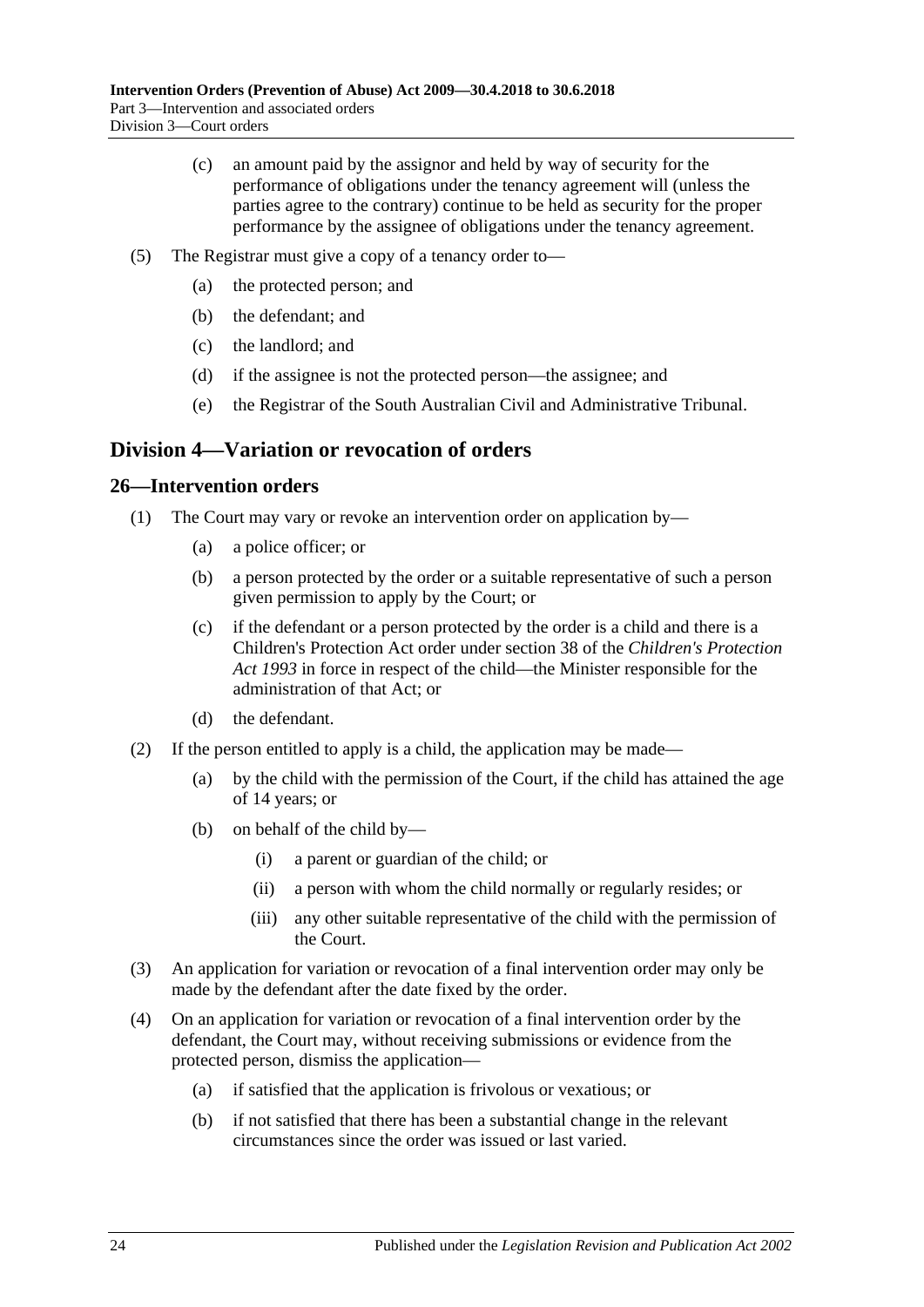- (5) The Court must, before varying or revoking an intervention order under this section—
	- (a) allow the Commissioner of Police, the defendant and each person protected by the order a reasonable opportunity to be heard on the matter; and
	- (b) have regard to the same matters that the Court is required to have regard to in considering whether or not to make an intervention order and in considering the terms of an intervention order.
- (6) The Court may not vary a final intervention order by removing the firearms terms unless satisfied that the defendant has never been guilty of violent or intimidatory conduct and needs to have a firearm for purposes related to earning a livelihood.
- <span id="page-24-0"></span>(7) If an intervention order is varied, the order in its amended form must be served on the defendant in accordance with this section and until so served—
	- (a) the variation is not binding on the defendant; but
	- (b) the order as in force prior to the variation continues to be binding on the defendant.
- (7a) For the purposes of [subsection](#page-24-0) (7), an order in its amended form is served on the defendant if—
	- (a) the order is served on the defendant personally; or
	- (b) the order is served on the defendant in some other manner authorised by the Court; or
	- (c) the defendant is present in the Court when the order is made.
- (8) If an intervention order is revoked, the Principal Registrar must serve written notice of the revocation on the defendant personally or by post at the address for service provided by the defendant under this Act or in some other manner authorised by the Court.
- (9) If an intervention order is varied or revoked, the Principal Registrar must—
	- (a) give a copy of the order as varied by the Court, or notice of revocation of the order, to—
		- (i) each person protected by the order; and
		- (ii) if the applicant is not a police officer or a person protected by the order—the applicant; and
	- (b) either—
		- (i) notify the Commissioner of Police in writing of the prescribed details of the order as varied by the Court, or that the order has been revoked; or
		- (ii) give a copy of the order as varied by the Court, or notice of revocation of the order, to the Commissioner of Police.
- (10) The Principal Registrar must notify the relevant public sector agencies in writing of—
	- (a) the prescribed details of intervention orders varied by the Court; or
	- (b) the revocation of intervention orders by the Court.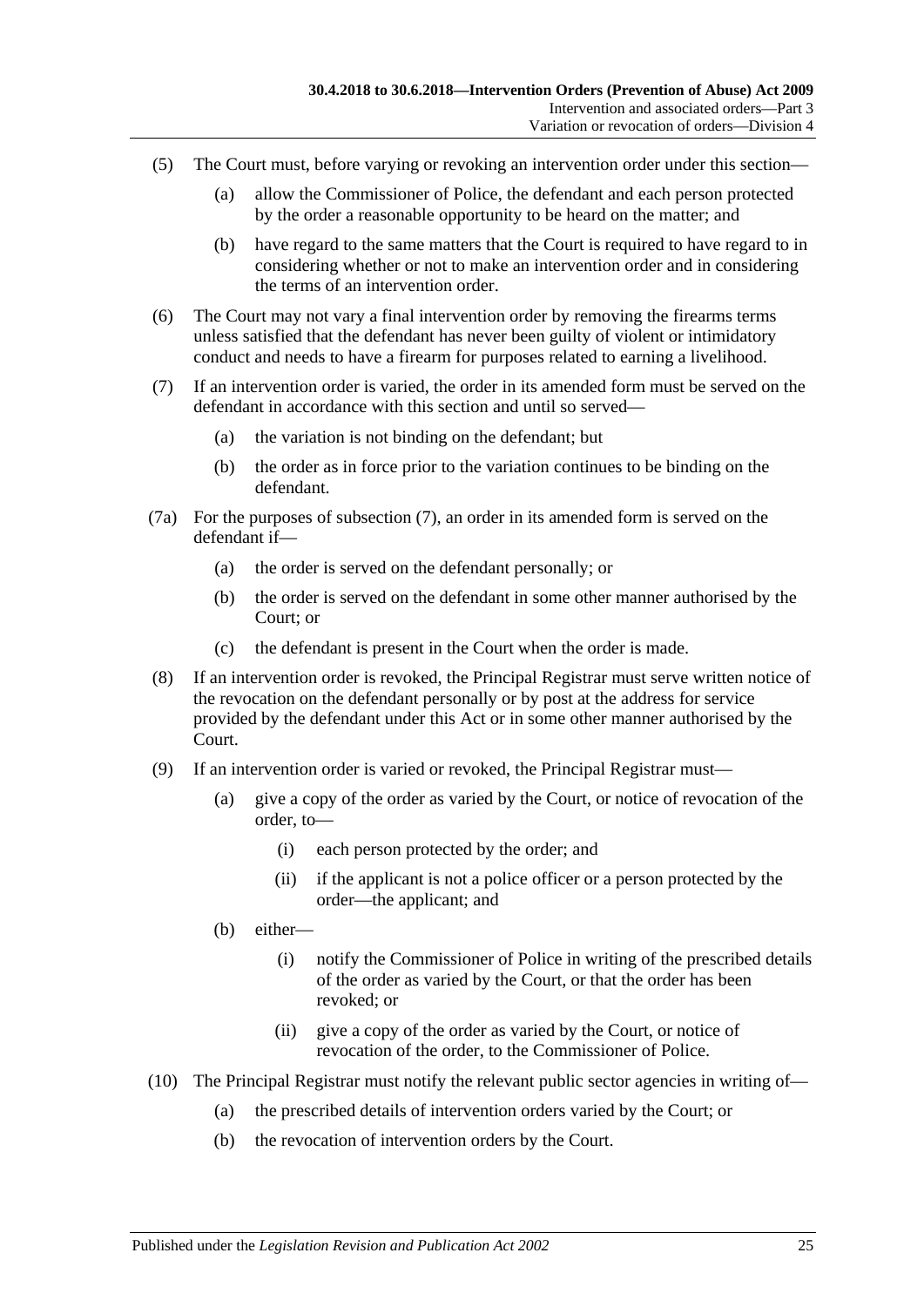## <span id="page-25-0"></span>**27—Problem gambling orders**

- (1) The Court may vary or revoke a problem gambling order—
	- (a) on revoking the intervention order with which it is associated; or
	- (b) on application by a defendant subject to the intervention order with which it is associated or a person for whose benefit the problem gambling family protection order to which the defendant is subject under the order applies.
- (2) If on revoking an intervention order the Court does not revoke an associated problem gambling order, the problem gambling family protection order to which the defendant is subject under the order continues in force under the *[Problem Gambling Family](http://www.legislation.sa.gov.au/index.aspx?action=legref&type=act&legtitle=Problem%20Gambling%20Family%20Protection%20Orders%20Act%202004)  [Protection Orders Act](http://www.legislation.sa.gov.au/index.aspx?action=legref&type=act&legtitle=Problem%20Gambling%20Family%20Protection%20Orders%20Act%202004) 2004* as if it had been issued under that Act and, consequently, is subject to variation or revocation by the Independent Gambling Authority under that Act.

## <span id="page-25-1"></span>**Division 5—Evidentiary matters**

#### <span id="page-25-2"></span>**28—Burden of proof**

In proceedings under this Part, the Court is to decide questions of fact on the balance of probabilities.

#### <span id="page-25-3"></span>**29—Special arrangements for evidence and cross-examination**

- (1) The Court may order that special arrangements be made for taking the evidence of a person against whom it is alleged the defendant has committed or might commit an act of abuse or a child who it is alleged has been or might be exposed to the effects of an act of abuse committed by the defendant against a person.
- (2) Without limiting the kind of order that may be made under this section, the Court may make 1 or more of the following orders:
	- (a) an order that the evidence be given outside the Court and transmitted to the Court by means of closed circuit television;
	- (b) an order that the evidence be taken outside the Court and that an audio visual record of the evidence be made and replayed in the Court;
	- (c) an order that a screen, partition or one-way glass be placed to obscure the view of a party to whom the evidence relates or some other person;
	- (d) an order that the defendant be excluded from the place where the evidence is taken, or otherwise be prevented from directly seeing and hearing the witness while giving evidence;
	- (e) an order that the witness be accompanied by a relative or friend for the purpose of providing emotional support;
	- (f) that extra allowance be made for breaks during, and time to be given for, the taking of evidence;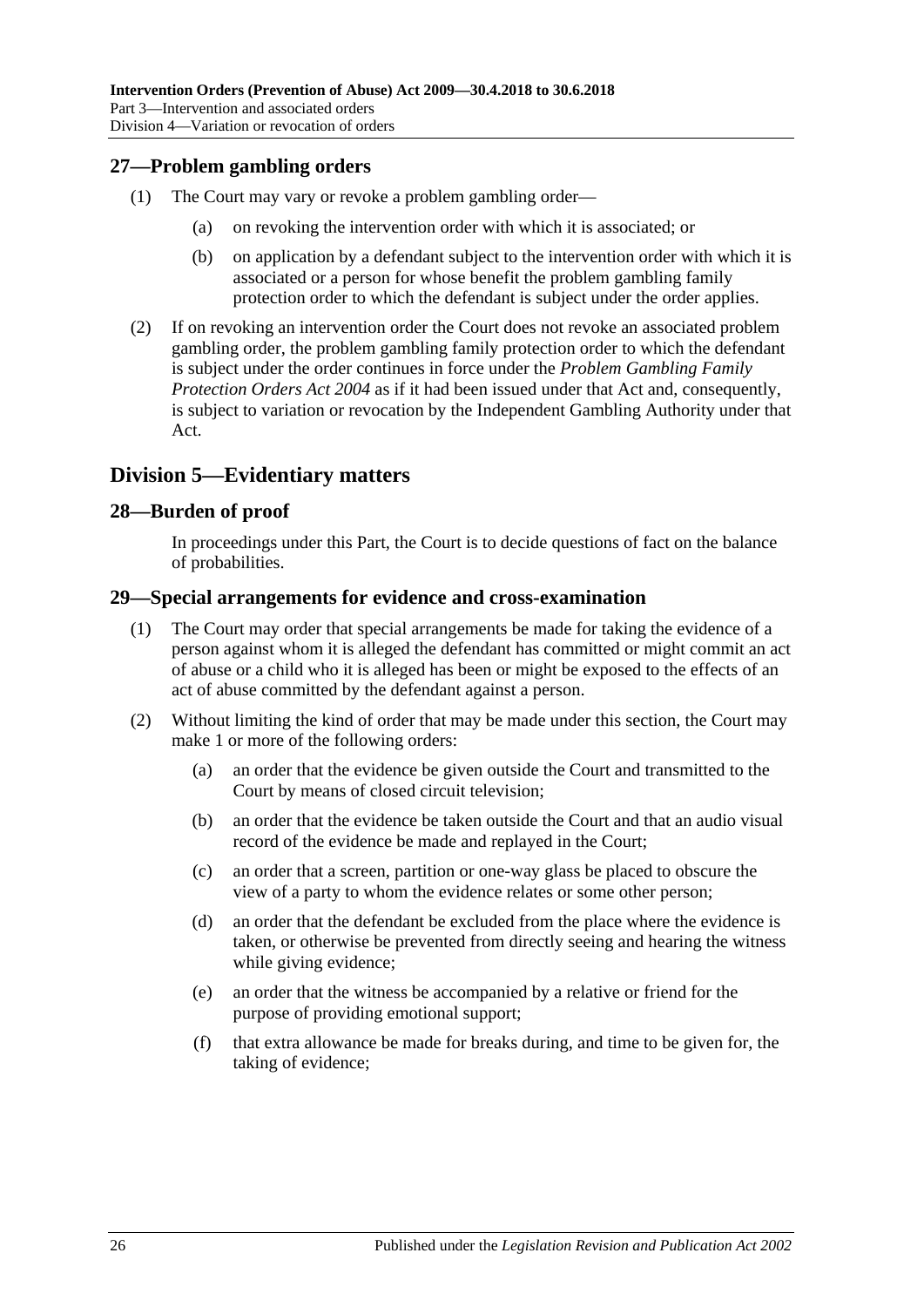- (g) if the witness has a physical disability or cognitive impairment—that the evidence be taken in a particular way (to be specified by the Court) that will, in the Court's opinion, facilitate the taking of evidence from the witness or minimise the witness's embarrassment or distress (including, if the witness has complex communication needs, with such communication assistance as may be specified by the Court under section 14A of the *[Evidence Act](http://www.legislation.sa.gov.au/index.aspx?action=legref&type=act&legtitle=Evidence%20Act%201929) 1929*).
- (3) Special arrangements made under this section may relate to the evidence of the witness as a whole or to particular aspects of the evidence of the witness, such as cross-examination and re-examination.
- (4) Cross-examination of a person against whom it is alleged the defendant has committed or might commit an act of abuse or a child who it is alleged has been or might be exposed to the effects of an act of abuse committed by the defendant against a person is—
	- (a) to be by counsel; or
	- (b) if the defendant is not legally represented in the proceedings—to be undertaken—
		- (i) by the defendant submitting to the Court, in the manner required by the Court, the questions the defendant proposes the witness be asked in cross-examination and the Court (or the Court's nominee) asking the witness those of the questions submitted that are determined by the Court to be allowable in cross-examination; or
		- (ii) as otherwise directed by the Court.

## <span id="page-26-0"></span>**Part 3A—National recognition of domestic violence orders**

## <span id="page-26-1"></span>**Division 1—Preliminary**

## <span id="page-26-2"></span>**29A—Interpretation**

In this Part, unless the contrary intention appears—

*corresponding law* means a law, or part of a law, of a State or a Territory of the Commonwealth declared by the regulations to be a corresponding law for the purposes of this Part;

*domestic violence order* or *DVO* means a local DVO, an interstate DVO or a foreign intervention order;

*foreign intervention order* does not include an order (whether registered or not under [Part 4\)](#page-38-2) that is declared by the regulations not to be a foreign intervention order for the purposes of this Part;

*general violence order* means—

- (a) an intervention order under this Act; or
- (b) a violence restraining order under the corresponding law of Western Australia, other than an order under that corresponding law declared by the regulations not to be a general violence order for the purposes of this paragraph;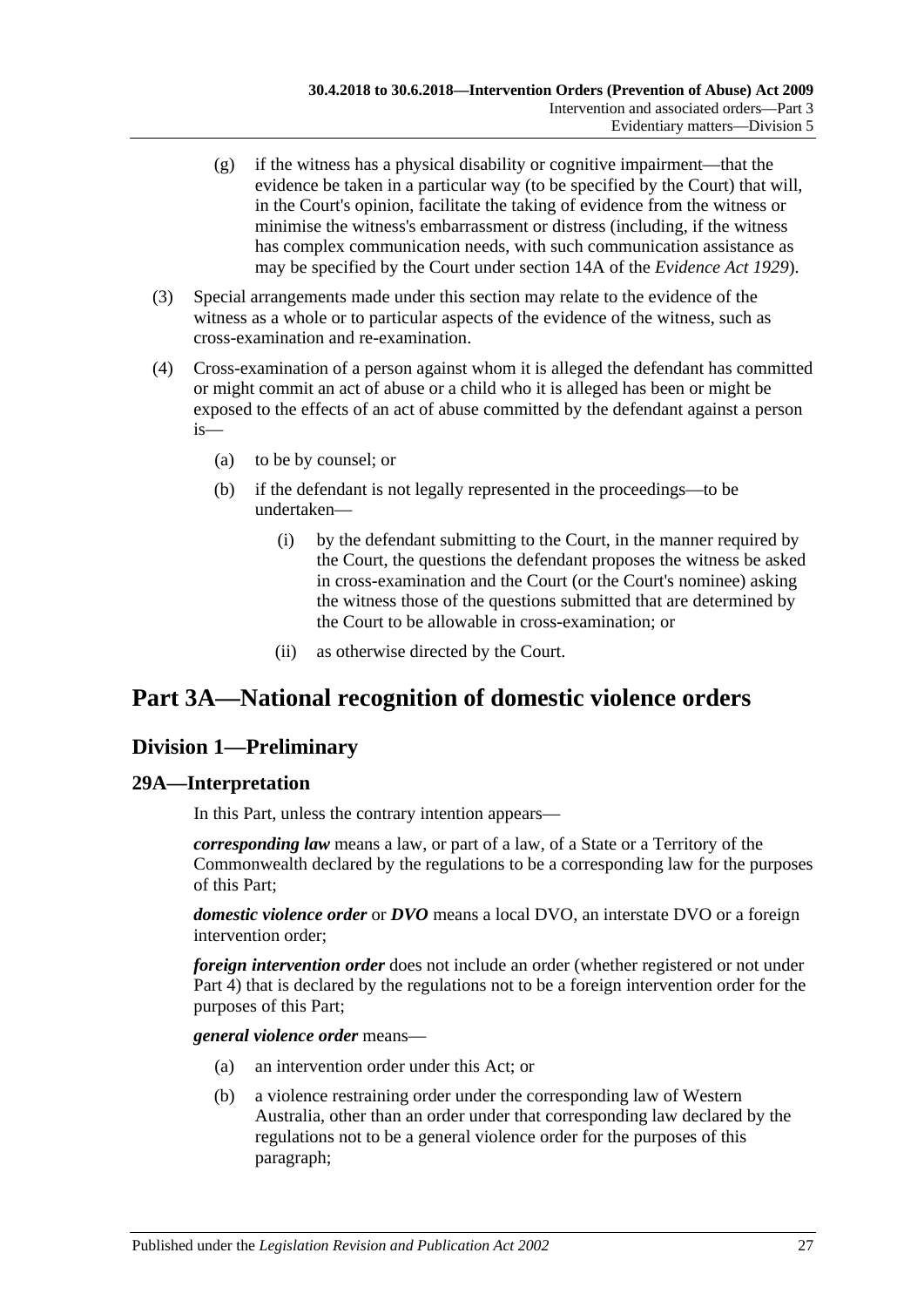*interim DVO* means a DVO that is of an interim or a provisional nature and includes—

- (a) an interim intervention order under this Act; and
- (b) a DVO made by a police officer under a corresponding law; and
- (c) an emergency order made under the corresponding law of the Australian Capital Territory; and
- (d) a temporary protection order made under the corresponding law of Queensland; and
- (e) a DVO declared by the regulations to be an interim DVO;

*interstate DVO* means an order, or order of a type, made under a corresponding law that is declared by the regulations to be an interstate DVO for the purposes of this Part;

*interstate law enforcement agency* means—

- (a) a police force of a participating jurisdiction; or
- (b) an agency of a participating jurisdiction responsible for enforcing DVOs in that jurisdiction;

*issuing authority* includes a court or person with power to make, vary or revoke a DVO under the law of a participating jurisdiction;

*issuing jurisdiction*, in respect of a DVO, means the jurisdiction in which the DVO is made;

*local law enforcement agency* means South Australia Police;

*local DVO*—a reference to a *local DVO* is a reference to an intervention order (within the meaning of [section](#page-3-3)  $3(1)$ ) that addresses a domestic violence concern;

*make* includes issue;

*non-local DVO* means an interstate DVO or a foreign intervention order;

*participating jurisdiction* means this jurisdiction or a jurisdiction in which a corresponding law is in force;

*properly notified*—see [section](#page-31-0) 29J;

*protected person* means a person for whose protection or benefit a DVO is made;

*recognised DVO*—see [section](#page-28-3) 29D;

*registered foreign order*—see [section](#page-27-0) 29B;

*revoke* includes cancel.

#### <span id="page-27-0"></span>**29B—Registered foreign orders**

- (1) A *registered foreign order* means a foreign order that is—
	- (a) a foreign intervention order registered under [Part 4;](#page-38-2) or
	- (b) an order declared by the regulations to be a registered foreign order for the purposes of this Part.
- (2) A registered foreign order is neither a local DVO nor an interstate DVO.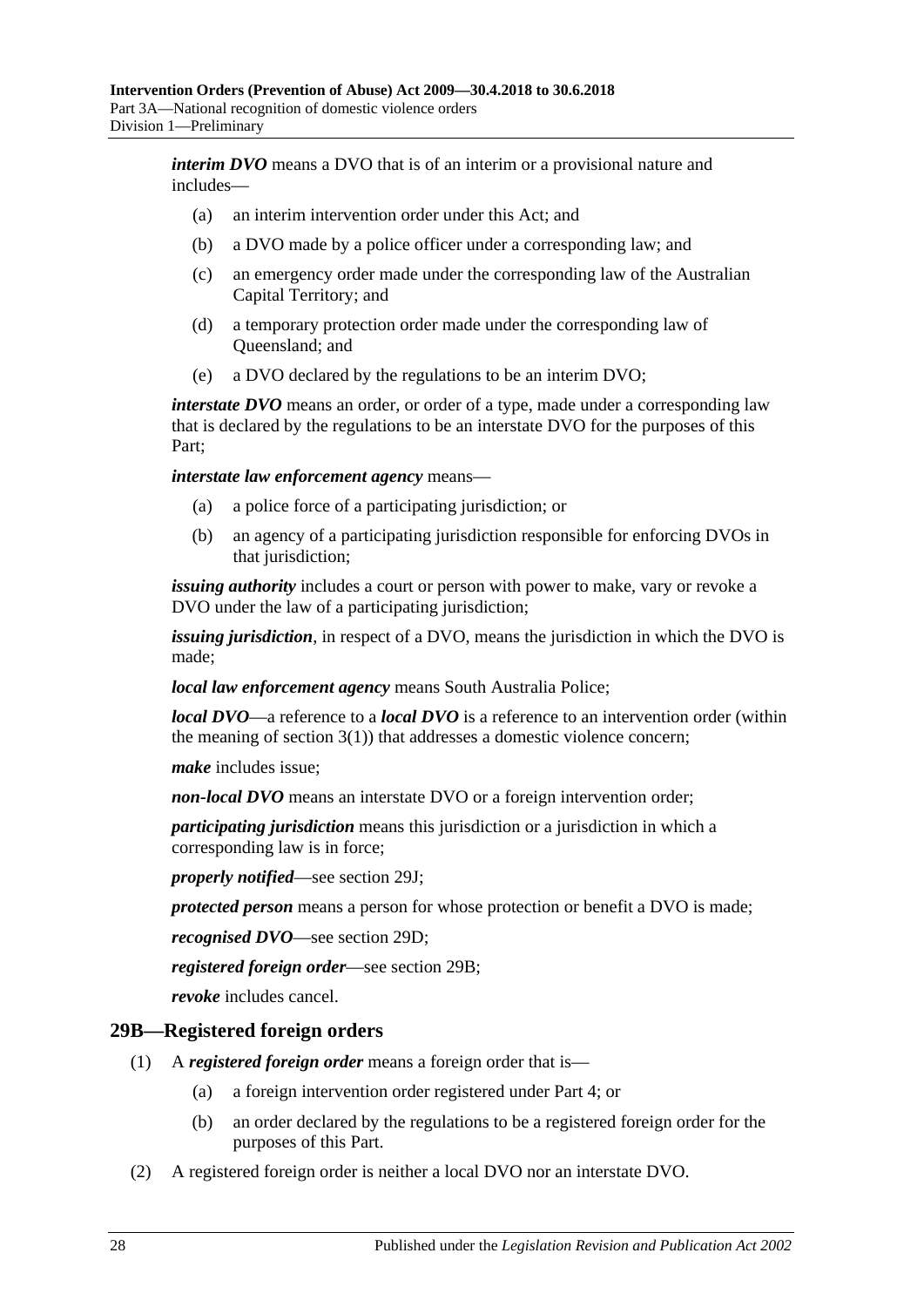- (3) For the purpose of this Part, a registered foreign order—
	- (a) will be taken to be made in the jurisdiction in which it is registered as a registered foreign order; and
	- (b) will be taken to be made when it becomes a registered foreign order in that jurisdiction; and
	- (c) will be taken to have been varied or revoked if its registration as a registered foreign order is varied or revoked.
- (4) A power conferred by this Part to vary or revoke a registered foreign order is a power to vary or revoke registration of the order as a registered foreign order.

#### <span id="page-28-0"></span>**29C—Domestic violence concern**

- (1) A violence restraining order under the corresponding law of Western Australia will be taken to address a domestic violence concern for the purposes of this Part if the order is made because the defendant has committed, or because it is feared the defendant will commit, an act of family and domestic violence (within the meaning of that corresponding law).
- (2) A general violence order will be taken to be an order that addresses a domestic violence concern for the purposes of this Part if—
	- (a) it is declared to be an order that addresses a domestic violence concern by the issuing authority that makes the order; or
	- (b) a registrar of a court of the jurisdiction in which the order was made makes an order declaring the DVO to be a recognised DVO in that jurisdiction.
- (3) The Governor may make regulations for the purposes of this section including so as to modify what may be taken to address a domestic violence concern in a participating jurisdiction.

## <span id="page-28-2"></span><span id="page-28-1"></span>**Division 2—National recognition of DVOs**

#### **Subdivision 1—General principles**

#### <span id="page-28-3"></span>**29D—Recognition of DVOs**

- (1) In this jurisdiction, each of the following DVOs is a *recognised DVO*:
	- (a) a local DVO;
	- (b) an interstate DVO made in another participating jurisdiction;
	- (c) a foreign order that is a registered foreign order in any participating jurisdiction.
- (2) A DVO becomes a recognised DVO when it is made.

**Note—**

A foreign order will be taken to be made when it is registered as a registered foreign order.

(3) Subject to this Part, a DVO is a recognised DVO for the period for which it remains in force in the jurisdiction in which it is made.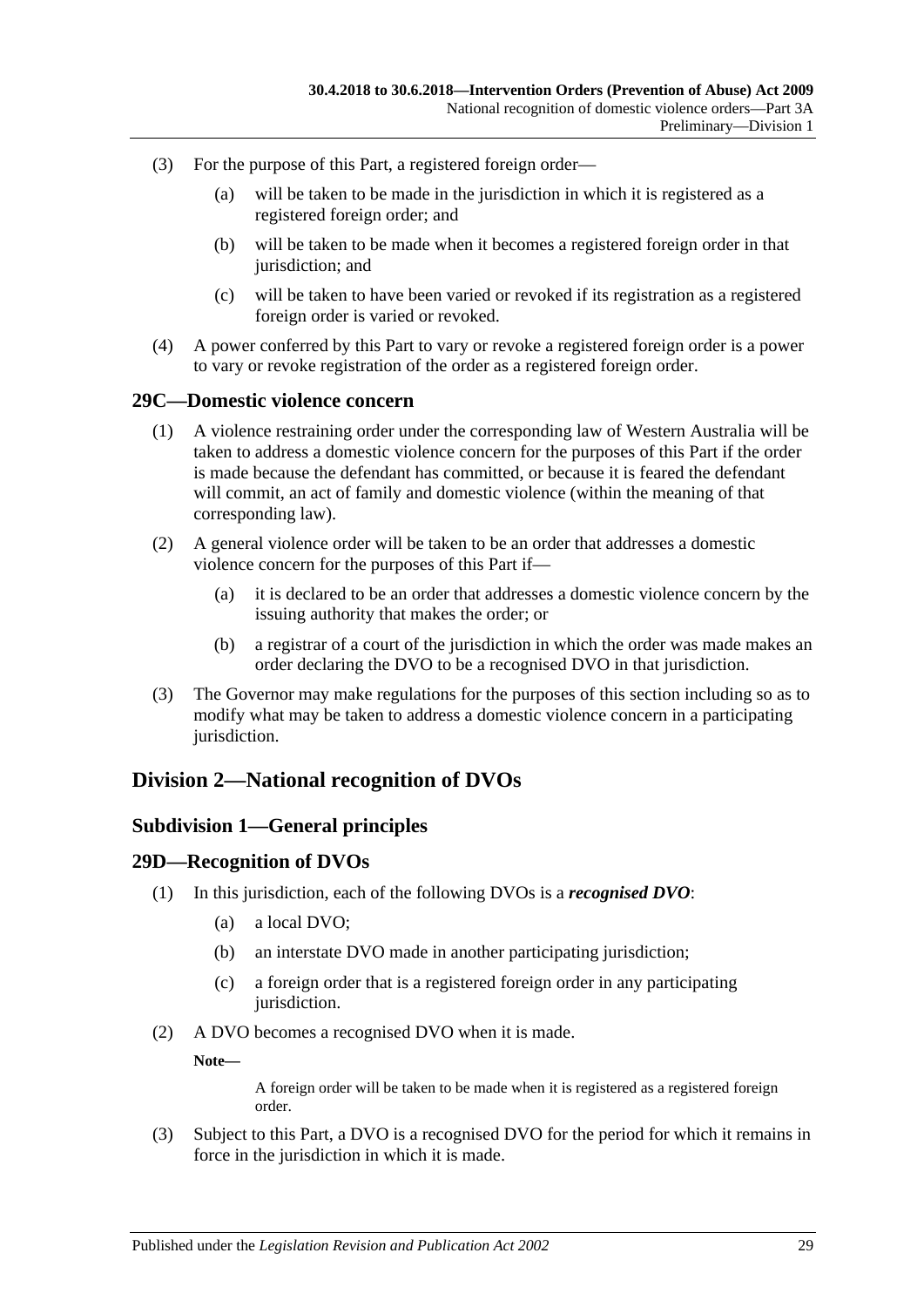## <span id="page-29-0"></span>**29E—Variations to DVOs**

- (1) A variation to a recognised DVO that is done in this or another jurisdiction is a *recognised variation* in this jurisdiction in the circumstances provided for by this section.
- (2) A variation to a local DVO is a recognised variation in this jurisdiction if the variation is done—
	- (a) in this jurisdiction by a court or any other person authorised to do so under this Act; or
	- (b) in another participating jurisdiction by a court under a corresponding law.
- (3) A variation to an interstate DVO or foreign order is a recognised variation in this jurisdiction if the variation is done—
	- (a) in the issuing jurisdiction by a court or any other person authorised to do so under the law of the issuing jurisdiction; or
	- (b) in any participating jurisdiction by a court under this Part or a corresponding law.
		- **Note—**

The issuing jurisdiction for a foreign order is the jurisdiction in which the order is registered.

(4) A variation is recognised from the time that it is done.

## <span id="page-29-1"></span>**29F—Revocation of recognised DVO**

- (1) A DVO ceases to be a recognised DVO if the DVO is revoked in this or another jurisdiction and that revocation is recognised in this jurisdiction.
- (2) A revocation of a local DVO is recognised in this jurisdiction if the revocation is done—
	- (a) in this jurisdiction by the Court under this Act; or
	- (b) in another participating jurisdiction by a court under a corresponding law.
- (3) A revocation of an interstate DVO or foreign order is recognised in this jurisdiction if the revocation is done—
	- (a) in the issuing jurisdiction by a court or any other person authorised to do so under the law of the issuing jurisdiction; or
	- (b) in any participating jurisdiction by a court under this Part or a corresponding law.
- (4) The DVO ceases to be a recognised DVO from the time it is revoked.

## <span id="page-29-2"></span>**29G—Recognised DVO prevails over earlier comparable DVOs**

- (1) A recognised DVO that is enforceable against a defendant in this jurisdiction (a *new DVO*) supersedes—
	- (a) any comparable recognised DVO made earlier than the new DVO; and
	- (b) any comparable local DVO made earlier than the new DVO (whether or not the local DVO is a recognised DVO).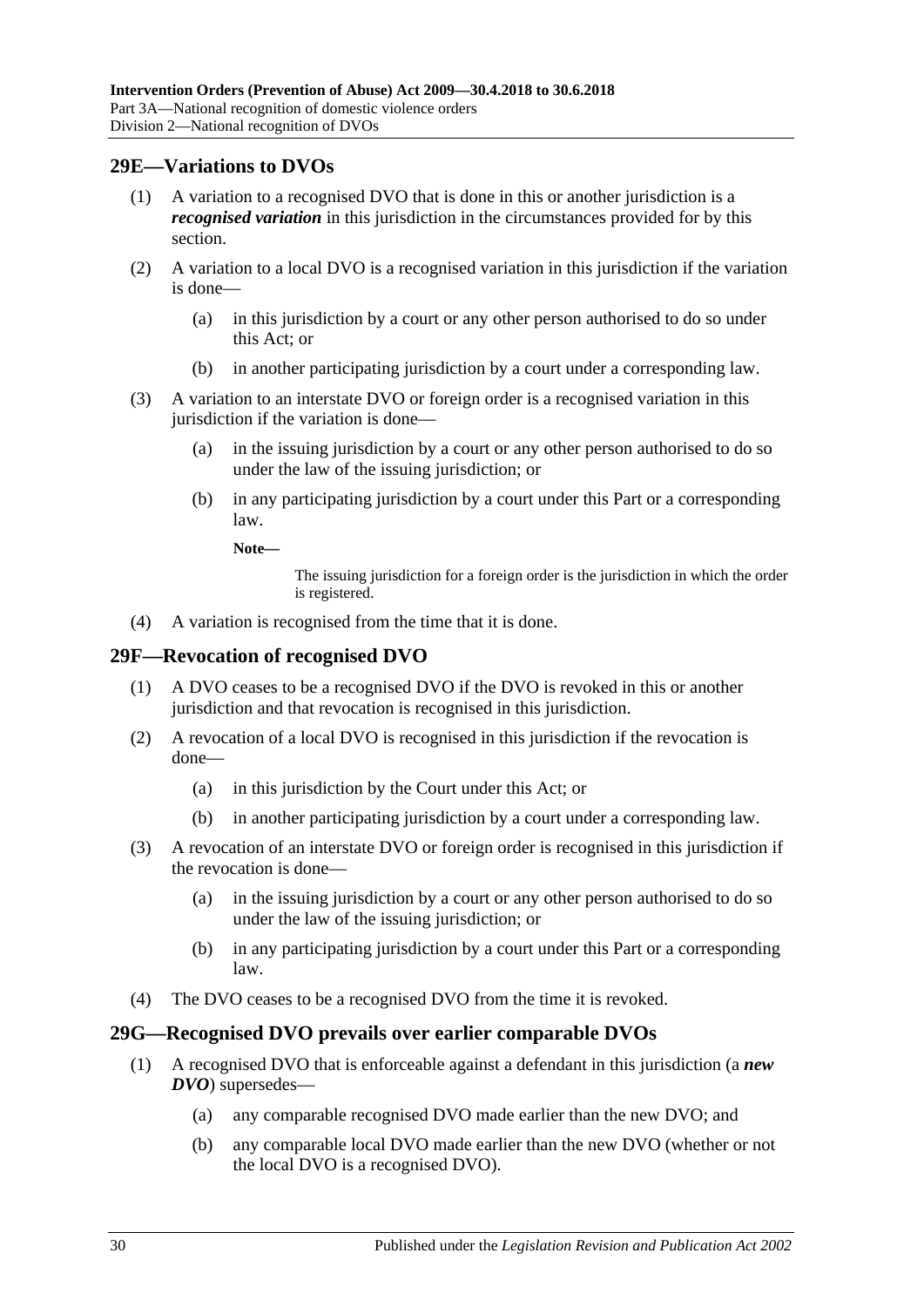- (2) The earlier comparable DVO is superseded from the time the recognised DVO becomes enforceable against the defendant.
- (3) A recognised DVO that is superseded ceases to be a recognised DVO.
- (4) A local DVO that is superseded is revoked.
- (5) A DVO is not superseded to the extent that it relates to a protected person who is not a protected person under the new DVO.
- (6) Accordingly, a DVO continues to be a recognised DVO, and to have effect, to the extent that it relates to a person who is not a protected person under the new DVO.
- (7) A DVO made by a police officer does not supersede a comparable DVO made by a court (of any jurisdiction).
- (8) A DVO is *comparable* with another DVO if—
	- (a) the DVOs are made against the same defendant; and
	- (b) the DVOs are made for the protection of 1 or more of the same protected persons.

#### <span id="page-30-0"></span>**29H—Making of new orders**

- (1) Nothing in this Part prevents a person from applying for, or an issuing authority from making, a local DVO even though there is a recognised DVO in force that applies to the same defendant.
- (2) However, a police officer is not to make a local DVO if the police officer is aware that there is already a recognised DVO that is enforceable against the defendant which—
	- (a) applies to the same defendant and protected person; and
	- (b) was made by a court of any jurisdiction.

#### <span id="page-30-1"></span>**Subdivision 2—Enforcement of recognised DVOs**

#### <span id="page-30-2"></span>**29I—Recognised DVOs and variations are enforceable against defendant**

- (1) A recognised DVO, or a recognised variation to a recognised DVO, is enforceable against the defendant in this jurisdiction.
- (2) A recognised DVO that is a local DVO becomes enforceable against the defendant in this jurisdiction when the defendant is properly notified of the making of the DVO under the law of this jurisdiction.
- (3) A recognised DVO that is a non-local DVO (other than a foreign order) becomes enforceable against a defendant in this jurisdiction when the defendant is properly notified of the making of the DVO under the law of the jurisdiction in which the DVO was made.
- (4) A recognised DVO that is a foreign order becomes enforceable against a defendant in this jurisdiction from the time it becomes a recognised DVO.
- (5) A recognised variation to a recognised DVO becomes enforceable against the defendant in this jurisdiction when the defendant is properly notified of the variation under the law of the jurisdiction in which the variation is done.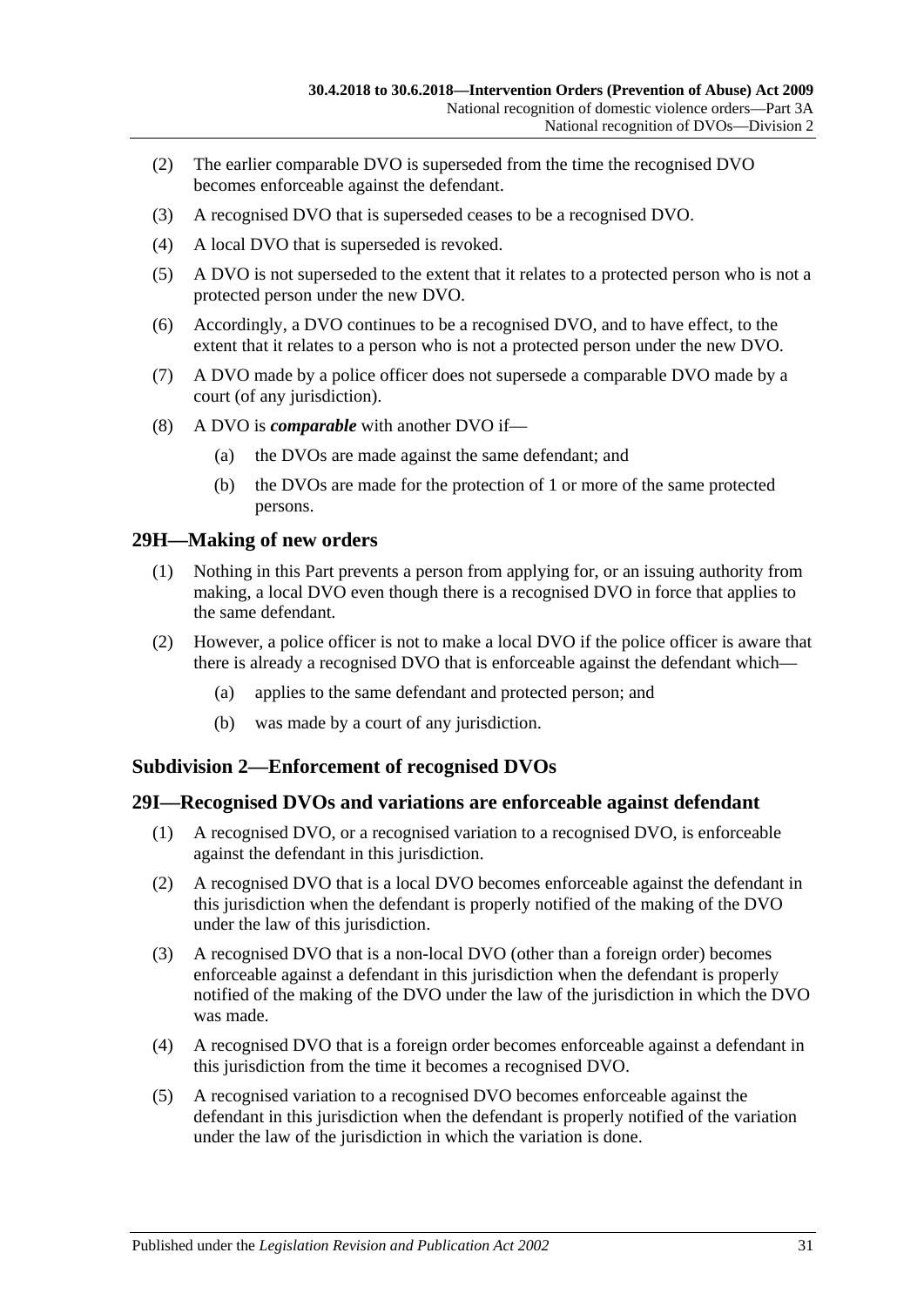#### <span id="page-31-0"></span>**29J—Properly notified—meaning**

- (1) The making of a local DVO is *properly notified* under this Act if—
	- (a) a copy of the DVO is served on the defendant personally or in some other manner authorised by the Court; or
	- (b) the DVO is made by the Court and the defendant is present in the Court when the DVO is made.
- (2) The making of an interstate DVO is *properly notified* under the law of the jurisdiction in which it is made in the circumstances provided for by the corresponding law of that jurisdiction.
- (3) A variation to a recognised DVO that is done in this jurisdiction is *properly notified* under this Act if—
	- (a) a copy of the variation is served on the defendant personally or in some other manner authorised by the Court; or
	- (b) the variation is done by the Court and the defendant is present in the Court when the DVO is varied.
- (4) A variation to a recognised DVO that is done in another jurisdiction is *properly notified* under the law of that jurisdiction in the circumstances provided for by the corresponding law of that jurisdiction.

#### <span id="page-31-1"></span>**29K—Contravention of enforceable recognised DVO**

- (1) A non-local DVO that is a recognised DVO and which is enforceable against a defendant in this jurisdiction may be enforced in this jurisdiction—
	- (a) as if it were a local DVO; and
	- (b) as if the defendant had been properly notified of the making of the DVO under this Act.
- (2) A recognised variation to a non-local DVO that is a recognised DVO and which is enforceable in this jurisdiction may be enforced in this jurisdiction as if it were a variation to a local DVO.
- (3) A recognised variation to a recognised DVO made in another jurisdiction that is enforceable against the defendant in this jurisdiction may be enforced as if the defendant had been properly notified of the variation under this Act.
- (4) This section does not affect any law of this jurisdiction that requires a territorial nexus to exist between this jurisdiction and an offence for a person to be guilty of an offence under the law of this jurisdiction.

## <span id="page-31-2"></span>**Subdivision 3—Enforcement of non-local DVOs**

## <span id="page-31-3"></span>**29L—Non-local DVO to be treated as local DVO**

(1) A recognised DVO that is a non-local DVO has the same effect in this jurisdiction as a local DVO.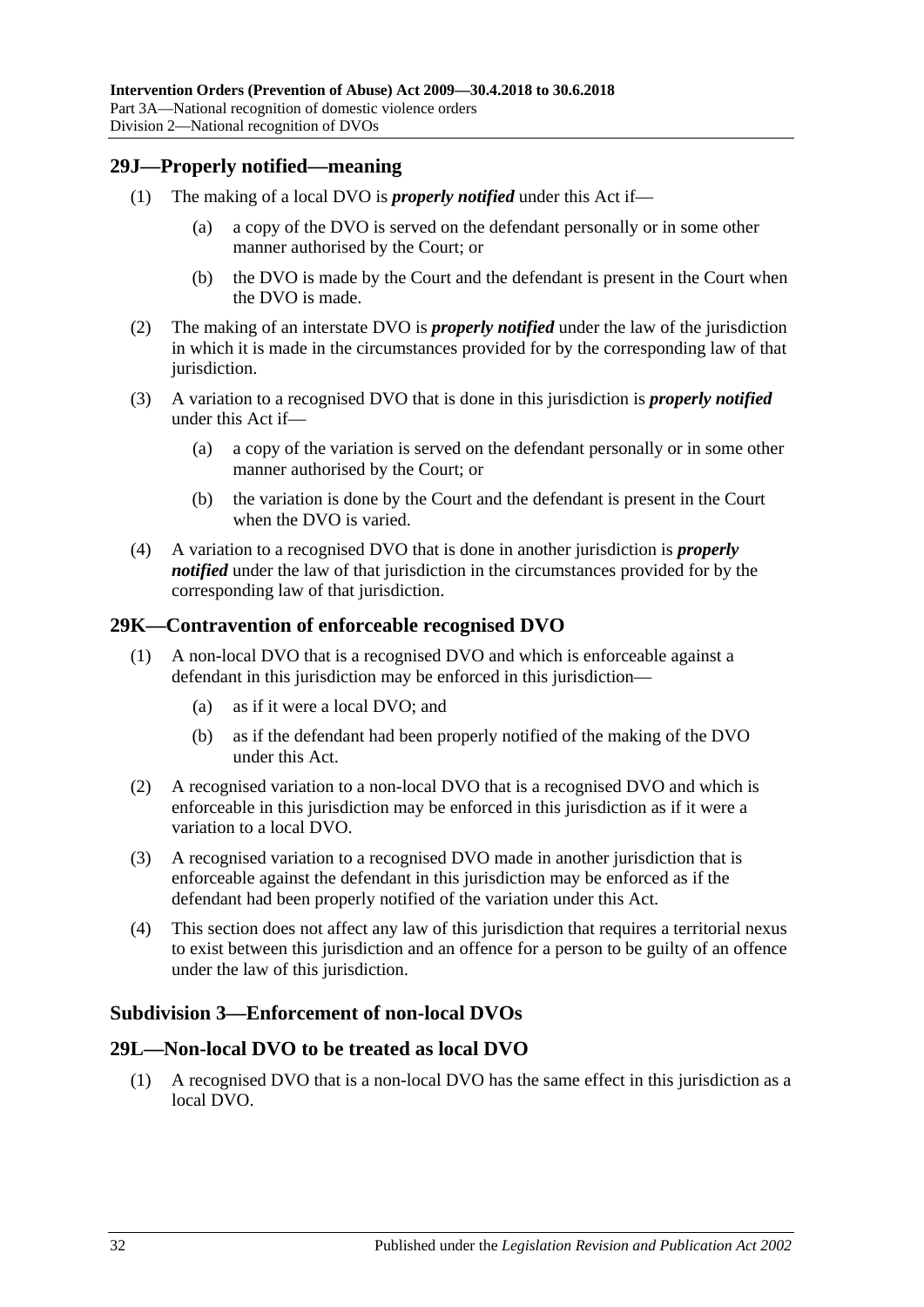(2) A prohibition, restriction or condition imposed by a non-local DVO has the same meaning as it would have in the jurisdiction in which the DVO was made, but may be enforced in this jurisdiction as if it were a prohibition, restriction or condition of a local DVO.

## <span id="page-32-0"></span>**29M—Licences, permits and other authorisations**

- (1) A law of this jurisdiction (a *relevant law*) that restricts the grant of an authorisation, or that authorises or requires an authorisation to be suspended or revoked, if a person is or has been subject to a local DVO extends to a person who is or has been subject to any non-local DVO that is a recognised DVO (as if the non-local DVO were a local DVO).
- (2) For the purposes of a relevant law—
	- (a) a non-local DVO that is a final DVO is to be treated in the same way as a local DVO that is a final DVO; and
	- (b) a non-local DVO that is an interim DVO is to be treated in the same way as a local DVO that is an interim DVO.
- (3) In this section—

*authorisation* includes a licence or permit;

*grant* includes issue.

## <span id="page-32-1"></span>**29N—Recognition of disqualification to hold firearms licence**

- (1) If a non-local DVO that is a recognised DVO disqualifies a person from holding a non-local firearms licence, or type of non-local firearms licence, the person is also disqualified from holding a local firearms licence of the same type.
- (2) The Registrar of Firearms must revoke any local firearms licence held by a person, or refuse to issue a local firearms licence to a person, if the person is so disqualified from holding the firearms licence by a recognised DVO.
- (3) A recognised DVO disqualifies a person from holding a non-local firearms licence, or type of non-local firearms licence, if the DVO expressly—
	- (a) disqualifies the person from holding a non-local firearms licence, or type of non-local firearms licence; or
	- (b) revokes or requires the person to surrender a non-local firearms licence, or type of non-local firearms licence, held by the person.
- (4) In this section—

*local firearms licence* means a licence, permit or other authorisation under the *[Firearms Act](http://www.legislation.sa.gov.au/index.aspx?action=legref&type=act&legtitle=Firearms%20Act%201977) 1977* or the *[Firearms Act](http://www.legislation.sa.gov.au/index.aspx?action=legref&type=act&legtitle=Firearms%20Act%202015) 2015*;

*non-local firearms licence* means a licence, permit or other authorisation to possess a firearm issued under the law of another jurisdiction or country.

## <span id="page-32-2"></span>**29O—Orders for costs**

(1) A non-local DVO, to the extent that it requires the payment of money, cannot be enforced in this jurisdiction.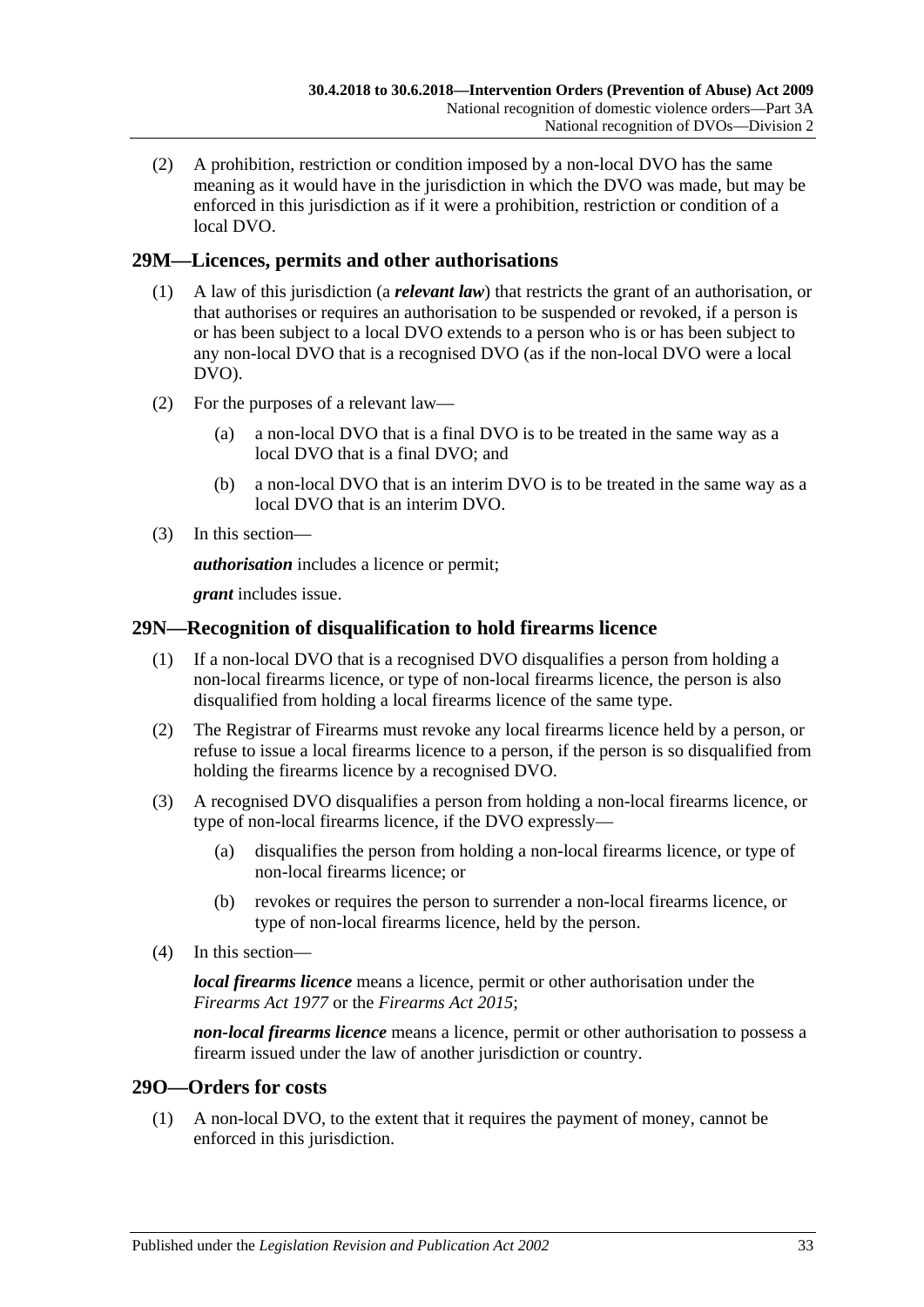- (2) The recognition of a DVO made in another jurisdiction does not confer power on a court or tribunal of this jurisdiction to award costs in respect of any proceedings relating to the DVO that occurred in another jurisdiction.
- (3) This section does not prevent the Court awarding costs in respect of any proceedings in this jurisdiction relating to the variation or revocation of a recognised DVO.

## <span id="page-33-0"></span>**Division 3—Variation and revocation of recognised non-local DVOs**

## <span id="page-33-1"></span>**29P—Power of Court to vary or revoke recognised non-local DVOs**

- (1) The Court may vary or revoke a recognised DVO that is a non-local DVO in accordance with this Division as if the DVO were a local DVO.
- (2) The Court cannot vary or revoke a non-local DVO if it is a kind of DVO that cannot be varied or revoked by a court in the jurisdiction in which the DVO was made.
- (3) A variation to or revocation of a recognised DVO that is done under this Division is not limited in its operation to this jurisdiction.
- (4) This Division does not apply to the variation or revocation of a foreign order that is registered as a registered foreign order in this jurisdiction.
- (5) To avoid doubt, if the Court varies a recognised DVO that was made in another jurisdiction, the other jurisdiction continues to be treated, for the purposes of this Part, as the jurisdiction in which the DVO was made.

## <span id="page-33-2"></span>**29Q—Application for variation or revocation of recognised non-local DVO**

- (1) An application for the variation or revocation of a recognised DVO that is a non-local DVO may be made to the Court as if it were an application for variation or revocation of a local DVO by a person who would be able to make the application if the DVO were a local DVO.
- (2) An application—
	- (a) is to be made in accordance with any requirements that would apply if the DVO were a local DVO; and
	- (b) may be dealt with (subject to this Division) as if the DVO were a local DVO.

## <span id="page-33-3"></span>**29R—Decision about hearing of application**

- (1) On an application for variation or revocation of a non-local DVO, the Court may decide to hear the application or decline to hear the application.
- (2) In making that decision, the Court may consider the following matters (to the extent relevant):
	- (a) the jurisdiction in which the defendant and the protected person or persons under the DVO generally reside or are employed;
	- (b) any difficulty the respondent to the proceedings may have in attending the proceedings;
	- (c) whether there is sufficient information available to the Court in relation to the DVO and the basis on which it was made;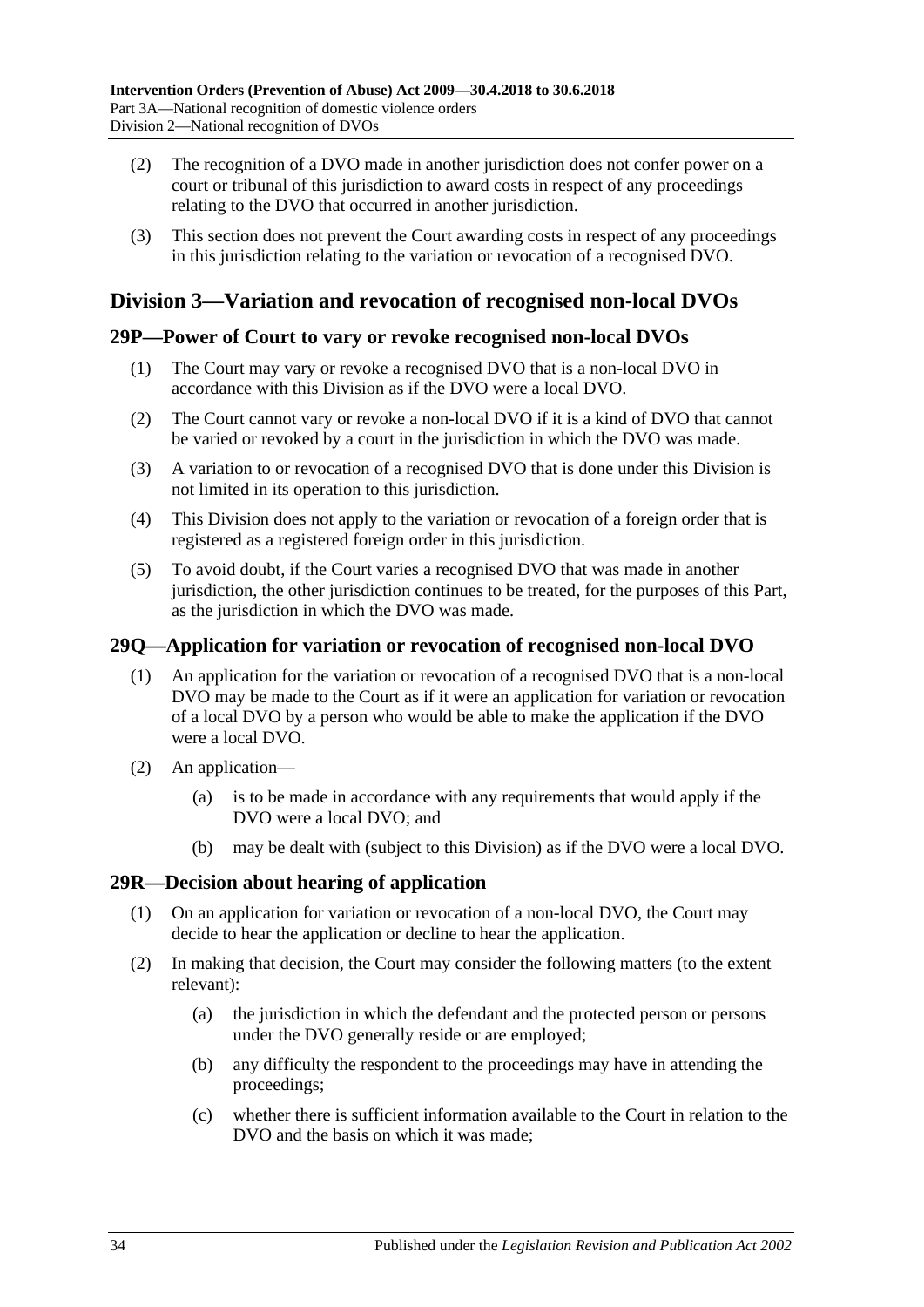- (d) whether any proceedings are being taken in respect of an alleged contravention of the DVO and the jurisdiction in which those proceedings are being taken;
- (e) the practicality of the applicant (if not the defendant under the DVO) applying for and obtaining a local DVO against the defendant with similar prohibitions or restrictions;
- (f) the impact of the application on children;
- (g) any other matter the Court considers relevant.
- (3) Without limiting the Court's power to decline to hear an application, the Court may decline to hear the application if the Court is satisfied that there has been no material change in the circumstances on which the making of the order was based and that the application is in the nature of an appeal against the order.
- (4) For the purpose of exercising its functions under this Division, the Court may have regard to any information that the Court considers relevant about the making or variation of a DVO that is provided by an issuing authority of any other jurisdiction.

**Note—**

[Division](#page-34-0) 4 enables the Court to obtain information about DVOs from other jurisdictions.

- (5) The Court must refuse to hear an application for variation or revocation made by the defendant during any period in which, under the law of the issuing jurisdiction for the DVO, the defendant is not entitled to apply for the variation or revocation of the DVO in the issuing jurisdiction.
- (6) In this section, the *respondent* to an application for variation or revocation of a DVO means—
	- (a) in the case of an application made by the defendant under the recognised DVO—the protected person or persons under the recognised DVO; and
	- (b) in any other case—the defendant under the recognised DVO.

## <span id="page-34-0"></span>**Division 4—Exchange of information**

## <span id="page-34-1"></span>**29S—Issuing authorities may obtain DVO information**

An issuing authority of this jurisdiction may obtain information about a DVO from an issuing authority of another jurisdiction, or from a local or interstate law enforcement agency, and use that information for the purpose of exercising its functions under this Part.

## <span id="page-34-2"></span>**29T—Issuing authorities must provide DVO information**

- (1) An issuing authority of this jurisdiction that makes, varies or revokes a DVO must provide to a court of another participating jurisdiction any information about the DVO that the court reasonably requests for the purpose of exercising its functions under a corresponding law.
- (2) An issuing authority of this jurisdiction that makes, varies or revokes a DVO must provide to a local or interstate law enforcement agency any information about the DVO that the law enforcement agency reasonably requests for the purpose of exercising its law enforcement functions.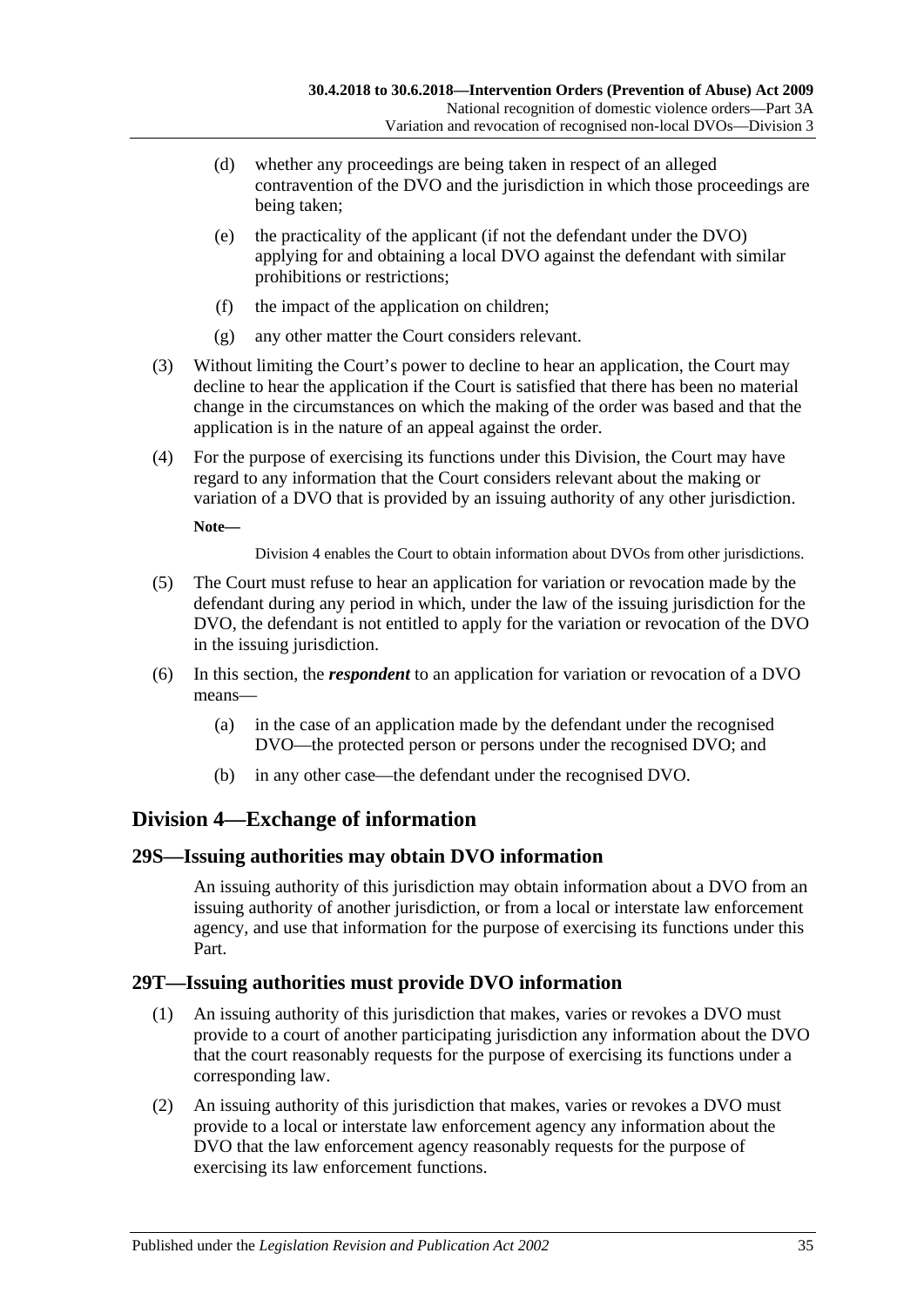#### <span id="page-35-0"></span>**29U—Law enforcement agencies may obtain DVO information**

A local law enforcement agency may obtain information about a DVO from an issuing authority of this or another jurisdiction, or from an interstate law enforcement agency, and use that information for the purpose of exercising its law enforcement functions.

#### <span id="page-35-1"></span>**29V—Information to be provided to law enforcement agencies**

A local law enforcement agency must provide to an interstate law enforcement agency any information it holds about a DVO that the interstate law enforcement agency reasonably requests for the purpose of exercising its law enforcement functions.

## <span id="page-35-2"></span>**Division 5—Miscellaneous**

#### <span id="page-35-3"></span>**29W—Certificate evidence—notification**

- (1) An authorised officer of this jurisdiction may issue a certificate in writing certifying any of the following matters:
	- (a) that the making of a local DVO has been properly notified under this Act;
	- (b) that a variation to a DVO that was done in this jurisdiction has been properly notified under this Act.
- (2) The certificate is admissible in evidence in any proceedings and is evidence of the matters certified.
- (3) A certificate in writing purporting to be signed by an authorised officer of another jurisdiction and certifying any of the following matters is admissible in evidence in any proceedings and is evidence of the matters certified:
	- (a) that the making of a DVO in that jurisdiction has been properly notified under the law of that jurisdiction;
	- (b) that a variation to a DVO that was done in that jurisdiction has been properly notified under the law of that jurisdiction.
- (4) In any document, the words "authorised officer" after a signature are evidence that the person whose signature it purports to be is in fact an authorised officer.
- (5) In this section—

*authorised officer* of another jurisdiction means a person (whether or not designated as an authorised officer) who is authorised under the law of another jurisdiction to issue a certificate certifying that the making or variation of a DVO has been properly notified under the law of that jurisdiction;

*authorised officer* of this jurisdiction means—

- (a) a registrar of the Court; or
- (b) a police officer of or above the rank of sergeant.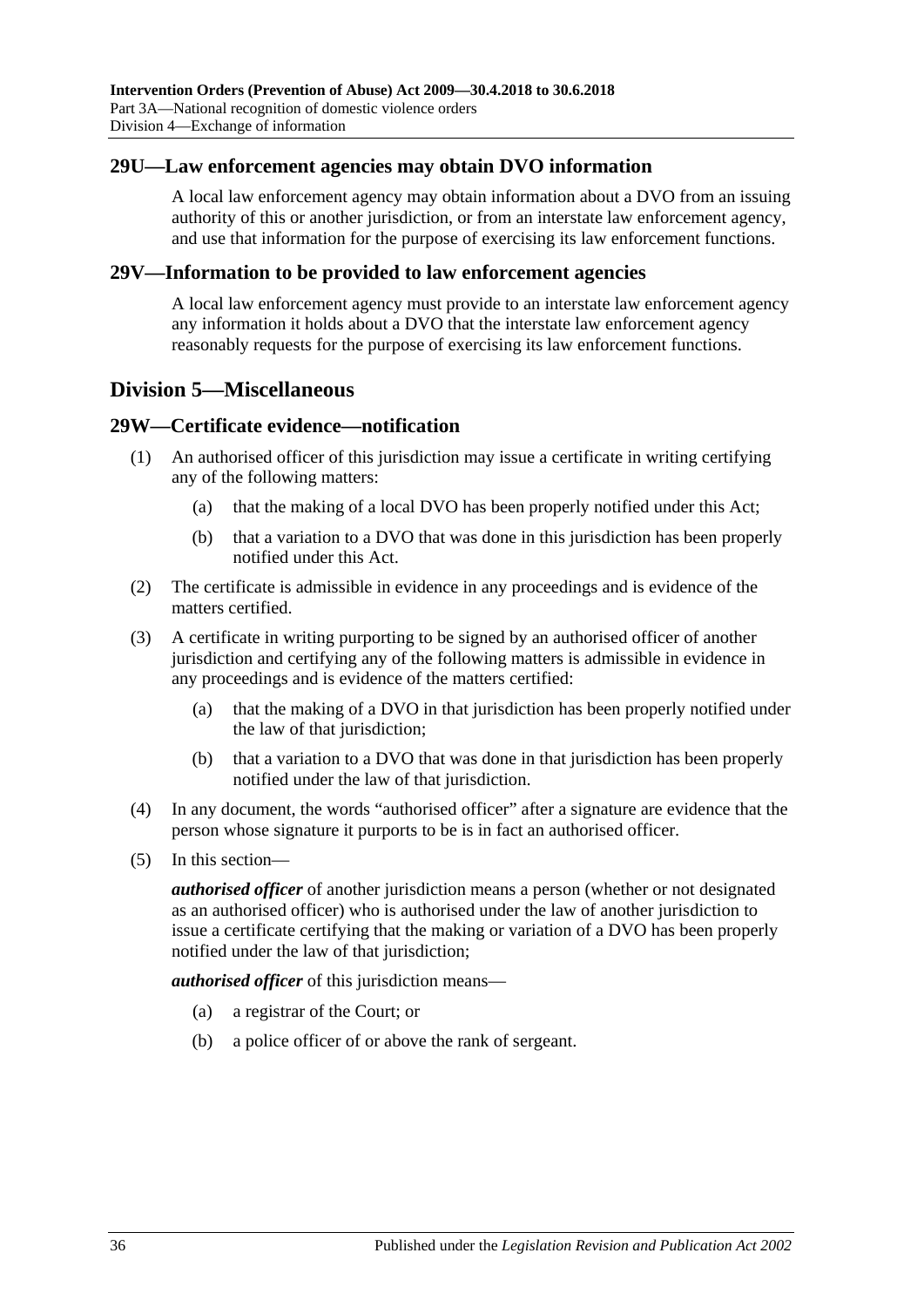## <span id="page-36-1"></span><span id="page-36-0"></span>**Division 6—Transitional provisions**

## **Subdivision 1—Preliminary**

## <span id="page-36-2"></span>**29X—Interpretation**

In this Division—

*commencement date* means the date on which this Part commences.

#### <span id="page-36-3"></span>**29Y—Enforcement of DVOs under other provisions**

- (1) Subject to [subsection](#page-36-7) (3), this Part does not affect the enforceability in this jurisdiction, otherwise than under this Part, of any local DVO made before the commencement date.
- (2) Subject to [subsection](#page-36-7) (3), this Part does not affect the enforceability in this jurisdiction, otherwise than under this Part, of any interstate DVO or foreign order registered in this jurisdiction, before the commencement date, under [Part 4.](#page-38-2)
- <span id="page-36-7"></span>(3) However, a DVO made in this jurisdiction before the commencement date can be superseded under [section](#page-29-2) 29G, on or after the commencement date, by a recognised DVO that is made later.

#### <span id="page-36-4"></span>**Subdivision 2—DVOs to which scheme applies**

#### <span id="page-36-5"></span>**29Z—DVOs made in this jurisdiction**

[Division](#page-28-1) 2 applies to any local DVO or foreign DVO that is made in this jurisdiction on or after the commencement date.

## <span id="page-36-6"></span>**29ZA—DVOs made in other jurisdictions**

- (1) [Division](#page-28-1) 2 applies to any DVOs made in another participating jurisdiction that are recognised DVOs in that jurisdiction under the corresponding law for that jurisdiction.
- <span id="page-36-8"></span>(2) To avoid doubt, [section](#page-28-3) 29D extends to the following DVOs:
	- (a) any interstate DVO that was made in another participating jurisdiction before the commencement date that is a recognised DVO in that jurisdiction;
	- (b) any foreign order that became a registered foreign order in another participating jurisdiction before the commencement date that is a recognised DVO in that jurisdiction.
- (3) [Sections 29E](#page-29-0) and [29F](#page-29-1) extend to any variation or revocation of a DVO referred to in [subsection](#page-36-8) (2), that was done in a participating jurisdiction before the commencement date, as if the DVO were a recognised DVO.
- (4) However, a non-local DVO, and any variation to a non-local DVO, does not become enforceable against the defendant in this jurisdiction, under this Part, until the commencement date (even if the making of the DVO, or variation, was properly notified before that date).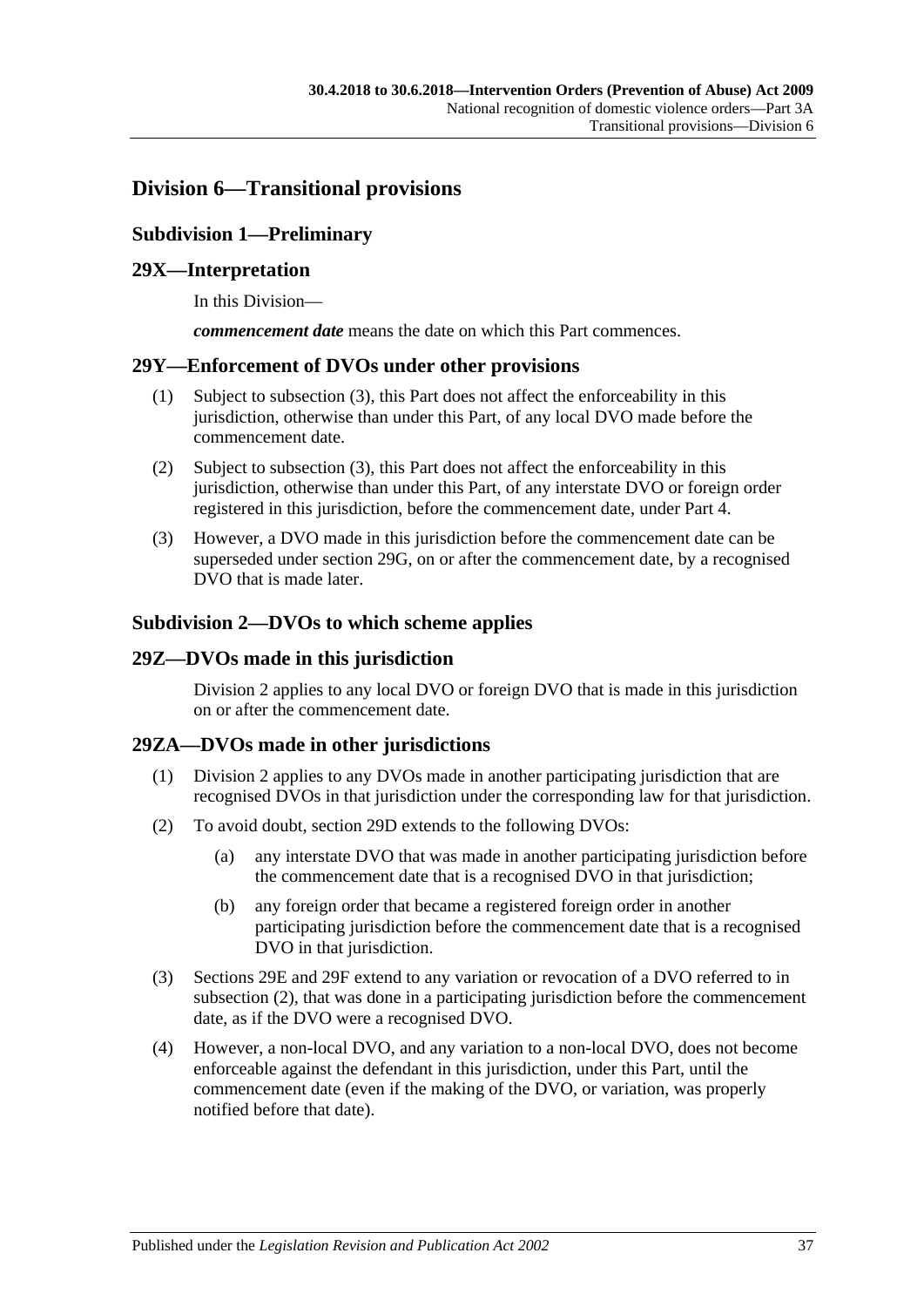## <span id="page-37-0"></span>**Subdivision 3—Extension of scheme to older DVOs**

#### <span id="page-37-5"></span><span id="page-37-1"></span>**29ZB—DVOs declared to be recognised DVOs**

- (1) Each of the following DVOs is also taken to be a *recognised DVO*:
	- (a) a DVO that is declared by the Court to be a recognised DVO in this jurisdiction under [Subdivision](#page-37-3) 4:
	- (b) a DVO that is declared by a registrar of a court of another participating jurisdiction to be a recognised DVO in that jurisdiction under a corresponding law.
- (2) A recognised DVO referred to in [subsection](#page-37-5) (1) becomes enforceable against the defendant in this jurisdiction, under this Part, when the declaration is made (despite [section](#page-30-0) 29H).

## <span id="page-37-2"></span>**29ZC—DVOs declared to be recognised in other jurisdictions before commencement date**

- <span id="page-37-6"></span>(1) To avoid doubt, [section](#page-37-1) 29ZB extends to a DVO declared by a registrar of a court of another participating jurisdiction to be a recognised DVO before the commencement date.
- (2) [Sections 29E](#page-29-0) and [29F](#page-29-1) extend to any variation or revocation of a DVO referred to in [subsection](#page-37-6) (1), that was done in a participating jurisdiction before the commencement date, as if the DVO were a recognised DVO.
- (3) However, the DVO, and any variation to the DVO, does not become enforceable against the defendant in this jurisdiction, under this Part, until the commencement date.

## <span id="page-37-3"></span>**Subdivision 4—Power to declare DVO to be recognised**

## <span id="page-37-4"></span>**29ZD—Power to declare DVO to be recognised**

- (1) The Court may, by order, declare any DVO made in any jurisdiction to be a recognised DVO in this jurisdiction.
- (2) A declaration may be made in relation to any DVO made in any jurisdiction that is in force in the issuing jurisdiction and is not a recognised DVO in this jurisdiction.
- (3) The jurisdiction in which the DVO was made does not have to be a participating jurisdiction.
- <span id="page-37-7"></span>(4) The Court must make a declaration under this section if an application for the declaration is made in accordance with this Subdivision, unless the Court decides to refuse to make the declaration in the interests of justice.
- (5) Without limiting [subsection](#page-37-7) (4), the Court may refuse to make the declaration if not satisfied that the defendant has been properly notified of the making of the DVO under the law of the jurisdiction in which the DVO was made.

**Note—**

Under [section](#page-37-1) 29ZB, the DVO becomes enforceable against the defendant when the declaration is made. Notice of the declaration is not to be served on the defendant unless the person making the application consents to service.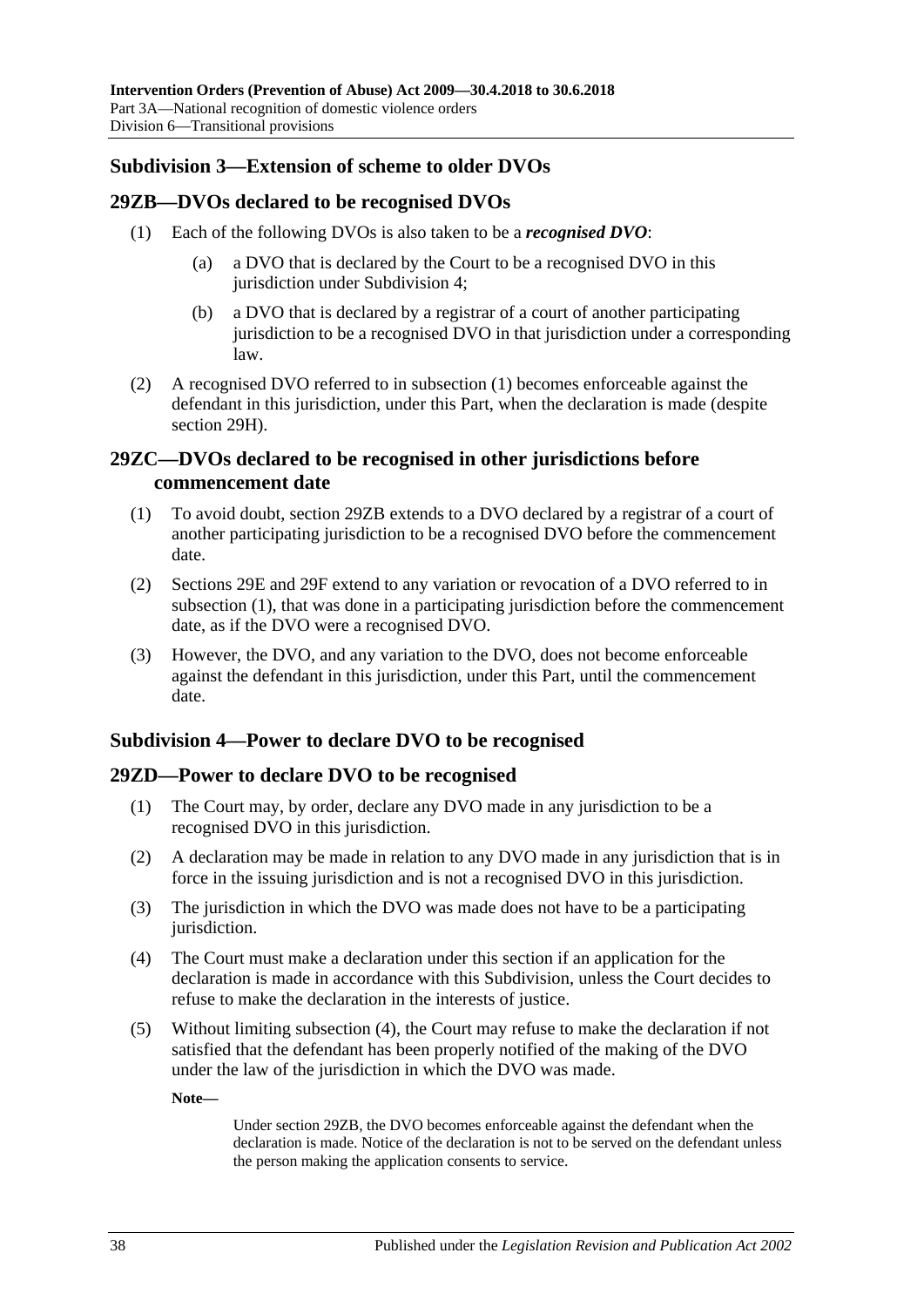- (6) However, the Court cannot declare a general violence order to be a recognised DVO in this jurisdiction unless the order was made in this jurisdiction.
- (7) Notice of a declaration is not to be served on the defendant unless the person who makes the application consents to service.

**Note—**

Under [section](#page-27-0) 29B, a foreign order is taken to be made in any jurisdiction in which it is registered as a registered foreign order. Accordingly, this section extends to registered foreign orders.

## <span id="page-38-0"></span>**29ZE—Application for order**

- (1) An application for a declaration that a DVO is a recognised DVO in this jurisdiction may be made by any person who would be able to make an application for variation of the DVO if the DVO were a recognised DVO.
- (2) The application must be made in accordance with the rules of the Court.

**Note—**

It is only necessary to make an application in 1 participating jurisdiction. Under [section](#page-37-1) 29ZB, once a declaration is made in any participating jurisdiction, the DVO will be treated as a recognised DVO in all participating jurisdictions.

#### <span id="page-38-1"></span>**29ZF—Declarations relating to general violence orders**

- (1) An application for a declaration that a general violence order is a recognised DVO may be made as if the order were a DVO.
- (2) Before making the declaration, the Court must decide whether the order addresses a domestic violence concern (and, accordingly, is a DVO).
- (3) The Court is not to make the declaration unless the Court decides that the order addresses a domestic violence concern.

## <span id="page-38-2"></span>**Part 4—Foreign intervention orders**

## <span id="page-38-3"></span>**30—Registration of foreign intervention orders**

- (1) The Principal Registrar may, subject to the rules of the Court, register a foreign intervention order in the Court.
- (2) If it is proposed that a foreign intervention order be registered in the Court, the Court may, after allowing each person protected by the order a reasonable opportunity to be heard on the matter, require the Principal Registrar to serve the order on the defendant.
- (3) If a foreign intervention order is registered under this section, the order will be taken for all purposes to be a final intervention order issued under this Act.
- (4) A registered foreign intervention order required by the Court to be served on the defendant only comes into force against the defendant in this State when it is served on the defendant personally or in some other manner authorised by the Court.
- (5) A registered foreign intervention order not required by the Court to be served on the defendant comes into force against the defendant in this State on registration.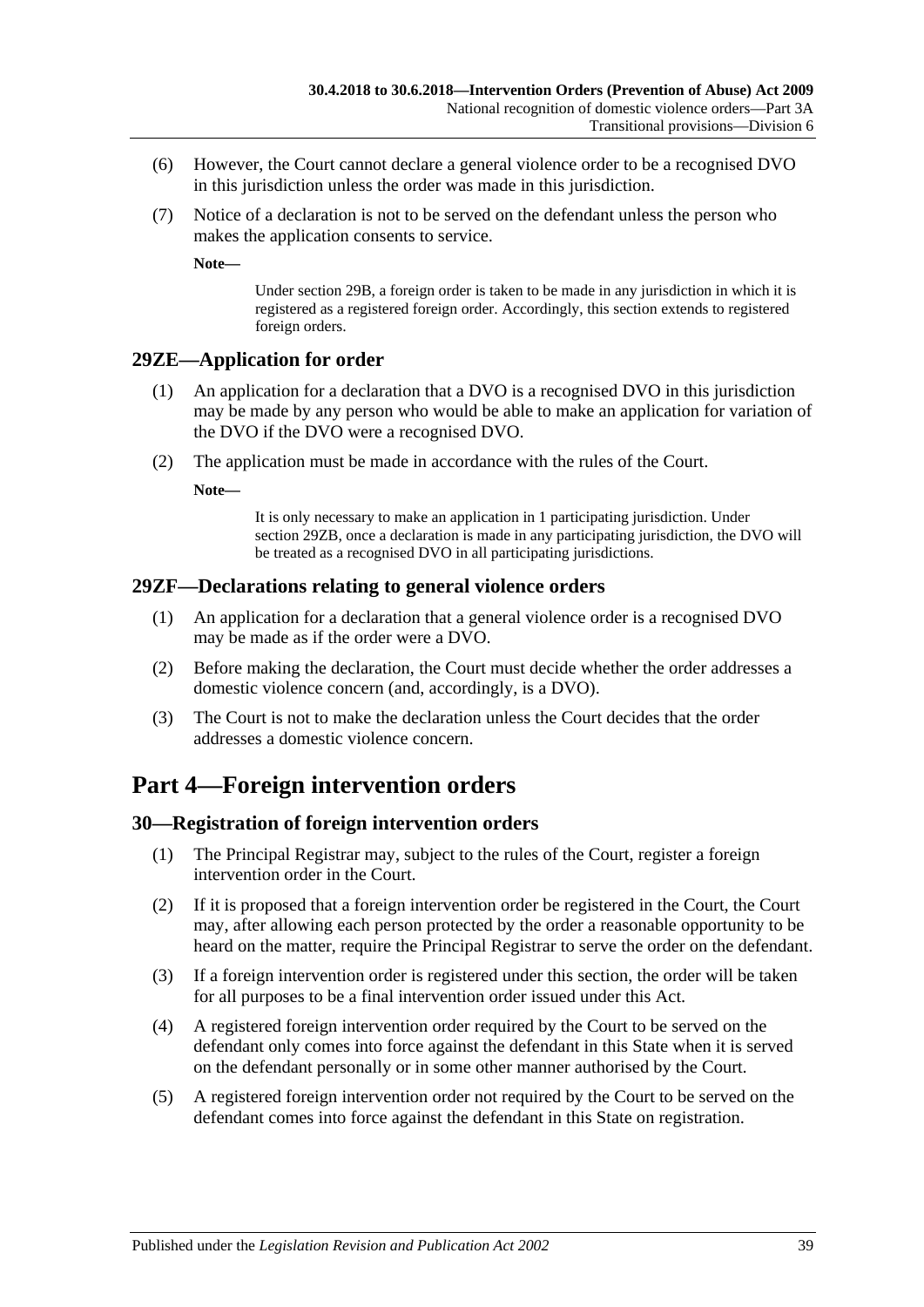- (6) If a foreign intervention order is registered under this section, the Principal Registrar must notify the following persons in writing of the registration and the prescribed details of the registered order:
	- (a) the Commissioner of Police;
	- (b) each person protected by the order;
	- (c) each of the relevant public sector agencies.

## <span id="page-39-0"></span>**Part 5—Offences and enforcement**

## <span id="page-39-1"></span>**Division 1—Offences**

## <span id="page-39-4"></span><span id="page-39-2"></span>**31—Contravention of intervention order**

(1) A person who contravenes a term of an intervention order imposed under [section](#page-13-0) 13 is guilty of an offence.

Maximum penalty: \$1 250.

Expiation fee: \$160.

<span id="page-39-5"></span>(2) A person who contravenes any other term of an intervention order is guilty of an offence.

Maximum penalty: Imprisonment for 2 years.

- (2a) If a person is found guilty of an offence under [subsection](#page-39-4) (1) or [\(2\)](#page-39-5) where the act or omission alleged to constitute the offence involved physical violence or a threat of physical violence, the Court may, in addition to imposing a penalty for the offence—
	- (a) order the convicted person to make a payment of not more than the prescribed amount toward the cost of any intervention program the person is required to undertake in accordance with the intervention order; and
	- (b) make any other order that the Court thinks fit.
- (3) A person is not guilty of an offence of aiding, abetting, counselling or procuring the commission of an offence against this section if—
	- (a) the person is a person protected by the intervention order that has been contravened; and
	- (b) the conduct constituting contravention of the intervention order did not constitute contravention of the order in respect of another person protected by the order or of any other intervention order (of which the person was or ought reasonably to have been aware) in force against the defendant and protecting another person.
- (4) Section 11(7) of the *[Sentencing Act](http://www.legislation.sa.gov.au/index.aspx?action=legref&type=act&legtitle=Sentencing%20Act%202017) 2017* does not apply in relation to an offence against [subsection](#page-39-4) (1).

## <span id="page-39-3"></span>**32—Landlord not to allow access to excluded defendant**

If—

(a) an intervention order prohibits the defendant from being on rented premises at which a protected person resides; and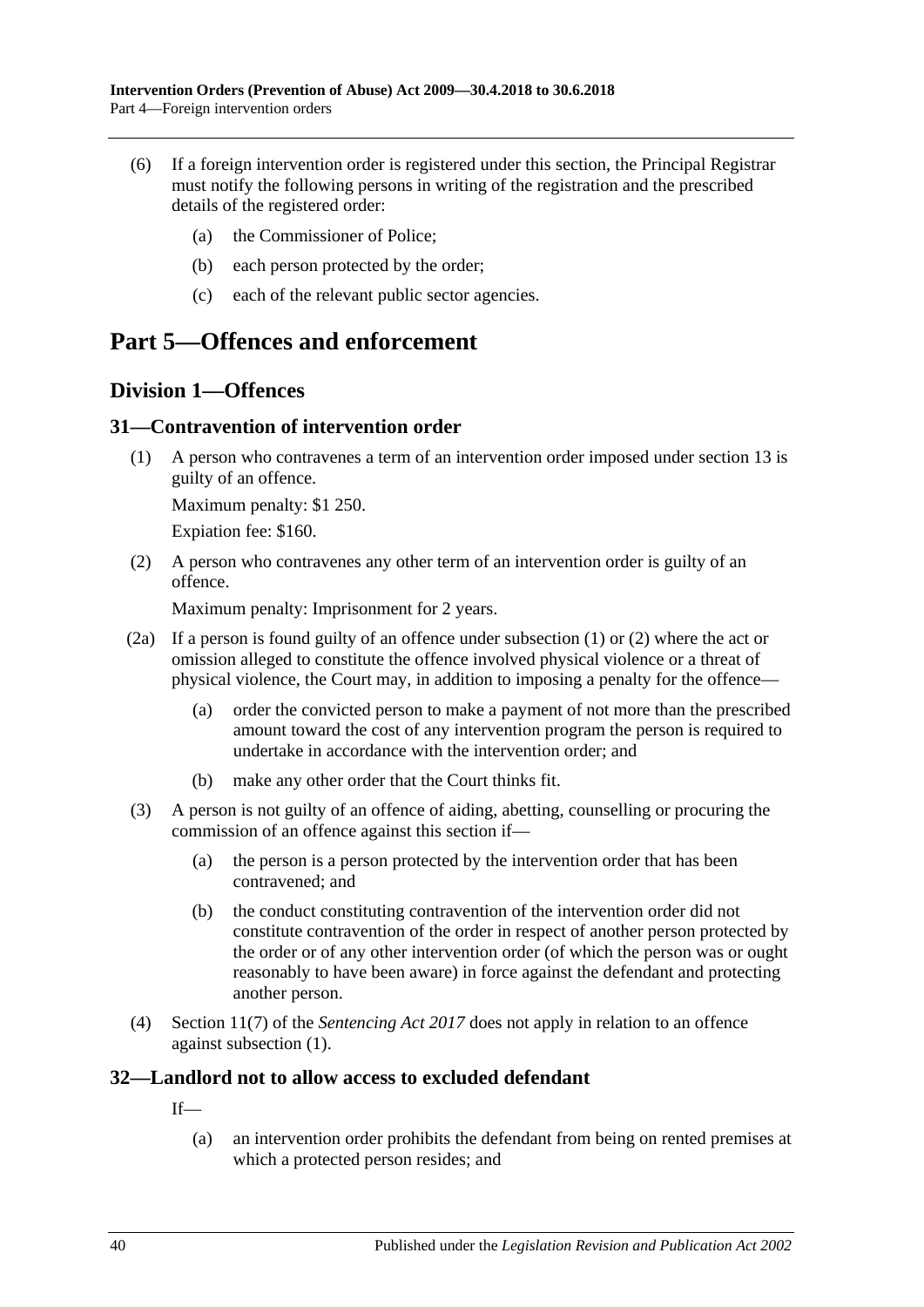(b) the landlord of the premises has been notified of the prohibition,

the landlord is guilty of an offence if he or she provides the defendant with a key to the premises or otherwise assists or permits the defendant to gain access to the premises.

Maximum penalty: \$10 000.

#### <span id="page-40-0"></span>**33—Publication of report about proceedings or orders**

A person must not publish by radio, television, newspaper or in any other way a report about proceedings under this Act, or an order issued or registered under this Act, if the report identifies, or contains information tending to identify—

- (a) any person involved in the proceedings (including a witness but not including a person involved in an official capacity or the defendant); or
- (b) any person protected by the order; or
- (c) a child of a person protected by the order or of the defendant,

without the consent of that person.

Maximum penalty:

- (a) in the case of a natural person—\$10 000;
- (b) in the case of a body corporate—\$120 000.

## <span id="page-40-1"></span>**Division 2—Special police powers**

#### <span id="page-40-2"></span>**34—Powers facilitating service of intervention order**

- (1) If a police officer proposes to issue an interim intervention order against a person, the officer may—
	- (a) require the person to remain at a particular place for so long as may be necessary for the order to be prepared and served; and
	- (b) if the person refuses or fails to comply with the requirement or the officer has reasonable grounds to believe that the requirement will not be complied with—arrest and detain the person in custody (without warrant) for—
		- (i) so long as may be necessary for the order to be prepared and served; or
		- (ii) 2 hours or such longer period as is approved by the Court,

whichever is the lesser.

- (2) If a police officer proposes to apply to the Court for an intervention order against a person, the officer may—
	- (a) require the person to remain at a particular place for so long as may be necessary for the application to be determined and, if an interim intervention order is issued by the Court, for the order to be prepared and served; and
	- (b) if the person refuses or fails to comply with the requirement or the officer has reasonable grounds to believe that the requirement will not be complied with—arrest and detain the person in custody (without warrant) for—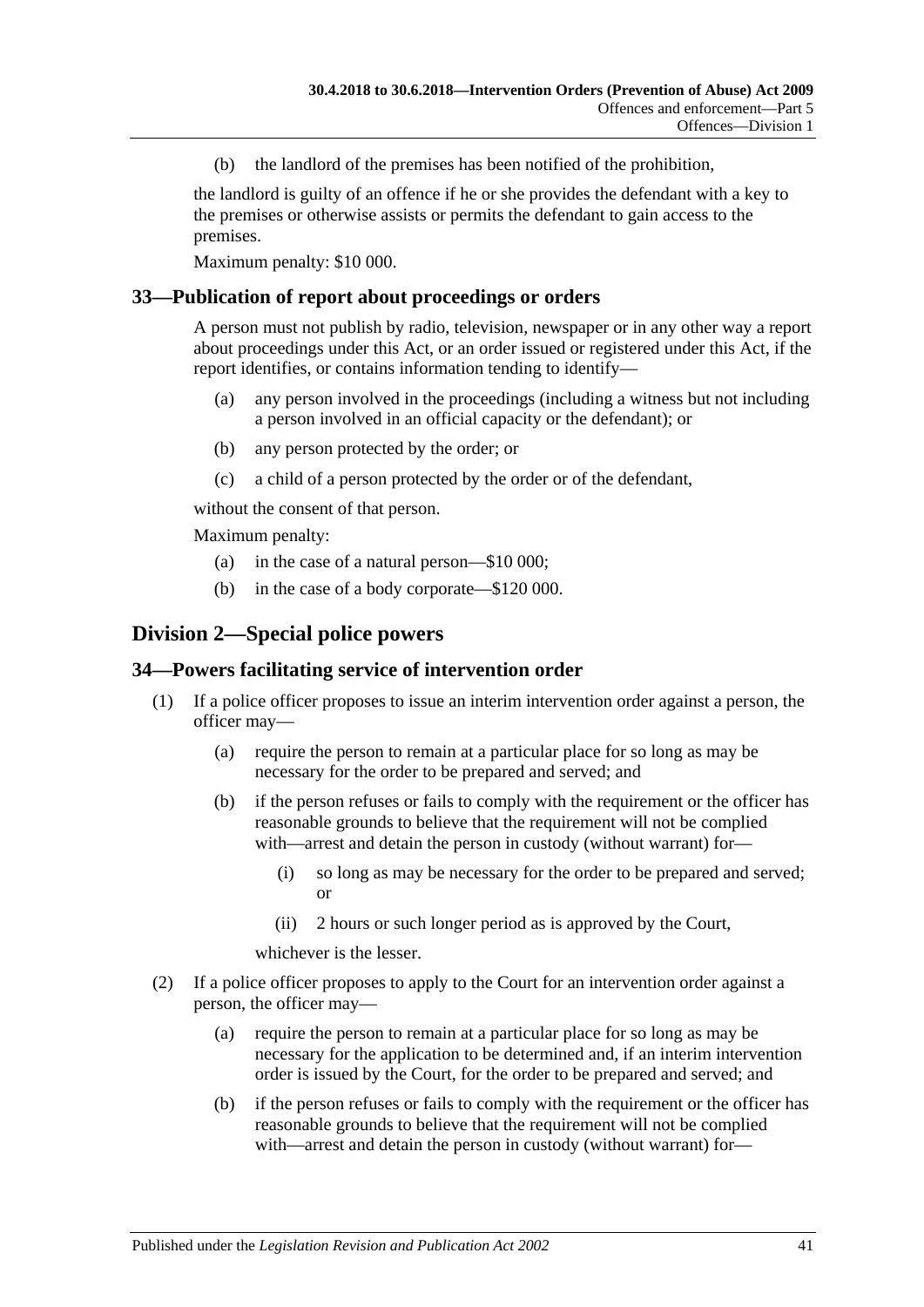- (i) so long as may be necessary for the application to be determined and, if an interim intervention order is issued, for the order to be prepared and served; or
- (ii) 2 hours or such longer period as is approved by the Court,

whichever is the lesser.

- <span id="page-41-1"></span>(3) If a police officer has reason to believe that a person is subject to an intervention order that has not been served on the person, the officer may—
	- (a) require the person to—
		- (i) remain at a particular place for so long as may be necessary for the order to be served; or
		- (ii) accompany the officer to the nearest police station for the order to be served; and
	- (b) if the person refuses or fails to comply with the requirement or the officer has reasonable grounds to believe that the requirement will not be complied with—arrest and detain the person in custody (without warrant) for—
		- (i) so long as may be necessary for the order to be served; or
		- (ii) 2 hours or such longer period as is approved by the Court,

whichever is the lesser.

- (3a) If a person accompanies a police officer to a police station in accordance with a requirement under [subsection](#page-41-1)  $(3)(a)(ii)$ , a police officer must ensure that the person is returned to the place at which the request was made, or taken to a place that is near to that place, unless to do so would be against the person's wishes or there is other good reason for not so doing.
- (4) The Court may, on application by a police officer, extend a period of detention under this section if satisfied that it is appropriate to do so in the circumstances, but not so that the aggregate period of detention of the person exceeds 8 hours.

## <span id="page-41-2"></span><span id="page-41-0"></span>**35—Powers following service of intervention order**

- (1) If a police officer believes on reasonable grounds that, in conjunction with serving an intervention order, it is necessary to arrest and detain the defendant in custody for a short period to prevent the immediate commission of abuse against a person protected by the order or to enable measures to be taken immediately for the protection of a person protected by the order, the police officer may arrest and detain the defendant in custody (without warrant) for—
	- (a) so long as may be necessary to prevent the immediate commission of abuse against a person protected by the order or to enable measures to be taken immediately for the protection of a person protected by the order; or
	- (b) 6 hours or such longer period as is approved by the Court,

whichever is the lesser.

(2) The Court may, on application by a police officer, extend a period of detention under [subsection](#page-41-2) (1) if satisfied that it is appropriate to do so in the circumstances, but not so that the aggregate period of detention of the person exceeds 24 hours.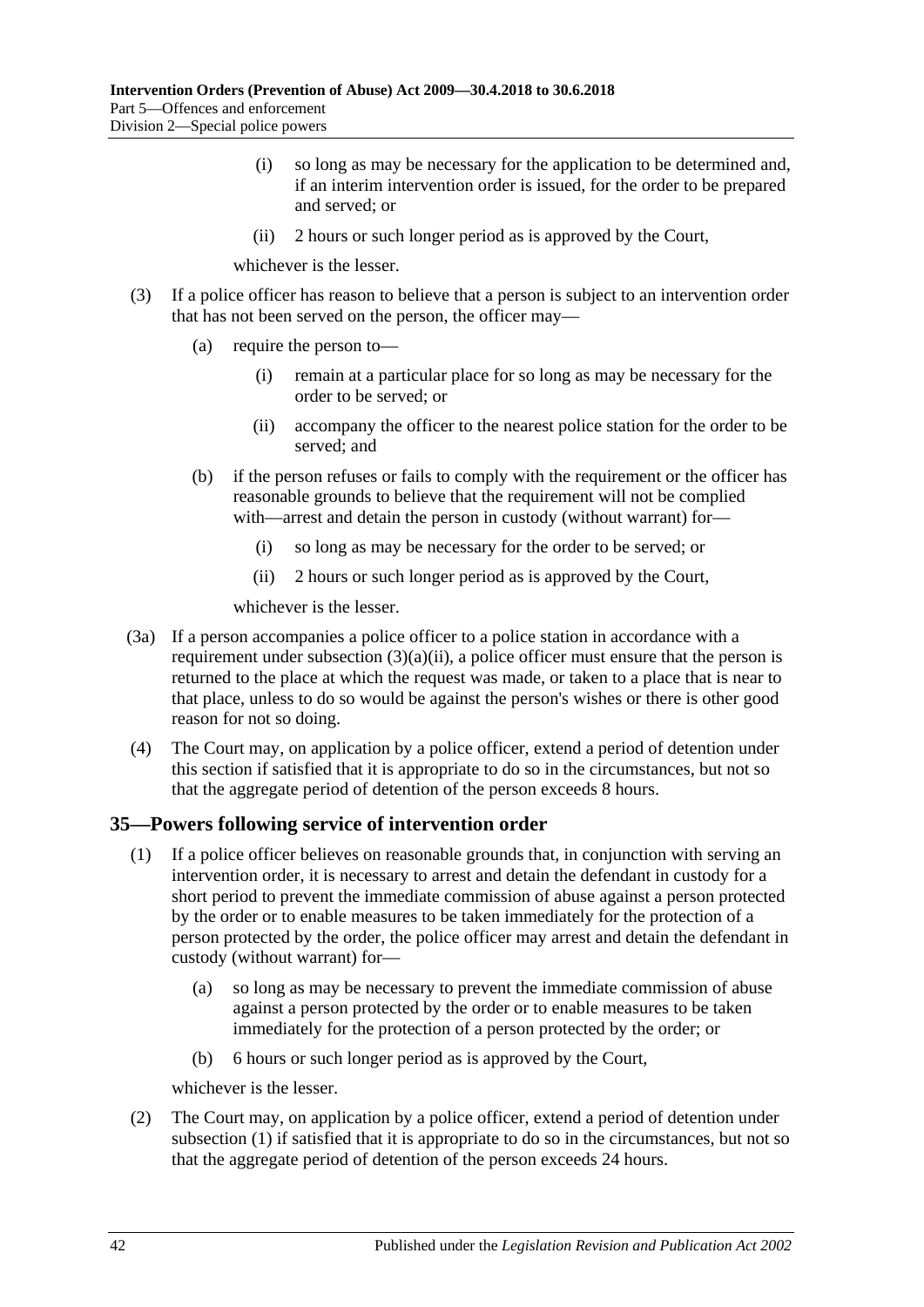#### <span id="page-42-0"></span>**36—Power to arrest and detain for contravention of intervention order**

(1) If a police officer has reason to suspect that a person has contravened an intervention order, the officer may, without warrant, arrest and detain the person.

## <span id="page-42-1"></span>**37—Power to search for weapons and articles required to be surrendered by intervention order**

- (1) If an intervention order requires the defendant to surrender specified weapons or articles, a police officer may—
	- (a) search the defendant and anything in the defendant's possession for such a weapon or article; and
	- (b) enter any premises or vehicle where such a weapon or article is reasonably suspected to be and search for such a weapon or article,

and take possession of the weapon or article.

- (2) A police officer may use reasonable force in the exercise of powers under this section (including reasonable force to break into or open any part of, or anything in or on any premises or vehicle).
- (3) In the exercise of powers under this section a police officer may be assisted by such persons as he or she considers necessary in the circumstances.

## <span id="page-42-2"></span>**Division 3—Disclosure of information**

#### <span id="page-42-3"></span>**38—Disclosure to police of information relevant to locating defendant**

A public sector agency that is bound by the State's Information Privacy Principles, or a person providing services to a public sector agency under a contract that provides that the person is bound by the State's Information Privacy Principles, must, on request, make available to a police officer information under the control of the agency or person that could reasonably be expected to assist in locating a defendant on whom an intervention order is to be served.

## <span id="page-42-4"></span>**Part 6—Miscellaneous**

#### <span id="page-42-5"></span>**39—Delegation by intervention program manager**

- (1) An intervention program manager may, by instrument in writing, delegate a power or function under this Act to—
	- (a) a particular person; or
	- (b) the person for the time being performing particular duties or holding or acting in a particular position.
- (2) A power or function delegated under this section may, if the instrument of delegation so provides, be further delegated.
- (3) A delegation—
	- (a) may be absolute or conditional; and
	- (b) does not derogate from the power of the delegator to act personally in a matter; and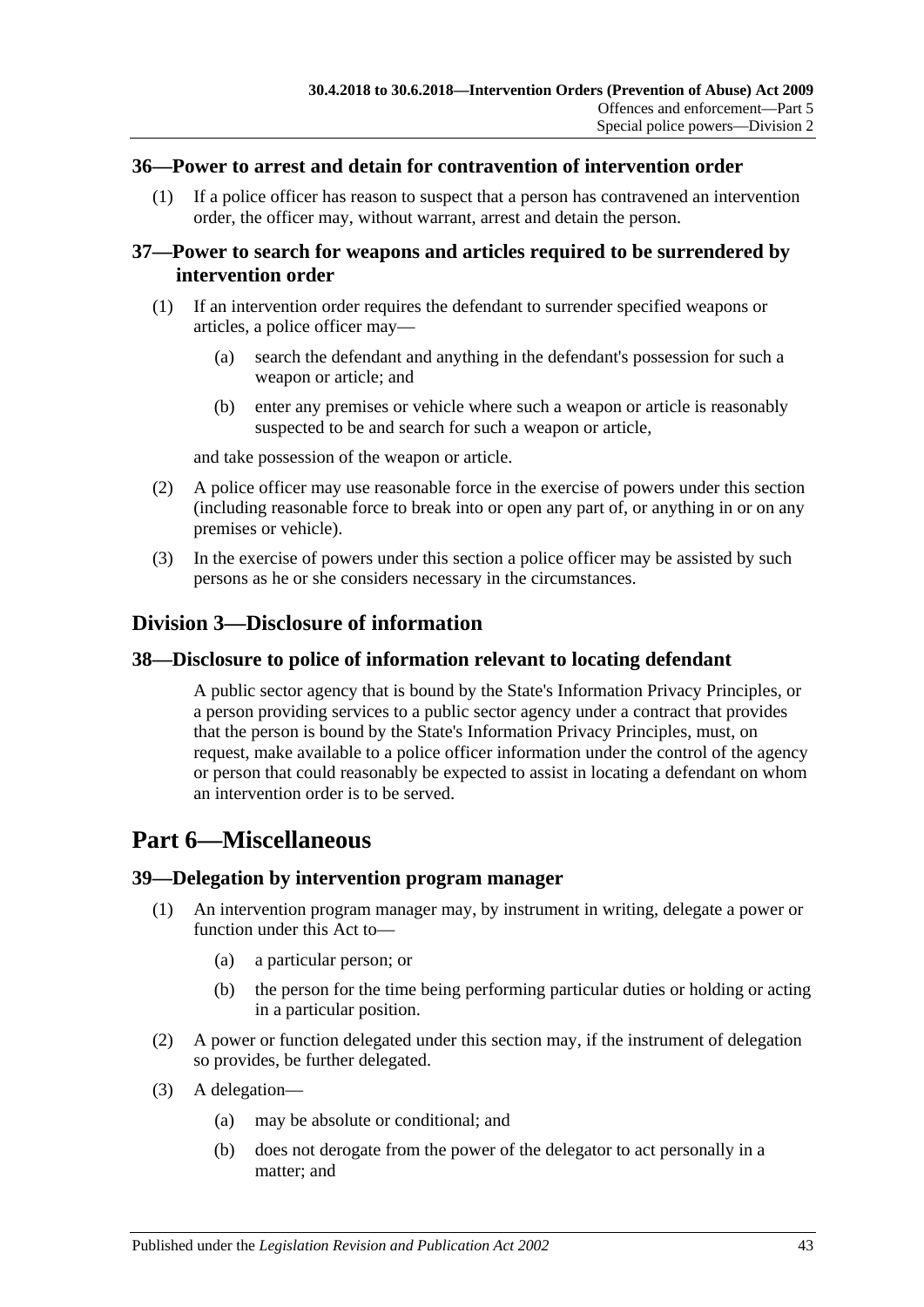(c) is revocable at will.

#### <span id="page-43-0"></span>**40—Dealing with items surrendered under intervention order**

- (1) Any firearm, ammunition or part of a firearm surrendered to the Registrar of Firearms as required by the terms of an intervention order is to be dealt with under the *[Firearms](http://www.legislation.sa.gov.au/index.aspx?action=legref&type=act&legtitle=Firearms%20Act%202015)  Act [2015](http://www.legislation.sa.gov.au/index.aspx?action=legref&type=act&legtitle=Firearms%20Act%202015)* as if it had been surrendered under that Act.
- (2) Any other weapons or articles surrendered as required by the terms of an intervention order must be dealt with or disposed of as directed by the Court.

## <span id="page-43-1"></span>**41—Evidentiary provision**

In proceedings for an offence against this Act, a certificate apparently signed by a case manager certifying that a specified defendant has contravened requirements regulating participation in an intervention program or an assessment by the intervention program manager constitutes proof of the matters so certified in the absence of proof to the contrary.

## <span id="page-43-2"></span>**42—Regulations**

The Governor may make such regulations as are contemplated by, or necessary or expedient for the purposes of, this Act.

## <span id="page-43-3"></span>**Schedule 1—Transitional provisions**

## **Part 15—Transitional provisions**

#### <span id="page-43-4"></span>**37—Continuance of restraining orders**

- (1) A domestic violence restraining order in force under the *[Domestic Violence Act](http://www.legislation.sa.gov.au/index.aspx?action=legref&type=act&legtitle=Domestic%20Violence%20Act%201994) 1994* immediately before the commencement of this clause continues in force as if it were an intervention order issued under this Act by the Court.
- (2) A restraining order in force under section 99 of the *[Summary Procedure Act](http://www.legislation.sa.gov.au/index.aspx?action=legref&type=act&legtitle=Summary%20Procedure%20Act%201921) 1921* immediately before the commencement of this clause continues in force as if it were an intervention order issued under this Act by the Court.
- (3) A reference in this clause to a domestic violence restraining order, or a restraining order, in force at a particular time includes a reference to such an order that has been issued but not served on a defendant at that time.
- <span id="page-43-6"></span>(4) If an intervention order continued in force under this clause includes a term under which the order expires and an application is made to vary or revoke the order, the Court must, if the order is to continue in force, vary the order so as to remove the term and make the order ongoing.
- (5) For the avoidance of doubt, an intervention order continued in force under this clause that includes a term fixing a date for the expiry of the order will expire, or will be taken to have expired, on that date unless the Court has, before that date, varied the order under [subclause](#page-43-6) (4) so as to remove the term and make the order ongoing.

## <span id="page-43-5"></span>**38—Continuance of registered foreign restraining orders**

(1) A foreign domestic violence restraining order registered under the *[Domestic Violence](http://www.legislation.sa.gov.au/index.aspx?action=legref&type=act&legtitle=Domestic%20Violence%20Act%201994)  Act [1994](http://www.legislation.sa.gov.au/index.aspx?action=legref&type=act&legtitle=Domestic%20Violence%20Act%201994)* immediately before the commencement of this clause continues in force as if it were a foreign intervention order registered under this Act.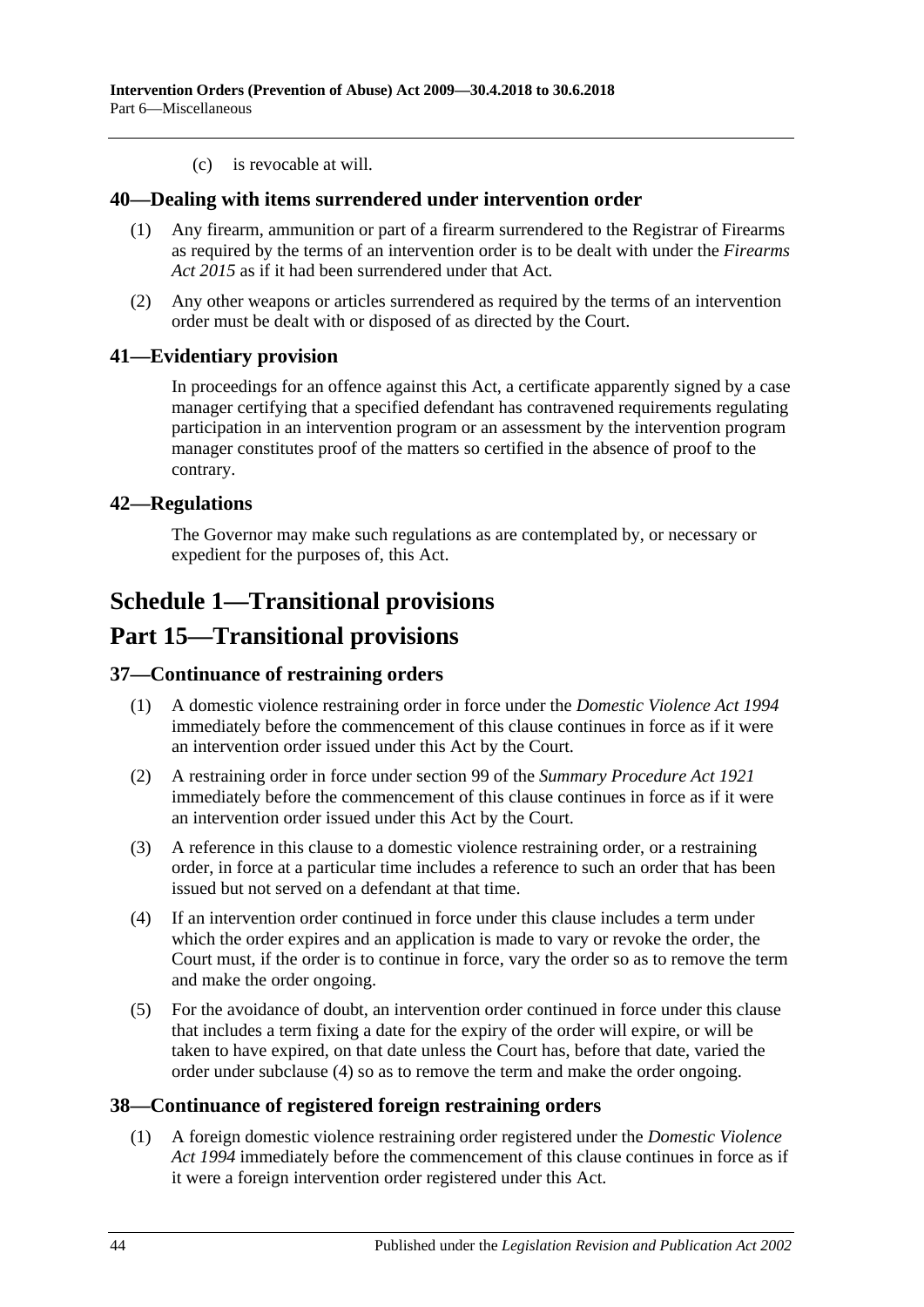(2) A foreign restraining order registered under the *[Summary Procedure Act](http://www.legislation.sa.gov.au/index.aspx?action=legref&type=act&legtitle=Summary%20Procedure%20Act%201921) 1921* immediately before the commencement of this clause and declared by the regulations to be an order to which this subclause applies continues in force as if it were a foreign intervention order registered under this Act.

## <span id="page-44-0"></span>**39—Validation of certain intervention orders in force before commencement of section 6 of** *Intervention Orders (Prevention of Abuse) (Miscellaneous) Amendment Act 2015*

An intervention order in force immediately before the commencement of section 6 of the *[Intervention Orders \(Prevention of Abuse\) \(Miscellaneous\) Amendment Act](http://www.legislation.sa.gov.au/index.aspx?action=legref&type=act&legtitle=Intervention%20Orders%20(Prevention%20of%20Abuse)%20(Miscellaneous)%20Amendment%20Act%202015) 2015* that includes a term that purports to—

- (a) prohibit the person the subject of the order from being within the vicinity of premises at which a protected person resides or works; or
- (b) prohibit the defendant from being within the vicinity of specified premises frequented by a protected person,

will be taken to be valid and always to have been valid.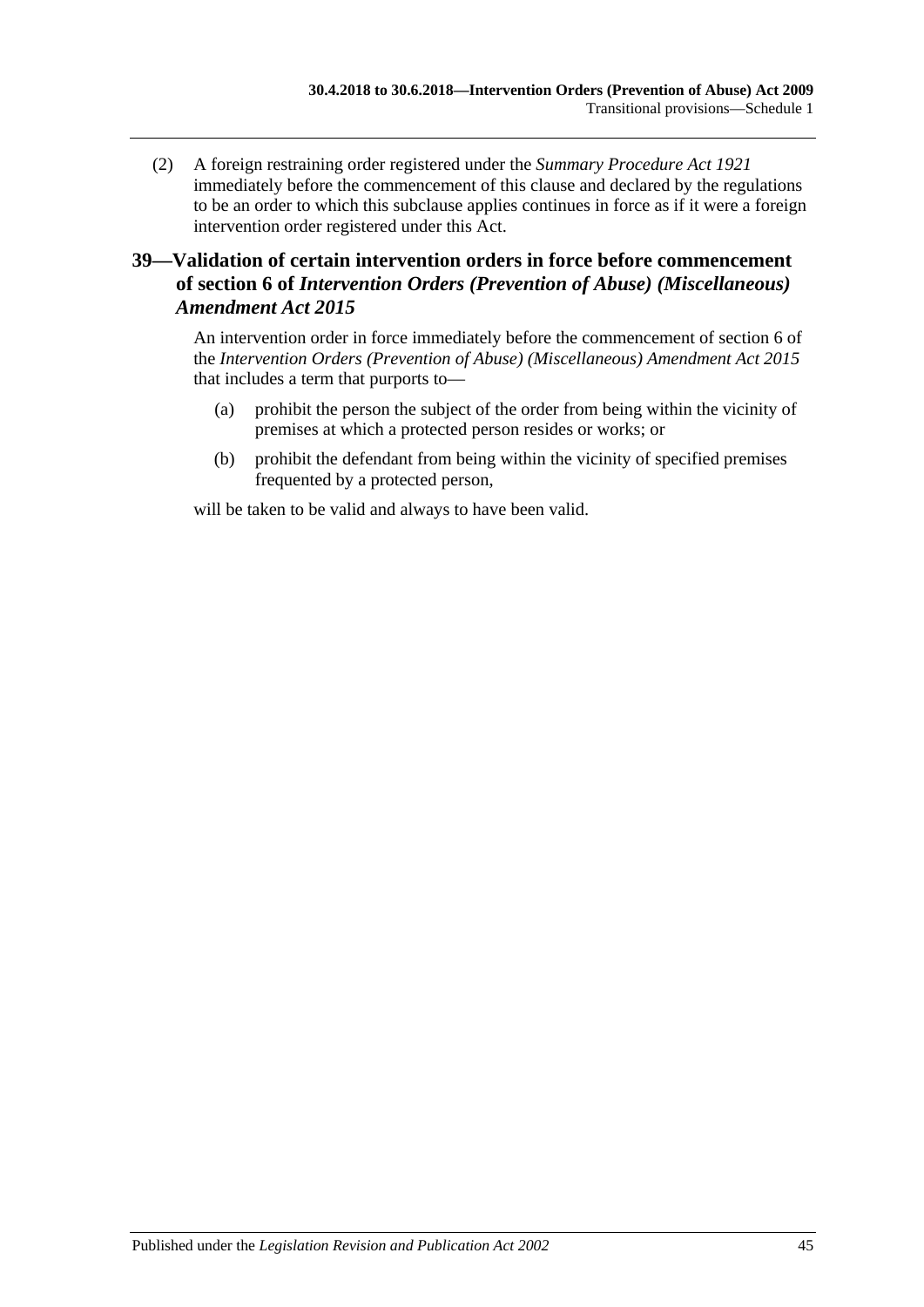# <span id="page-45-0"></span>**Legislative history**

## **Notes**

- Amendments of this version that are uncommenced are not incorporated into the text.
- Please note—References in the legislation to other legislation or instruments or to titles of bodies or offices are not automatically updated as part of the program for the revision and publication of legislation and therefore may be obsolete.
- Earlier versions of this Act (historical versions) are listed at the end of the legislative history.
- For further information relating to the Act and subordinate legislation made under the Act see the Index of South Australian Statutes or www.legislation.sa.gov.au.

## **Legislation repealed by principal Act**

The *Intervention Orders (Prevention of Abuse) Act 2009* repealed the following:

*Domestic Violence Act 1994*

## **Legislation amended by principal Act**

The *Intervention Orders (Prevention of Abuse) Act 2009* amended the following:

*Bail Act 1985 Criminal Law Consolidation Act 1935 Criminal Law (Sentencing) Act 1988 Cross-border Justice Act 2009 District Court Act 1991 Evidence Act 1929 Firearms Act 1977 Magistrates Court Act 1991 Problem Gambling Family Protection Orders Act 2004 Summary Procedure Act 1921 Supreme Court Act 1935 Youth Court Act 1993*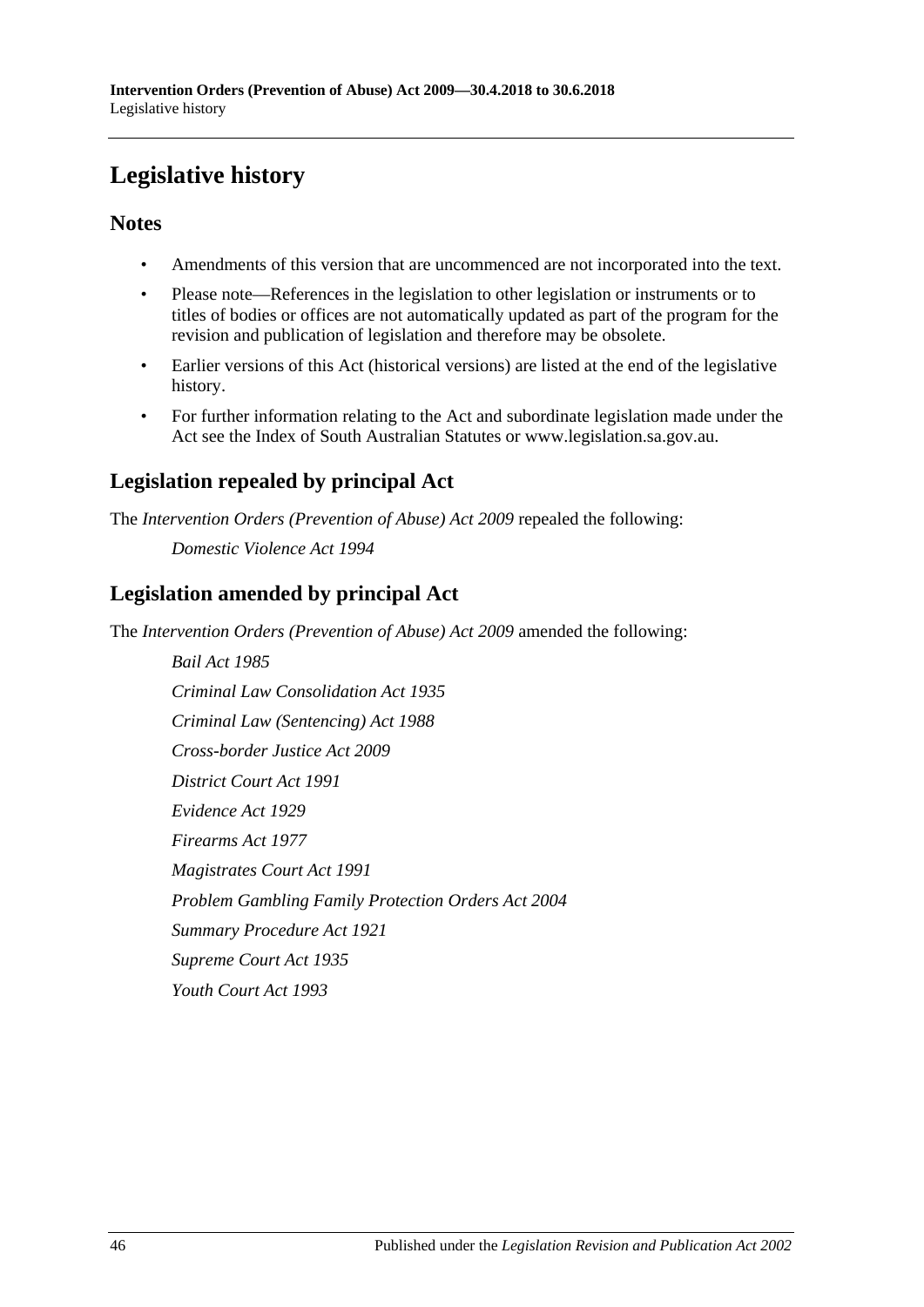## **Principal Act and amendments**

New entries appear in bold.

| Year   | No  | Title                                                                                                                    | Assent     | Commencement                                                                                                                                                                                                                |
|--------|-----|--------------------------------------------------------------------------------------------------------------------------|------------|-----------------------------------------------------------------------------------------------------------------------------------------------------------------------------------------------------------------------------|
| 2009   | 85  | Intervention Orders (Prevention of<br>Abuse) Act 2009                                                                    | 10.12.2009 | 9.12.2011 (Gazette 20.10.2011 p4269)<br>except Sch $1$ (cll $20(2)$ , 22, 23 (insofar as<br>it deletes s 99A of Summary Procedure<br>Act 1921), 24, 27(1), 28-30 &<br>33)—uncommenced—will not be brought<br>into operation |
| 2011   | 46  | <b>Education and Early Childhood</b><br>Services (Registration and Standards)<br>Act 2011                                | 8.12.2011  | Sch 3 (cl 20)-1.1.2012 (Gazette<br>15.12.2011 p4986)                                                                                                                                                                        |
| 2012   | -12 | <b>Statutes Amendment (Serious and</b><br>Organised Crime) Act 2012                                                      | 10.5.2012  | Pt 9 (s 43)-17.6.2012 (Gazette<br>14.6.2012 p2756)                                                                                                                                                                          |
| 2013   | 65  | <b>Community Housing Providers</b><br>(National Law) (South Australia)<br>Act 2013                                       | 21.11.2013 | Sch 3 (cll 3 & 4)-1.4.2014 (Gazette<br>6.2.2014p547                                                                                                                                                                         |
| 2014   | 26  | <b>Statutes Amendment (SACAT)</b><br>Act 2014                                                                            | 11.12.2014 | Pt 9 (s 99)-29.3.2015 (Gazette 5.3.2015<br>p883)                                                                                                                                                                            |
| 2015   | 14  | Intervention Orders (Prevention of<br>Abuse) (Miscellaneous) Amendment<br>Act 2015                                       | 9.7.2015   | Pt 2 (ss 4-22)-1.12.2015 (Gazette<br>19.11.2015 p4975)                                                                                                                                                                      |
| 2015   | 46  | Firearms Act 2015                                                                                                        | 17.12.2015 | Sch 1 (cll 15 & 16)-1.7.2017 (Gazette<br>27.6.2017 p2619)                                                                                                                                                                   |
| 2016   | 28  | <b>Statutes Amendment</b><br>(Attorney-General's Portfolio)<br>Act 2016                                                  | 16.6.2016  | Pt 9 (ss $22-24$ )-16.6.2016: s 2(1)                                                                                                                                                                                        |
| 2017 8 |     | Intervention Orders (Prevention of<br>Abuse) (Recognition of National<br>Domestic Violence Orders)<br>Amendment Act 2017 | 15.3.2017  | 25.11.2017 (Gazette 21.11.2017 p4653)                                                                                                                                                                                       |
| 2017   | 53  | <b>Statutes Amendment (Sentencing)</b><br>Act 2017                                                                       | 28.11.2017 | Pt 13 (s 22)-30.4.2018 (Gazette<br>6.2.2018p612)                                                                                                                                                                            |
| 2017   | 64  | <b>Children's Protection Law Reform</b><br>(Transitional Arrangements and<br>Related Amendments) Act 2017                | 12.12.2017 | Pt 15 (ss 116 to 121)-22.10.2018<br>(Gazette 19.12.2017 p5119)                                                                                                                                                              |
| 2018   | -1  | Disability Inclusion Act 2018                                                                                            | 14.6.2018  | Sch 1 (cl 4)-1.7.2018 (Gazette<br>28.6.2018 p2618)                                                                                                                                                                          |

## **Provisions amended**

New entries appear in bold.

Entries that relate to provisions that have been deleted appear in italics.

| Provision       | How varied                                                            | Commencement |
|-----------------|-----------------------------------------------------------------------|--------------|
| Long title      | amended under Legislation Revision and<br>Publication Act 2002        | 1.1.2012     |
| Pt <sub>1</sub> |                                                                       |              |
| s <sub>2</sub>  | omitted under Legislation Revision and<br><b>Publication Act 2002</b> | 1.1.2012     |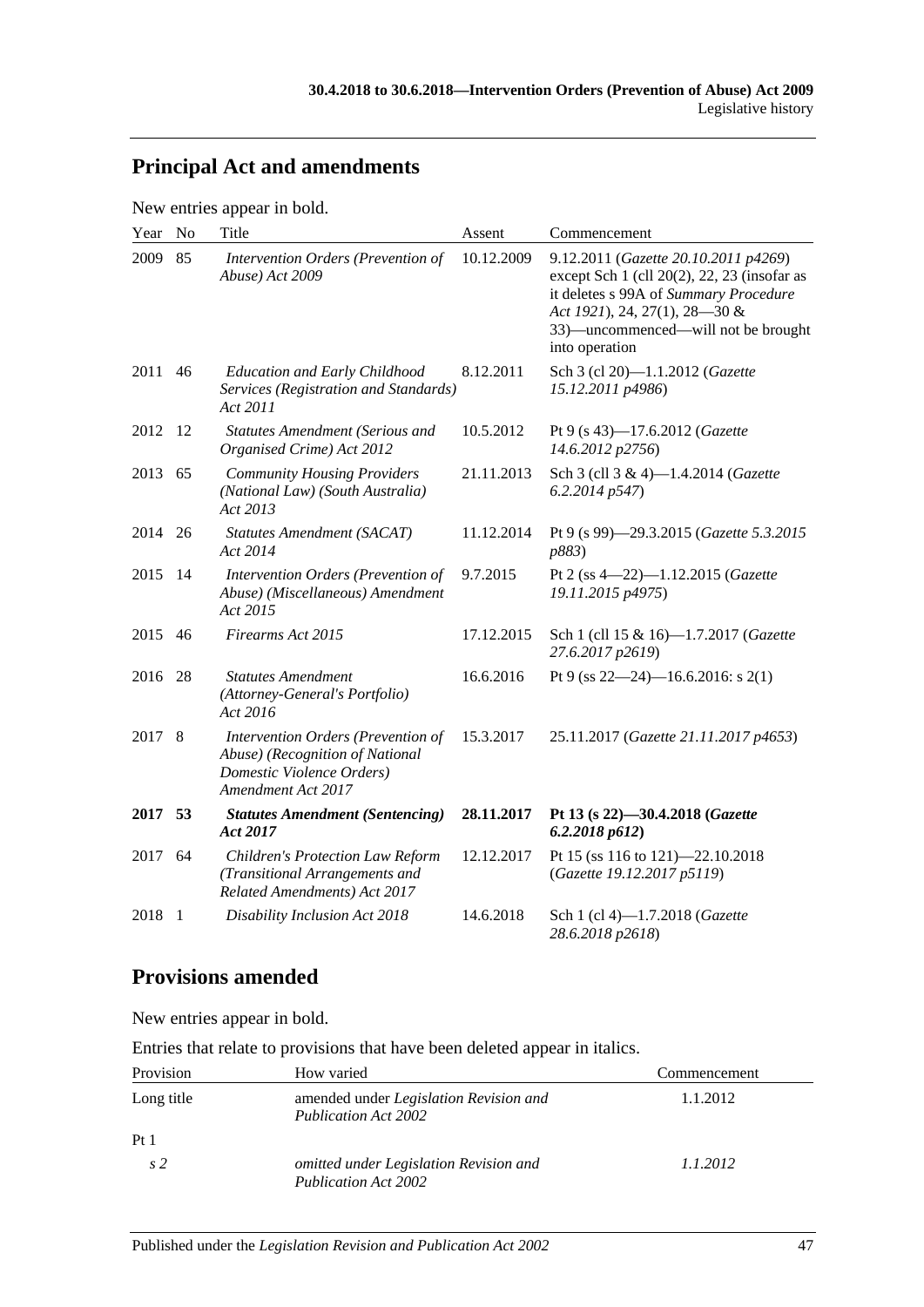s 3

|                | $s \; 3(1)$                        |                                                     |                             |
|----------------|------------------------------------|-----------------------------------------------------|-----------------------------|
|                | ammunition                         | inserted by $14/2015$ s $4(1)$                      | 1.12.2015                   |
|                |                                    | amended by 46/2015 Sch 1 cl 15(1)                   | 1.7.2017                    |
|                | associated order                   | amended by $14/2015$ s $4(2)$                       | 1.12.2015                   |
|                | Children's<br>Protection Act order | deleted by 64/2017 s 116                            | 22.10.2018-not incorporated |
|                | cognitive<br>impairment            | inserted by 28/2016 s 22                            | 16.6.2016                   |
|                | domestic violence<br>concern       | inserted by 8/2017 s 4                              | 25.11.2017                  |
|                | final intervention<br>order        | inserted by $14/2015$ s $4(3)$                      | 1.12.2015                   |
|                | firearm                            | inserted by $14/2015$ s $4(3)$                      | 1.12.2015                   |
|                |                                    | amended by 46/2015 Sch 1 cl 15(2)                   | 1.7.2017                    |
|                | order                              | interim intervention inserted by $14/2015$ s $4(4)$ | 1.12.2015                   |
|                | intervention order                 | substituted by $14/2015$ s $4(4)$                   | 1.12.2015                   |
|                | issuing authority                  | substituted by $14/2015$ s $4(5)$                   | 1.12.2015                   |
|                | registered housing<br>co-operative | deleted by 65/2013 Sch 3 cl 3                       | 1.4.2014                    |
|                | relevant public<br>sector agency   | amended by 46/2011 Sch 3 cl 20                      | 1.1.2012                    |
|                |                                    | amended by $14/2015$ s $4(6)$                       | 1.12.2015                   |
|                | State child<br>protection order    | inserted by 64/2017 s 116                           | 22.10.2018-not incorporated |
| Pt 2           |                                    |                                                     |                             |
| s <sub>5</sub> |                                    | amended by 14/2015 s 5                              | 1.12.2015                   |
| $Pt\,3$        |                                    |                                                     |                             |
| s 9            |                                    | amended by 12/2012 s 43                             | 17.6.2012                   |
|                | $\frac{10}{2}$                     |                                                     |                             |
|                | 10(2)                              | amended by 64/2017 s 117(1), (2)                    | 22.10.2018-not incorporated |
|                | s 12                               |                                                     |                             |
|                | s 12(1)                            | amended by 14/2015 s 6(1), (2)                      | 1.12.2015                   |
|                | s 12(6)                            | amended by 14/2015 s 6(3)                           | 1.12.2015                   |
|                | s 13                               |                                                     |                             |
|                | s 13(3)                            | amended by $14/2015$ s $7(1)$                       | 1.12.2015                   |
|                | s 13(4)                            | inserted by $14/2015$ s $7(2)$                      | 1.12.2015                   |
|                | s 14                               |                                                     |                             |
|                | s 14(1)                            | amended by 14/2015 s 8(1), (2)                      | 1.12.2015                   |
|                | s 14(2)                            | amended by 14/2015 s 8(3)                           | 1.12.2015                   |
|                | s 15                               |                                                     |                             |
|                | s 15(1)                            | amended by 14/2015 s 9(1)                           | 1.12.2015                   |
|                | s 15(3)                            | amended by 14/2015 s 9(2)                           | 1.12.2015                   |
|                | s 15A                              | inserted by 8/2017 s 5                              | 25.11.2017                  |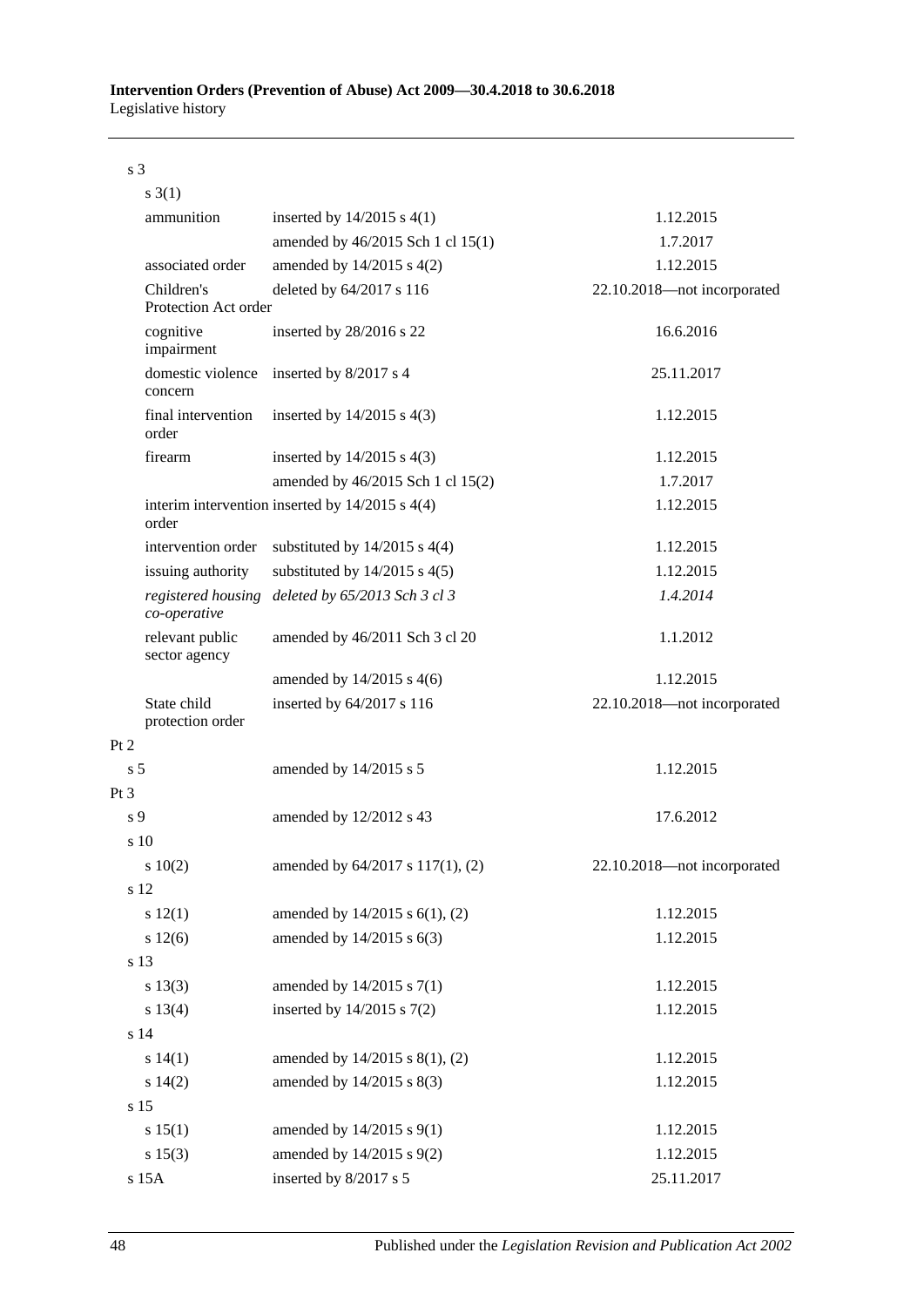| s 16            |                                    |                             |
|-----------------|------------------------------------|-----------------------------|
| s 16(2)         | substituted by 64/2017 s 118       | 22.10.2018-not incorporated |
| s 18            |                                    |                             |
| s 18(6)         | substituted by $14/2015$ s $10(1)$ | 1.12.2015                   |
| s 18(7a)        | inserted by 14/2015 s 10(2)        | 1.12.2015                   |
| s 18(9)         | amended by 14/2015 s 10(3)         | 1.12.2015                   |
| s 19            |                                    |                             |
| s 19(2)         | substituted by 14/2015 s 11        | 1.12.2015                   |
| s 20            |                                    |                             |
| $s \, 20(1)$    | amended by 64/2017 s 119(1)        | 22.10.2018-not incorporated |
| $s \ 20(3)$     | amended by 64/2017 s 119(2)        | 22.10.2018-not incorporated |
| s 21            |                                    |                             |
| $s \ 21(4a)$    | inserted by $14/2015$ s $12(1)$    | 1.12.2015                   |
| $s\,21(8)$      | amended by $8/2017$ s $6(1)$       | 25.11.2017                  |
| $s\ 21(8a)$     | inserted by $8/2017$ s $6(2)$      | 25.11.2017                  |
| $s\,21(9)$      | amended by 14/2015 s 12(2)         | 1.12.2015                   |
| $s\,21(10)$     | substituted by $14/2015$ s $12(3)$ | 1.12.2015                   |
| $s\,21(11)$     | amended by 14/2015 s 12(4)         | 1.12.2015                   |
| s 23            |                                    |                             |
| $s\,23(1)$      | substituted by $14/2015$ s $13(1)$ | 1.12.2015                   |
| $s$ 23 $(1a)$   | inserted by 14/2015 s 13(1)        | 1.12.2015                   |
|                 | amended by 64/2017 s 120           | 22.10.2018-not incorporated |
| $s\,23(2)$      | amended by 14/2015 s 13(2), (3)    | 1.12.2015                   |
| $s\,23(3)$      | amended by 14/2015 s 13(4), (5)    | 1.12.2015                   |
| $s\,23(4)$      | amended by 14/2015 s 13(6)         | 1.12.2015                   |
| $s\,23(5)$      | amended by 14/2015 s 13(7)         | 1.12.2015                   |
|                 | amended by $8/2017$ s $7(1)$       | 25.11.2017                  |
| $s\,23(5a)$     | inserted by $8/2017$ s $7(2)$      | 25.11.2017                  |
| $s\,23(7)$      | substituted by $14/2015$ s $13(8)$ | 1.12.2015                   |
| $s\,23(8)$      | amended by 14/2015 s 13(9)         | 1.12.2015                   |
| s24             |                                    |                             |
| $s\,24(1)$      | amended by 14/2015 s 14(1)         | 1.12.2015                   |
| $s\,24(2)$      | amended by 8/2017 s 8(1)           | 25.11.2017                  |
| $s\,24(2a)$     | inserted by $8/2017$ s $8(2)$      | 25.11.2017                  |
| $s\,24(5)$      | substituted by $14/2015$ s $14(2)$ | 1.12.2015                   |
| s <sub>25</sub> |                                    |                             |
| $s \, 25(1)$    | amended by 14/2015 s 15            | 1.12.2015                   |
| s 25(2)         | amended by 65/2013 Sch 3 cl 4      | 1.4.2014                    |
| s 25(5)         | amended by 26/2014 s 99            | 29.3.2015                   |
| s 26            |                                    |                             |
| $s \, 26(1)$    | amended by 64/2017 s 121           | 22.10.2018-not incorporated |
| $s \; 26(3)$    | amended by 14/2015 s 16(1)         | 1.12.2015                   |
| $s \; 26(4)$    | amended by 14/2015 s 16(2)         | 1.12.2015                   |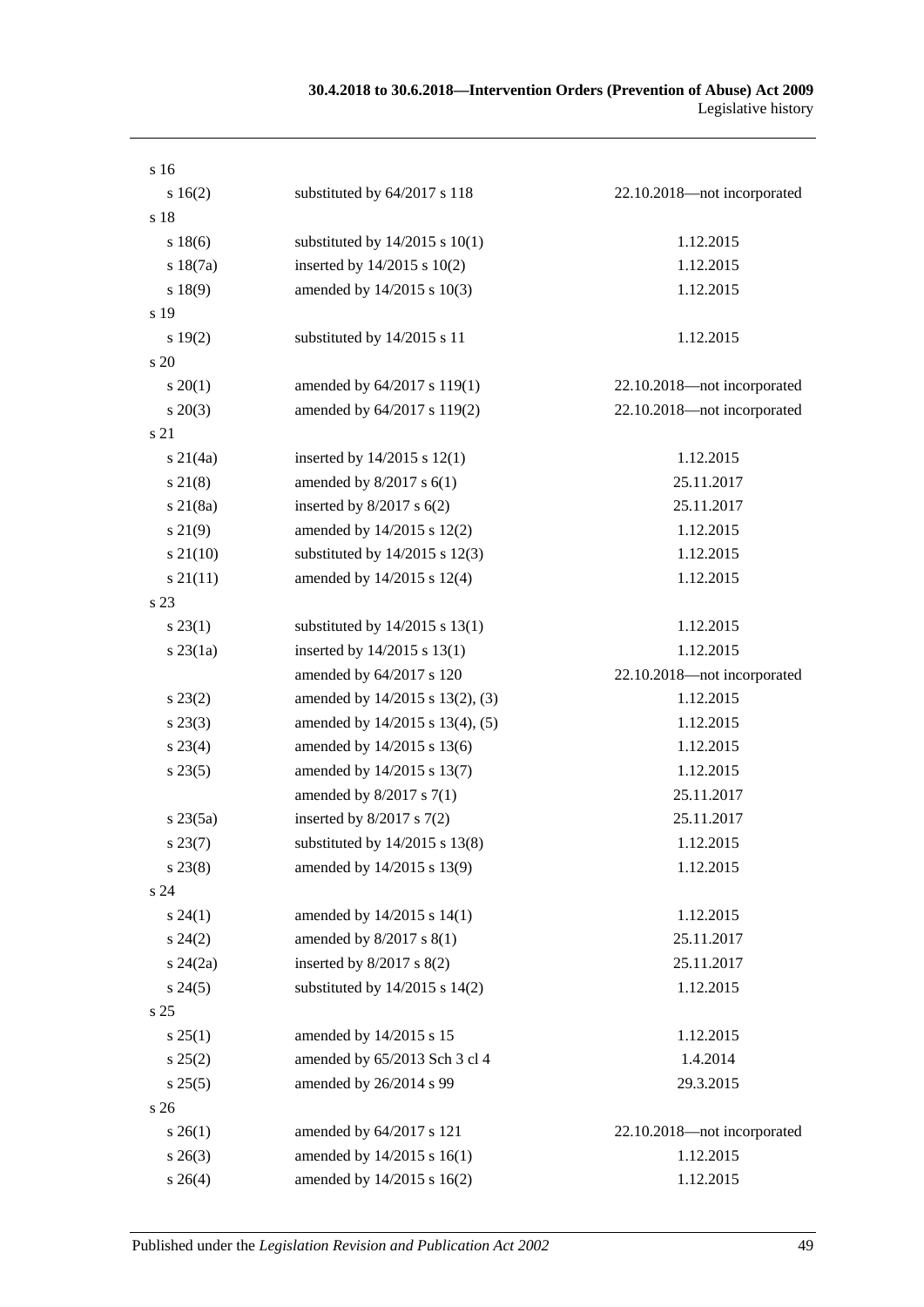| $s \, 26(5)$         | amended by 14/2015 s 16(3)                                            | 1.12.2015  |
|----------------------|-----------------------------------------------------------------------|------------|
| $s \; 26(6)$         | amended by 14/2015 s 16(4)                                            | 1.12.2015  |
| $s \, 26(7)$         | amended by $8/2017$ s $9(1)$                                          | 25.11.2017 |
| $s \; 26(7a)$        | inserted by $8/2017$ s $9(2)$                                         | 25.11.2017 |
| $s\,26(9)$           | substituted by $14/2015$ s $16(5)$                                    | 1.12.2015  |
| $s \; 26(10)$        | inserted by 14/2015 s 16(5)                                           | 1.12.2015  |
| s 29                 |                                                                       |            |
| $s\,29(2)$           | amended by 28/2016 s 23                                               | 16.6.2016  |
| Pt 3A                | inserted by 8/2017 s 10                                               | 25.11.2017 |
| Pt 4                 |                                                                       |            |
| s 30                 |                                                                       |            |
| $s \ 30(3)$          | amended by 14/2015 s 17(1)                                            | 1.12.2015  |
| $s \ 30(6)$          | substituted by $14/2015$ s $17(2)$                                    | 1.12.2015  |
| $Pt\,5$              |                                                                       |            |
| s 31                 |                                                                       |            |
| $s \frac{31}{2a}$    | inserted by $14/2015$ s $18(1)$                                       | 1.12.2015  |
| $s \ 31(4)$          | amended by 14/2015 s 18(2)                                            | 1.12.2015  |
|                      | amended by 53/2017 s 22                                               | 30.4.2018  |
| s 34                 |                                                                       |            |
| $s \; 34(3)$         | amended by 14/2015 s 19(1)                                            | 1.12.2015  |
| $s \; 34(3a)$        | inserted by 14/2015 s 19(2)                                           | 1.12.2015  |
| s 36                 |                                                                       |            |
| $s \, 36(2)$ and (3) | deleted by 14/2015 s 20                                               | 1.12.2015  |
| Pt 6                 |                                                                       |            |
| $s\,40$              |                                                                       |            |
| $s\ 40(1)$           | amended by 14/2015 s 21                                               | 1.12.2015  |
|                      | amended by 46/2015 Sch 1 cl 16                                        | 1.7.2017   |
| Sch 1                |                                                                       |            |
| $Pts$ 1-14           | omitted under Legislation Revision and<br><b>Publication Act 2002</b> | 1.1.2012   |
| Pt 15                |                                                                       |            |
| cl 37                |                                                                       |            |
| cl $37(5)$           | inserted by 28/2016 s 24                                              | 16.6.2016  |
| cl 39                | inserted by 14/2015 s 22                                              | 1.12.2015  |

## **Historical versions**

1.1.2012 17.6.2012 1.4.2014 29.3.2015 1.12.2015 16.6.2016 1.7.2017